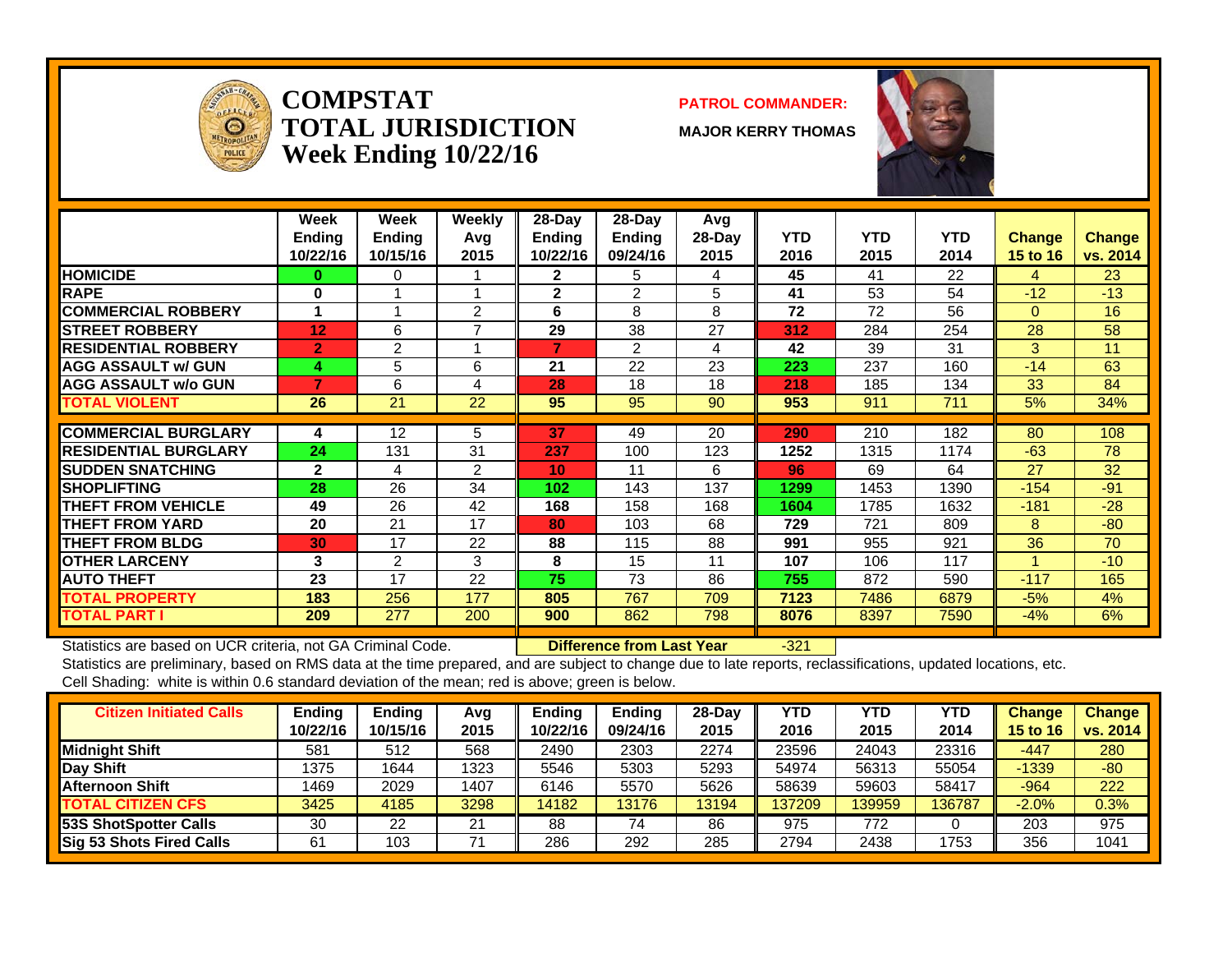

#### **Unincorporated Chatham County PRECINCT COMMANDER: within West Chatham PrecinctWeek Ending 10/22/16**

**CAPT. JOHN BEST**



|                             | Week                      | Week                      | Weekly      | 28-Day                    | 28-Day                    | Avg            |                    |                    |                    |                           |                           |
|-----------------------------|---------------------------|---------------------------|-------------|---------------------------|---------------------------|----------------|--------------------|--------------------|--------------------|---------------------------|---------------------------|
|                             | <b>Ending</b><br>10/22/16 | <b>Ending</b><br>10/15/16 | Avg<br>2015 | <b>Ending</b><br>10/22/16 | <b>Ending</b><br>09/24/16 | 28-Day<br>2015 | <b>YTD</b><br>2016 | <b>YTD</b><br>2015 | <b>YTD</b><br>2014 | <b>Change</b><br>15 to 16 | <b>Change</b><br>vs. 2014 |
| <b>HOMICIDE</b>             | $\bf{0}$                  | $\Omega$                  | 0.0         | 0                         | 0                         | 0.1            | 4                  |                    | 0                  | 3.                        | 4                         |
| <b>RAPE</b>                 | $\bf{0}$                  |                           | 0.2         |                           | $\Omega$                  | 0.6            | 3                  | 7                  | 8                  | $-4$                      | $-5$                      |
| <b>COMMERCIAL ROBBERY</b>   | $\mathbf 0$               | 0                         | 0.1         | 0                         | $\Omega$                  | 0.4            | 8                  | 3                  | 7                  | 5                         |                           |
| <b>STREET ROBBERY</b>       | $\bf{0}$                  |                           | 0.2         |                           |                           | 0.9            | 17                 | 10                 | 6                  | $\overline{7}$            | 11                        |
| <b>RESIDENTIAL ROBBERY</b>  | 4                         | $\bf{0}$                  | 0.1         | $\overline{2}$            | $\Omega$                  | 0.2            | 11                 |                    |                    | 10 <sup>°</sup>           | 10                        |
| <b>AGG ASSAULT w/ GUN</b>   | $\bf{0}$                  | $\mathbf{0}$              | 0.2         |                           |                           | 0.6            | 17                 | 5                  | 4                  | 12 <sup>2</sup>           | 13                        |
| <b>AGG ASSAULT w/o GUN</b>  | $\bf{0}$                  |                           | 0.3         | 4                         | $\Omega$                  | 1.4            | 21                 | 15                 | 7                  | 6                         | 14                        |
| <b>TOTAL VIOLENT</b>        | 1                         | 3                         | 1.1         | 9                         | $\overline{2}$            | 4.2            | 81                 | 42                 | 33                 | 93%                       | 145%                      |
|                             |                           |                           |             |                           |                           |                |                    |                    |                    |                           |                           |
| <b>COMMERCIAL BURGLARY</b>  | $\bf{0}$                  | $\mathbf{2}$              | 0.2         | $\mathbf{2}$              | 0                         | 1.0            | 20                 | 6                  | 10                 | 14                        | 10                        |
| <b>RESIDENTIAL BURGLARY</b> | $\mathbf{2}$              | 9                         | 3.9         | 17                        | 11                        | 15.7           | 162                | 161                | 105                | 1                         | 57                        |
| <b>SUDDEN SNATCHING</b>     | $\bf{0}$                  | $\mathbf{0}$              | 0.0         |                           |                           | 0.0            | 5                  | $\Omega$           | 2                  | 5                         | 3                         |
| <b>SHOPLIFTING</b>          | $\mathbf{2}$              |                           | 3.3         | 8                         | 13                        | 13.2           | 110                | 144                | 6                  | $-34$                     | 104                       |
| <b>THEFT FROM VEHICLE</b>   | $\mathbf{2}$              |                           | 3.4         | 16                        | 22                        | 13.7           | 179                | 137                | 106                | 42                        | 73                        |
| <b>THEFT FROM YARD</b>      | $\mathbf{2}$              | $\bf{0}$                  | 1.4         | $\overline{7}$            | 4                         | 5.4            | 52                 | 54                 | 38                 | $-2$                      | 14                        |
| <b>THEFT FROM BLDG</b>      | $\bf{0}$                  |                           | 1.6         | 4                         | 8                         | 6.3            | 73                 | 70                 | 64                 | 3                         | 9                         |
| <b>OTHER LARCENY</b>        | $\overline{2}$            | $\bf{0}$                  | 0.3         | $\mathbf{3}^{\mathsf{T}}$ |                           | 1.2            | 15                 | 12                 | 11                 | 3                         | $\overline{4}$            |
| <b>AUTO THEFT</b>           | 4                         |                           | 2.0         | 8                         | 8                         | 8.0            | 88                 | 66                 | 46                 | 22                        | 42                        |
| <b>TOTAL PROPERTY</b>       | 14                        | 15                        | 16.1        | 66                        | 68                        | 64.4           | 704                | 650                | 388                | 8%                        | 81%                       |
| <b>TOTAL PART I</b>         | 15                        | 18                        | 17.2        | 75                        | 70                        | 68.7           | 785                | 692                | 421                | 13%                       | 86%                       |
|                             |                           |                           |             |                           |                           |                |                    |                    |                    |                           |                           |

Statistics are based on UCR criteria, not GA Criminal Code. **Difference from Last Year** 93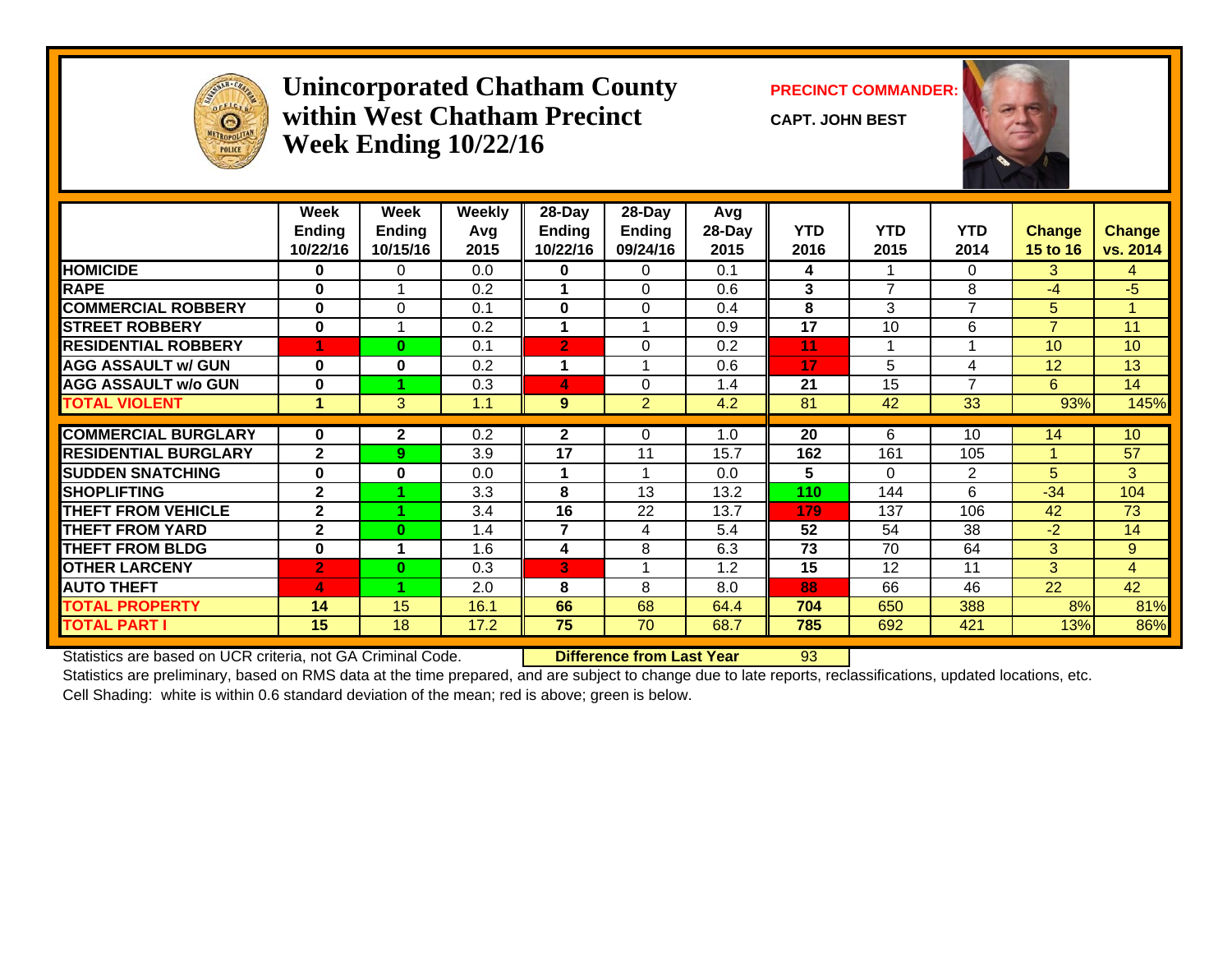

#### **Unincorporated Chatham County PRECINCT COMMANDER: within Islands PrecinctWeek Ending 10/22/16**

**CAPT. CARY HILL**



|                             | Week          | Week          | <b>Weekly</b> | 28-Day         | 28-Day        | Avg    |                |                |                |                |                 |
|-----------------------------|---------------|---------------|---------------|----------------|---------------|--------|----------------|----------------|----------------|----------------|-----------------|
|                             | <b>Ending</b> | <b>Ending</b> | Avg           | Ending         | <b>Ending</b> | 28-Day | <b>YTD</b>     | <b>YTD</b>     | <b>YTD</b>     | <b>Change</b>  | <b>Change</b>   |
|                             | 10/22/16      | 10/15/16      | 2015          | 10/22/16       | 09/24/16      | 2015   | 2016           | 2015           | 2014           | 15 to 16       | vs. 2014        |
| <b>HOMICIDE</b>             | 0             | $\Omega$      | 0.1           | $\mathbf{0}$   | $\Omega$      | 0.2    |                | $\overline{2}$ |                | $-1$           | $\mathbf{0}$    |
| <b>RAPE</b>                 | $\bf{0}$      | 0             | 0.1           | $\mathbf{0}$   | $\Omega$      | 0.2    | $\mathbf{2}$   | 3              |                | $-1$           |                 |
| <b>COMMERCIAL ROBBERY</b>   | $\bf{0}$      | $\Omega$      | 0.2           | $\mathbf{0}$   | $\Omega$      | 0.8    | $\overline{2}$ | 5              |                | $-3$           | 1               |
| <b>STREET ROBBERY</b>       | $\mathbf{0}$  | 0             | 0.2           | $\mathbf{0}$   |               | 1.0    | 4              | 11             | 6              | $-7$           | $-2$            |
| <b>RESIDENTIAL ROBBERY</b>  | $\mathbf{0}$  | $\Omega$      | 0.1           | $\mathbf{0}$   | $\Omega$      | 0.4    | $\bf{0}$       | 4              | 0              | $-4$           | $\Omega$        |
| <b>AGG ASSAULT w/ GUN</b>   | $\mathbf{0}$  | $\Omega$      | 0.2           |                | $\Omega$      | 0.8    | 14             | $\overline{7}$ | $\overline{2}$ | $\overline{7}$ | 12 <sub>2</sub> |
| <b>AGG ASSAULT w/o GUN</b>  | $\bf{0}$      | 0             | 0.2           | 1              | 0             | 0.8    | $\overline{7}$ | 5              | 5              | $\overline{2}$ | 2 <sup>1</sup>  |
| <b>TOTAL VIOLENT</b>        | $\mathbf{0}$  | $\mathbf{0}$  | 1.0           | 2 <sup>1</sup> |               | 4.1    | 30             | 37             | 16             | $-19%$         | 88%             |
|                             |               |               |               |                |               |        |                |                |                |                |                 |
| <b>COMMERCIAL BURGLARY</b>  | $\mathbf{0}$  | 0             | 0.1           | $\mathbf{2}$   |               | 0.5    | 9              |                | 6              | $\overline{2}$ | 3               |
| <b>RESIDENTIAL BURGLARY</b> | 1             | 9             | 2.7           | 16             | 9             | 10.9   | 120            | 121            | 87             | $-1$           | 33              |
| <b>SUDDEN SNATCHING</b>     | $\bf{0}$      | 0             | 0.0           | $\mathbf{0}$   | $\Omega$      | 0.2    | 6              |                | 2              | 5              | $\overline{4}$  |
| <b>SHOPLIFTING</b>          | 4             | 4             | 3.9           | 9              | 23            | 15.4   | 149            | 177            | 6              | $-28$          | 143             |
| <b>THEFT FROM VEHICLE</b>   | 3             |               | 2.2           | 11             | 10            | 8.7    | 90             | 100            | 66             | $-10$          | 24              |
| <b>THEFT FROM YARD</b>      | $\mathbf{2}$  | 3             | 1.0           | 8              | 9             | 3.9    | 50             | 42             | 32             | 8              | 18              |
| <b>THEFT FROM BLDG</b>      | 3             | 2             | 1.3           | 8              | 11            | 5.4    | 65             | 59             | 37             | 6              | 28              |
| <b>OTHER LARCENY</b>        |               | 0             | 0.2           | $\mathbf{2}$   |               | 0.8    | 18             | 9              | 7              | 9              | 11              |
| <b>AUTO THEFT</b>           | 1             | 0             | 0.8           | 4              | 6             | 3.1    | 32             | 37             | 14             | $-5$           | 18              |
| <b>TOTAL PROPERTY</b>       | 12            | 16            | 12.2          | 57             | 70            | 48.9   | 539            | 553            | 257            | $-3%$          | 110%            |
| <b>TOTAL PART I</b>         | 12            | 16            | 13.3          | 59             | 71            | 53.1   | 569            | 590            | 273            | $-4%$          | 108%            |

Statistics are based on UCR criteria, not GA Criminal Code. **Difference from Last Year** -21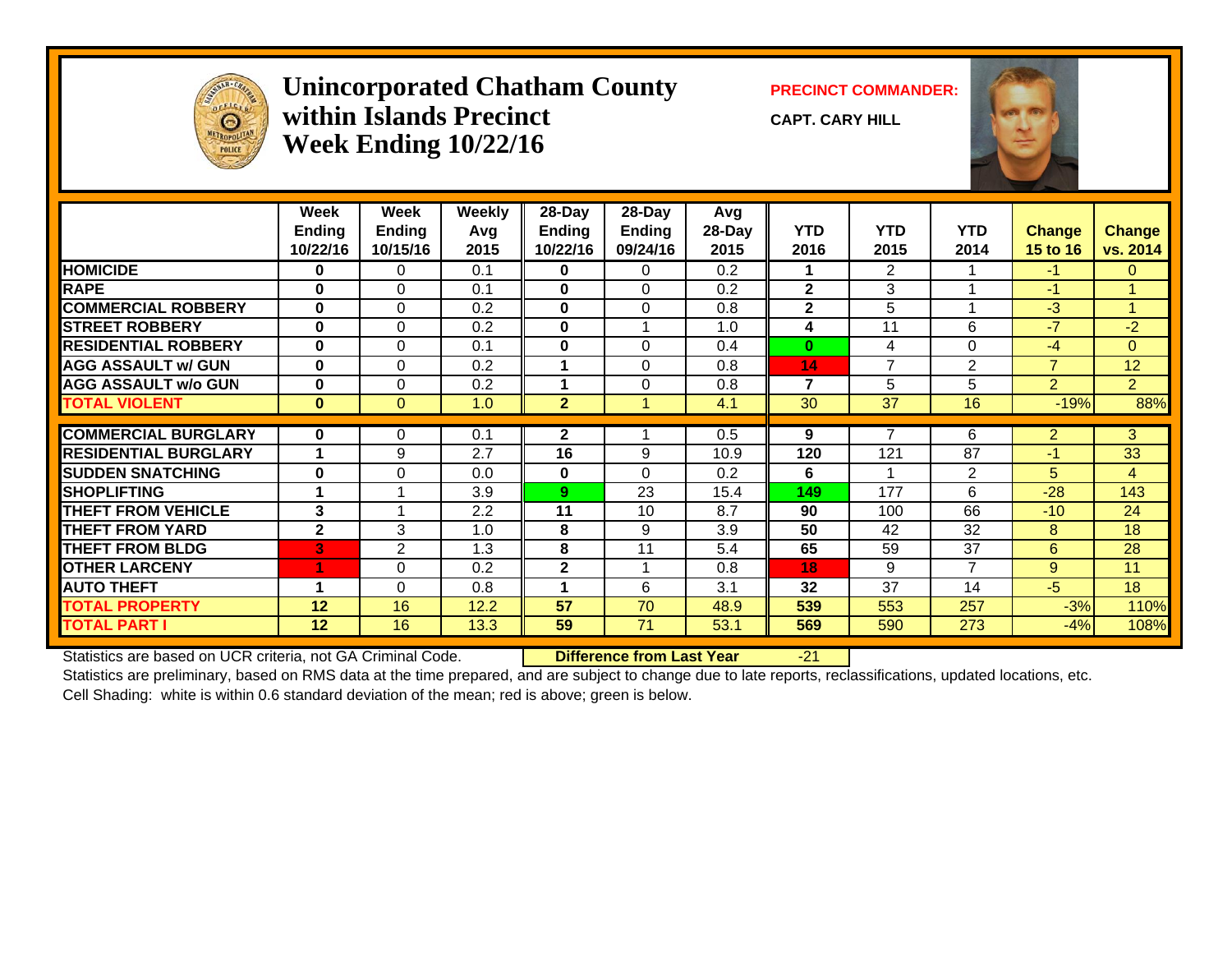

#### **Unincorporated Chatham County within Other Precincts (mostly 4, 89%) PRECINCT COMMANDERS: Week Ending 10/22/16 4 - CAPT. ASHLEY BROWN**



**2 - CAPT. JOY GELLATLY**



|                             | Week<br>Ending<br>10/22/16 | Week<br><b>Ending</b><br>10/15/16 | <b>Weekly</b><br>Avg<br>2015 | $28 - Day$<br>Ending<br>10/22/16 | $28 - Day$<br><b>Ending</b><br>09/24/16 | Avg<br>28-Day<br>2015 | <b>YTD</b><br>2016 | <b>YTD</b><br>2015 | <b>YTD</b><br>2014 | <b>Change</b><br>15 to 16 | <b>Change</b><br>vs. 2014 |
|-----------------------------|----------------------------|-----------------------------------|------------------------------|----------------------------------|-----------------------------------------|-----------------------|--------------------|--------------------|--------------------|---------------------------|---------------------------|
| <b>HOMICIDE</b>             | 0                          | $\Omega$                          | 0.0                          | 0                                | 0                                       | 0.1                   | $\mathbf{0}$       |                    | 0                  | $-1$                      | $\mathbf{0}$              |
| <b>RAPE</b>                 | $\bf{0}$                   | $\Omega$                          | 0.0                          | $\mathbf{0}$                     | $\Omega$                                | 0.2                   | $\bf{0}$           | $\overline{2}$     | 0                  | $-2$                      | $\Omega$                  |
| <b>COMMERCIAL ROBBERY</b>   | $\bf{0}$                   | $\Omega$                          | 0.0                          | $\mathbf{0}$                     | $\Omega$                                | 0.0                   | $\bf{0}$           | $\Omega$           | 0                  | $\Omega$                  | $\overline{0}$            |
| <b>STREET ROBBERY</b>       | $\bf{0}$                   |                                   | 0.0                          | 1                                | $\Omega$                                | 0.1                   | 1                  | 1                  | 0                  | $\Omega$                  | 1                         |
| <b>RESIDENTIAL ROBBERY</b>  | $\bf{0}$                   | $\Omega$                          | 0.0                          | $\mathbf{0}$                     | $\Omega$                                | 0.0                   | $\bf{0}$           | $\Omega$           | $\Omega$           | $\Omega$                  | $\Omega$                  |
| <b>AGG ASSAULT w/ GUN</b>   | $\bf{0}$                   | $\Omega$                          | 0.1                          | $\mathbf{0}$                     | $\Omega$                                | 0.3                   | $\bf{0}$           | 3                  |                    | $-3$                      | $-1$                      |
| <b>AGG ASSAULT w/o GUN</b>  | $\bf{0}$                   | $\Omega$                          | 0.1                          | $\bf{0}$                         |                                         | 0.2                   | $\overline{2}$     | 3                  | 2                  | $-1$                      | $\Omega$                  |
| <b>TOTAL VIOLENT</b>        | $\bf{0}$                   |                                   | 0.2                          | 1                                | -1                                      | 0.8                   | 3                  | 10                 | 3                  | $-70%$                    | 0%                        |
|                             |                            |                                   |                              |                                  |                                         |                       |                    |                    |                    |                           |                           |
| <b>COMMERCIAL BURGLARY</b>  | 0                          | $\Omega$                          | 0.0                          | 0                                | 0                                       | 0.1                   | $\bf{0}$           |                    | 0                  | $-1$                      | $\mathbf{0}$              |
| <b>RESIDENTIAL BURGLARY</b> | $\bf{0}$                   |                                   | 0.7                          | 1                                |                                         | 2.9                   | 16                 | 33                 | 15                 | $-17$                     | 4                         |
| <b>SUDDEN SNATCHING</b>     | $\bf{0}$                   | $\Omega$                          | 0.0                          | $\mathbf{0}$                     | $\Omega$                                | 0.1                   | 1                  | 1                  | 0                  | $\Omega$                  | 4                         |
| <b>SHOPLIFTING</b>          |                            | $\Omega$                          | 0.0                          | 1                                | 4                                       | 0.0                   | 5                  | $\Omega$           | $\Omega$           | 5                         | 5                         |
| <b>THEFT FROM VEHICLE</b>   | 4                          | $\mathbf{2}$                      | 0.6                          | 9                                | 3                                       | 2.5                   | 32                 | 23                 | 11                 | 9                         | 21                        |
| <b>THEFT FROM YARD</b>      |                            |                                   | 0.3                          | 4                                | $\overline{7}$                          | 1.1                   | 23                 | 14                 | 15                 | 9                         | 8                         |
| <b>THEFT FROM BLDG</b>      | $\overline{2}$             | $\Omega$                          | 0.5                          | $\mathbf{2}$                     | $\Omega$                                | 1.9                   | 14                 | 17                 | 16                 | $-3$                      | $-2$                      |
| <b>OTHER LARCENY</b>        | $\bf{0}$                   | $\Omega$                          | 0.0                          | $\mathbf{0}$                     | $\Omega$                                | 0.2                   | $\overline{2}$     | $\overline{2}$     | 4                  | $\Omega$                  | $-2$                      |
| <b>AUTO THEFT</b>           | $\bf{0}$                   | $\Omega$                          | 0.1                          | $\mathbf{0}$                     | $\Omega$                                | 0.4                   | 5                  | 3                  | 4                  | $\overline{2}$            |                           |
| <b>TOTAL PROPERTY</b>       | 8                          | 4                                 | 2.3                          | 17                               | 12                                      | 9.1                   | 98                 | 94                 | 65                 | 4%                        | 51%                       |
| <b>TOTAL PART I</b>         | 8                          | 5                                 | 2.5                          | 18                               | 13                                      | 10.0                  | 101                | 104                | 68                 | $-3%$                     | 49%                       |

Statistics are based on UCR criteria, not GA Criminal Code. **Difference from Last Year** -3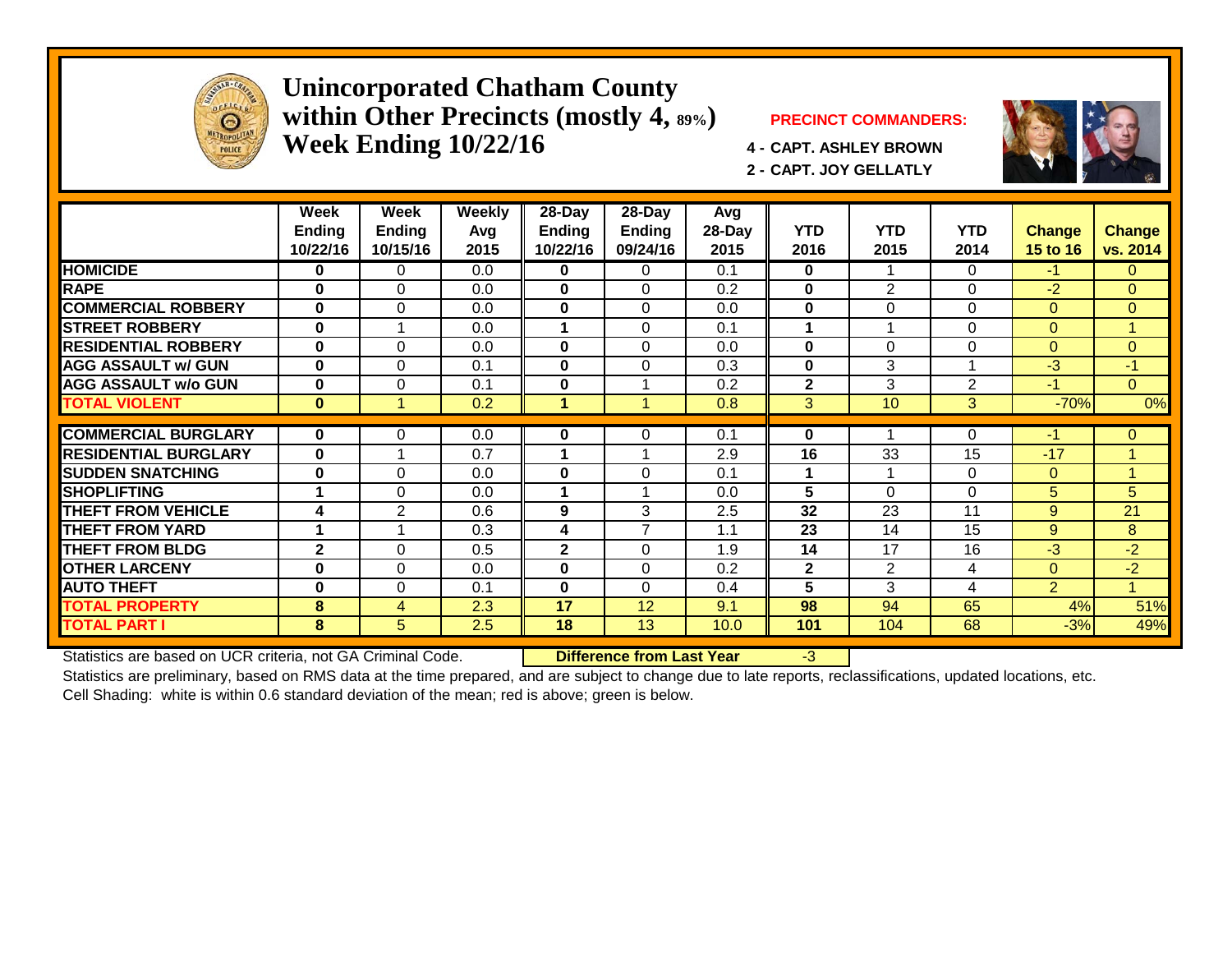# **Unincorporated Chatham County PATROL COMMANDER:**

**MAJOR KERRY THOMAS**





# **Week Ending 10/22/16**

|                             | Week<br><b>Ending</b><br>10/22/16 | Week<br><b>Ending</b><br>10/15/16 | Weekly<br>Avg<br>2015 | $28-Day$<br>Ending<br>10/22/16 | $28$ -Day<br>Ending<br>09/24/16 | Avg<br>$28-Day$<br>2015 | <b>YTD</b><br>2016 | <b>YTD</b><br>2015 | <b>YTD</b><br>2014 | <b>Change</b><br>15 to 16 | <b>Change</b><br>vs. 2014 |
|-----------------------------|-----------------------------------|-----------------------------------|-----------------------|--------------------------------|---------------------------------|-------------------------|--------------------|--------------------|--------------------|---------------------------|---------------------------|
| <b>HOMICIDE</b>             | 0                                 | 0                                 | 0.1                   | 0                              | 0                               | 0.4                     | 5                  | 4                  |                    |                           | 4                         |
| <b>RAPE</b>                 | 0                                 | $\overline{A}$                    | 0.2                   |                                | $\Omega$                        | 1.0                     | 5                  | 12                 | 9                  | $-7$                      | $-4$                      |
| <b>COMMERCIAL ROBBERY</b>   | $\bf{0}$                          | $\Omega$                          | 0.3                   | 0                              | $\Omega$                        | 1.2                     | 10                 | 8                  | 8                  | $\overline{2}$            | $\overline{2}$            |
| <b>STREET ROBBERY</b>       | $\bf{0}$                          | 2                                 | 0.5                   | $\mathbf{2}$                   | $\overline{2}$                  | 2.0                     | 22                 | 22                 | $\Omega$           | $\Omega$                  | 22                        |
| <b>RESIDENTIAL ROBBERY</b>  | 4                                 | 0                                 | 0.2                   | $\overline{2}$                 | 0                               | 0.6                     | 11                 | 5                  |                    | 6                         | 10                        |
| <b>AGG ASSAULT w/ GUN</b>   | $\bf{0}$                          | $\Omega$                          | 0.4                   | $\mathbf{2}$                   |                                 | 1.7                     | 31                 | 15                 | $\overline{7}$     | 16                        | 24                        |
| <b>AGG ASSAULT w/o GUN</b>  | 0                                 |                                   | 0.6                   | 5                              |                                 | 2.4                     | 30                 | 23                 | 14                 | 7                         | 16                        |
| <b>TOTAL VIOLENT</b>        | 1                                 | 4                                 | 2.3                   | 12                             | 4                               | 9.2                     | 114                | 89                 | 40                 | 28%                       | 185%                      |
|                             |                                   |                                   |                       |                                |                                 |                         |                    |                    |                    |                           |                           |
| <b>COMMERCIAL BURGLARY</b>  | 0                                 | $\overline{2}$                    | 0.4                   | 4                              |                                 | 1.6                     | 29                 | 14                 | 16                 | 15                        | 13                        |
| <b>RESIDENTIAL BURGLARY</b> | 3                                 | 19                                | 7.4                   | 34                             | 21                              | 29.5                    | 298                | 315                | 207                | $-17$                     | 91                        |
| <b>SUDDEN SNATCHING</b>     | 0                                 | 0                                 | 0.1                   |                                |                                 | 0.2                     | 12                 | $\overline{2}$     | 4                  | 10                        | 8                         |
| <b>SHOPLIFTING</b>          | 4                                 | $\overline{2}$                    | 7.2                   | 18                             | 37                              | 28.6                    | 264                | 321                | 402                | $-57$                     | $-138$                    |
| <b>THEFT FROM VEHICLE</b>   | 9                                 | 4                                 | 6.2                   | 36                             | 35                              | 24.9                    | 301                | 260                | 183                | 41                        | 118                       |
| <b>THEFT FROM YARD</b>      | 5                                 | 4                                 | 2.6                   | 19                             | 20                              | 10.4                    | 125                | 110                | 85                 | 15                        | 40                        |
| <b>THEFT FROM BLDG</b>      | 5                                 | 3                                 | 3.4                   | 14                             | 19                              | 13.6                    | 152                | 146                | 117                | 6                         | 35                        |
| <b>OTHER LARCENY</b>        | 3                                 | 0                                 | 0.5                   | 5                              | $\overline{2}$                  | 2.1                     | 35                 | 23                 | 22                 | 12                        | 13                        |
| <b>AUTO THEFT</b>           | 5                                 | 1                                 | 2.9                   | 9                              | 14                              | 11.4                    | 125                | 106                | 64                 | 19                        | 61                        |
| <b>TOTAL PROPERTY</b>       | 34                                | 35                                | 30.6                  | 140                            | 150                             | 122.5                   | 1341               | 1297               | 1100               | 3%                        | 22%                       |
| <b>TOTAL PART I</b>         | 35                                | 39                                | 32.9                  | 152                            | 154                             | 131.7                   | 1455               | 1386               | 1140               | 5%                        | 28%                       |

Statistics are based on UCR criteria, not GA Criminal Code. **Difference from Last Year** 69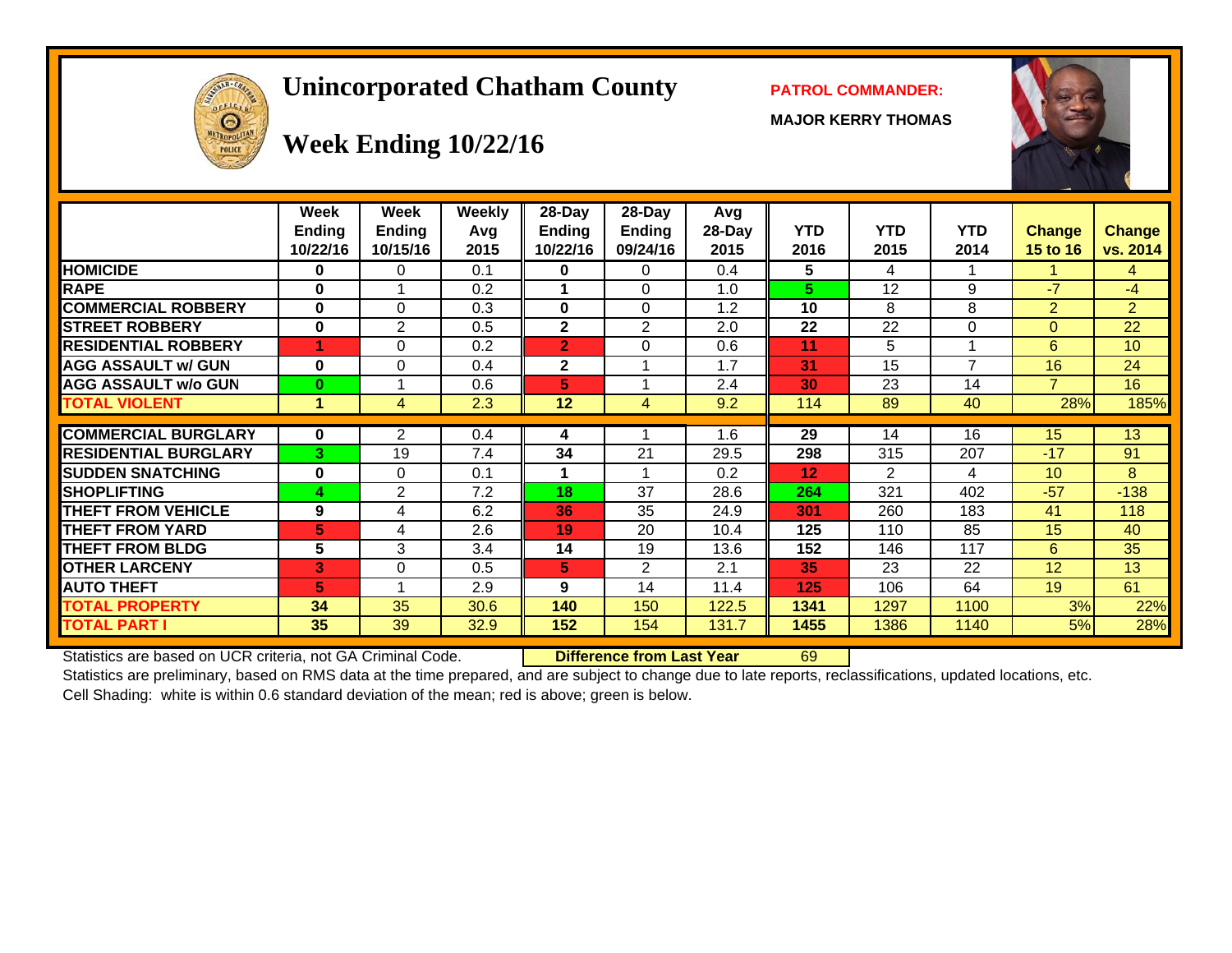

# **City of Savannah Only PATROL COMMANDER:**

**MAJOR KERRY THOMAS**



#### **Week Ending 10/22/16**

|                             | Week<br><b>Ending</b><br>10/22/16 | Week<br>Ending<br>10/15/16 | Weekly<br>Avq<br>2015 | $28$ -Day<br>Ending<br>10/22/16 | $28-Day$<br>Ending<br>09/24/16 | Avg<br>28-Day<br>2015 | <b>YTD</b><br>2016 | <b>YTD</b><br>2015 | <b>YTD</b><br>2014 | <b>Change</b><br><b>15 to 16</b> | <b>Change</b><br>vs. 2014 |
|-----------------------------|-----------------------------------|----------------------------|-----------------------|---------------------------------|--------------------------------|-----------------------|--------------------|--------------------|--------------------|----------------------------------|---------------------------|
| <b>HOMICIDE</b>             | 0                                 | 0                          |                       | 2                               | 5                              | 4                     | 40                 | 37                 | 21                 | 3                                | 19                        |
| <b>RAPE</b>                 | 0                                 | 0                          |                       |                                 | 2                              | 4                     | 36                 | 41                 | 45                 | -5                               | $-9$                      |
| <b>COMMERCIAL ROBBERY</b>   | 4                                 |                            | 2                     | 6                               | 8                              | $\overline{ }$        | 62                 | 64                 | 48                 | $-2$                             | 14                        |
| <b>ISTREET ROBBERY</b>      | 12                                | 4                          | 6                     | 27                              | 36                             | 25                    | 290                | 262                | 254                | 28                               | 36                        |
| <b>RESIDENTIAL ROBBERY</b>  | 4                                 | 2                          |                       | 5                               | 2                              | 3                     | 31                 | 34                 | 30                 | $-3$                             |                           |
| <b>AGG ASSAULT w/ GUN</b>   | 4                                 | 5                          | 5                     | 19                              | 21                             | 22                    | 192                | 222                | 153                | $-30$                            | 39                        |
| <b>AGG ASSAULT w/o GUN</b>  | 7                                 | 5                          | 4                     | 23                              | 17                             | 15                    | 188                | 162                | 120                | 26                               | 68                        |
| <b>TOTAL VIOLENT</b>        | 25                                | 17                         | 20                    | 83                              | 91                             | 80                    | 839                | 822                | 671                | 2%                               | 25%                       |
|                             |                                   |                            |                       |                                 |                                |                       |                    |                    |                    |                                  |                           |
| <b>COMMERCIAL BURGLARY</b>  | 4                                 | 10                         | 5                     | 33                              | 48                             | 19                    | 261                | 196                | 166                | 65                               | 95                        |
| <b>RESIDENTIAL BURGLARY</b> | 21                                | 112                        | 23                    | 203                             | 79                             | 94                    | 954                | 1000               | 967                | $-46$                            | $-13$                     |
| <b>ISUDDEN SNATCHING</b>    | $\mathbf{2}$                      | 4                          | 2                     | 9                               | 10                             | 6                     | 84                 | 67                 | 60                 | 17                               | 24                        |
| <b>SHOPLIFTING</b>          | 24                                | 24                         | 27                    | 84                              | 106                            | 109                   | 1035               | 1132               | 988                | $-97$                            | 47                        |
| <b>THEFT FROM VEHICLE</b>   | 40                                | 22                         | 36                    | 132                             | 123                            | 143                   | 1303               | 1525               | 1449               | $-222$                           | $-146$                    |
| <b>THEFT FROM YARD</b>      | 15                                | 17                         | 14                    | 61                              | 83                             | 58                    | 604                | 611                | 724                | $-7$                             | $-120$                    |
| <b>THEFT FROM BLDG</b>      | 25                                | 14                         | 19                    | 74                              | 96                             | 75                    | 839                | 809                | 804                | 30                               | 35                        |
| <b>OTHER LARCENY</b>        | 0                                 | 2                          | 2                     | 3.                              | 13                             | 8                     | 72                 | 83                 | 95                 | $-11$                            | $-23$                     |
| <b>AUTO THEFT</b>           | 18                                | 16                         | 19                    | 66                              | 59                             | 75                    | 630                | 766                | 526                | $-136$                           | 104                       |
| <b>TOTAL PROPERTY</b>       | 149                               | 221                        | 147                   | 665                             | 617                            | 586                   | 5782               | 6189               | 5779               | $-7%$                            | 0%                        |
| <b>TOTAL PART I</b>         | 174                               | 238                        | 167                   | 748                             | 708                            | 666                   | 6621               | 7011               | 6450               | $-6%$                            | 3%                        |
|                             |                                   |                            |                       |                                 |                                |                       |                    |                    |                    |                                  |                           |

Statistics are based on UCR criteria, not GA Criminal Code. **Difference from Last Year** -390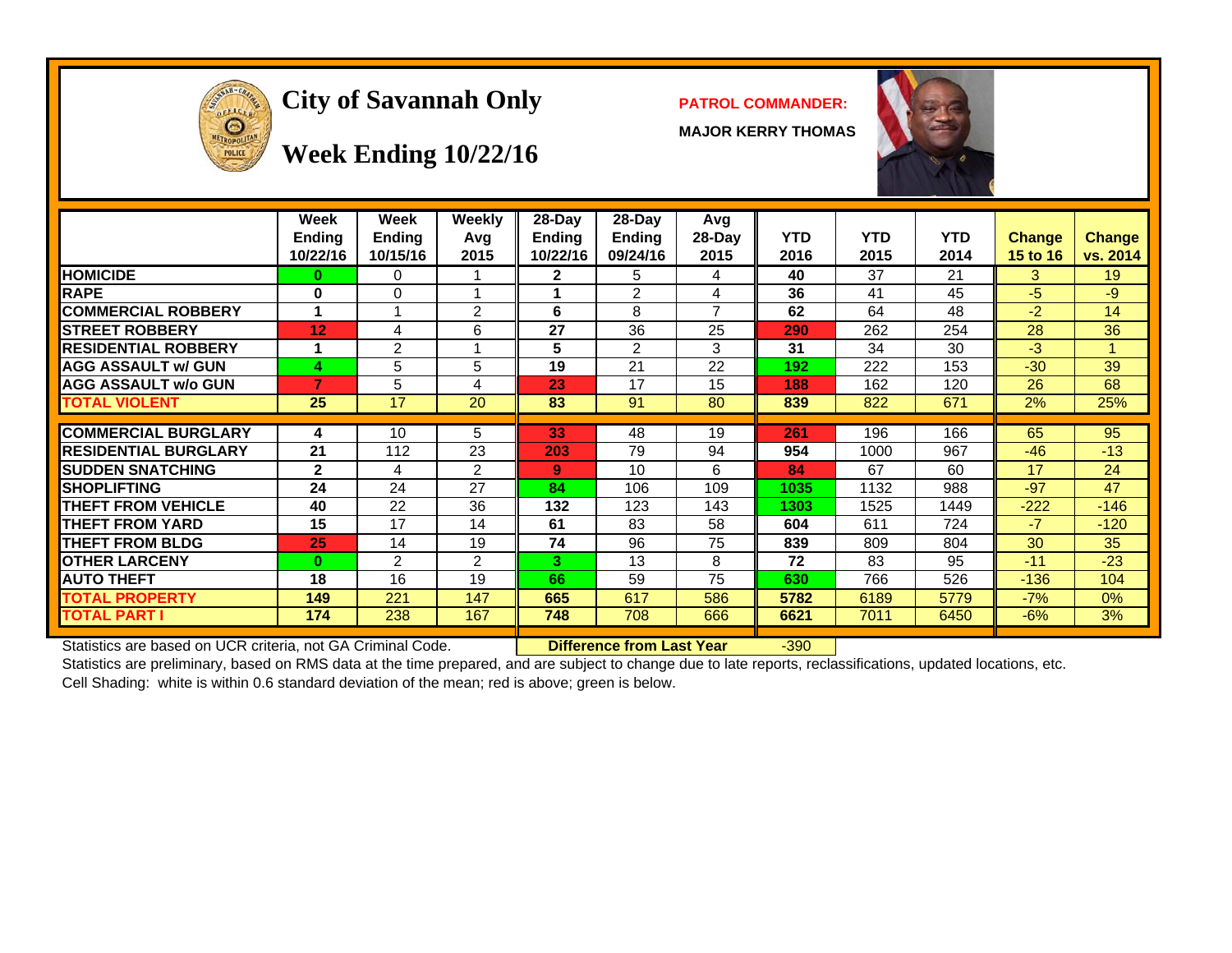

#### **COMPSTATWEST CHATHAM PRECINCTWeek Ending 10/22/16**

#### **PRECINCT COMMANDER:**

**CAPT. JOHN BEST**



|                             | Week<br><b>Ending</b><br>10/22/16 | Week<br><b>Endina</b><br>10/15/16 | Weekly<br>Avg<br>2015 | 28-Day<br>Ending<br>10/22/16 | 28-Day<br>Ending<br>09/24/16 | Avg<br>$28$ -Day<br>2015 | <b>YTD</b><br>2016 | <b>YTD</b><br>2015 | <b>YTD</b><br>2014 | <b>Change</b><br>15 to 16 | <b>Change</b><br>vs. 2014 |
|-----------------------------|-----------------------------------|-----------------------------------|-----------------------|------------------------------|------------------------------|--------------------------|--------------------|--------------------|--------------------|---------------------------|---------------------------|
| <b>HOMICIDE</b>             | 0                                 | 0                                 | $\Omega$              | 0                            | 0                            | 0                        | 4                  | 4                  |                    | 0                         | 3                         |
| <b>RAPE</b>                 | $\bf{0}$                          |                                   | $\Omega$              |                              | $\Omega$                     |                          | 9                  | 15                 | 11                 | $-6$                      | $-2$                      |
| <b>COMMERCIAL ROBBERY</b>   | 0                                 | $\Omega$                          | $\Omega$              | 0                            | $\Omega$                     |                          | 13                 | 13                 | 9                  | $\Omega$                  | 4                         |
| <b>STREET ROBBERY</b>       | $\bf{0}$                          | $\mathbf{2}$                      |                       | 3                            | 3                            | 2                        | 30                 | 23                 | 25                 | $\overline{7}$            | 5                         |
| <b>RESIDENTIAL ROBBERY</b>  |                                   |                                   | 0                     | 3                            | 0                            |                          | 16                 | 6                  | 10                 | 10 <sup>1</sup>           | 6                         |
| <b>AGG ASSAULT w/ GUN</b>   | $\bf{0}$                          | 0                                 |                       | 3                            | 5                            | $\overline{2}$           | 38                 | 20                 | 15                 | 18                        | 23                        |
| <b>AGG ASSAULT w/o GUN</b>  | $\overline{2}$                    |                                   |                       | 7                            | 3                            | 3                        | 42                 | 36                 | 14                 | 6                         | 28                        |
| <b>TOTAL VIOLENT</b>        | 3                                 | 5                                 | 3                     | 17                           | 11                           | 11                       | 152                | 117                | 85                 | 30%                       | 79%                       |
|                             |                                   |                                   |                       |                              |                              |                          |                    |                    |                    |                           |                           |
| <b>COMMERCIAL BURGLARY</b>  |                                   | 3                                 | $\mathbf{2}$          | 6                            | 3                            | 6                        | $\overline{53}$    | 59                 | 43                 | $-6$                      | 10 <sup>1</sup>           |
| <b>RESIDENTIAL BURGLARY</b> | $\overline{2}$                    | 20                                | 7                     | 34                           | 16                           | 27                       | 245                | 279                | 223                | $-34$                     | 22                        |
| <b>SUDDEN SNATCHING</b>     | 0                                 | $\Omega$                          | $\Omega$              |                              |                              | 0                        | 9                  | 4                  | 5                  | 5                         | $\overline{4}$            |
| <b>SHOPLIFTING</b>          | $\overline{2}$                    | 3                                 | 4                     | 12                           | 14                           | 16                       | 146                | 167                | 198                | $-21$                     | $-52$                     |
| <b>THEFT FROM VEHICLE</b>   | 4                                 | 3                                 | 8                     | 23                           | 38                           | 32                       | 301                | 304                | 257                | $-3$                      | 44                        |
| <b>THEFT FROM YARD</b>      | 5                                 | $\mathbf{2}$                      | 3                     | $\overline{15}$              | 7                            | 13                       | 112                | 126                | 125                | $-14$                     | $-13$                     |
| <b>THEFT FROM BLDG</b>      | $\overline{2}$                    | 4                                 | 4                     | 13                           | 14                           | 16                       | 149                | 177                | 149                | $-28$                     | $\mathbf{0}$              |
| <b>OTHER LARCENY</b>        | $\overline{2}$                    |                                   |                       | 4                            | 4                            | 2                        | 27                 | 21                 | 25                 | 6                         | $\overline{2}$            |
| <b>AUTO THEFT</b>           | 6                                 | 2                                 | 5                     | 14                           | 17                           | 20                       | 164                | 177                | 114                | $-13$                     | 50                        |
| <b>TOTAL PROPERTY</b>       | 24                                | 38                                | 33                    | 122                          | 114                          | 133                      | 1206               | 1314               | 1139               | $-8%$                     | 6%                        |
| <b>TOTAL PART I</b>         | 27                                | 43                                | 36                    | 139                          | 125                          | 144                      | 1358               | 1431               | 1224               | $-5%$                     | 11%                       |

Statistics are based on UCR criteria, not GA Criminal Code. **Difference from Last Year** -73

| <b>Citizen Initiated Calls</b>  | <b>Week</b><br><b>Ending</b><br>10/22/16 | <b>Week</b><br><b>Ending</b><br>10/15/16 | Weekly<br>Avg<br>2015 | $28$ -Day<br>Ending<br>10/22/16 | $28-Dav$<br><b>Ending</b><br>09/24/16 | Avg<br>$28$ -Day<br>2015 | YTD<br>2016 | <b>YTD</b><br>2015 | YTD<br>2014 | <b>Change</b><br>15 to 16 | <b>Change</b><br>vs. 2014 |
|---------------------------------|------------------------------------------|------------------------------------------|-----------------------|---------------------------------|---------------------------------------|--------------------------|-------------|--------------------|-------------|---------------------------|---------------------------|
| <b>Midnight Shift</b>           | 121                                      | 125                                      | 114                   | 548                             | 481                                   | 455                      | 4874        | 4760               | 4691        | 114                       | 183                       |
| Day Shift                       | 299                                      | 342                                      | 282                   | 1164                            | 1116                                  | 1127                     | 12134       | 11862              | 11676       | 272                       | 458                       |
| <b>Afternoon Shift</b>          | 316                                      | 389                                      | 294                   | 1281                            | 1194                                  | 1177                     | 12569       | 12335              | 12248       | 234                       | 321                       |
| <b>TOTAL CITIZEN CFS</b>        | 736                                      | 736                                      | 690                   | 2993                            | 2791                                  | 2758                     | 29577       | 28957              | 28615       | 2.1%                      | 3.4%                      |
| 53S ShotSpotter Calls           |                                          |                                          |                       |                                 |                                       |                          |             |                    |             |                           |                           |
| <b>Sig 53 Shots Fired Calls</b> |                                          |                                          |                       | 39                              | 41                                    | 43                       | 388         | 352                | 256         | 36                        | 132                       |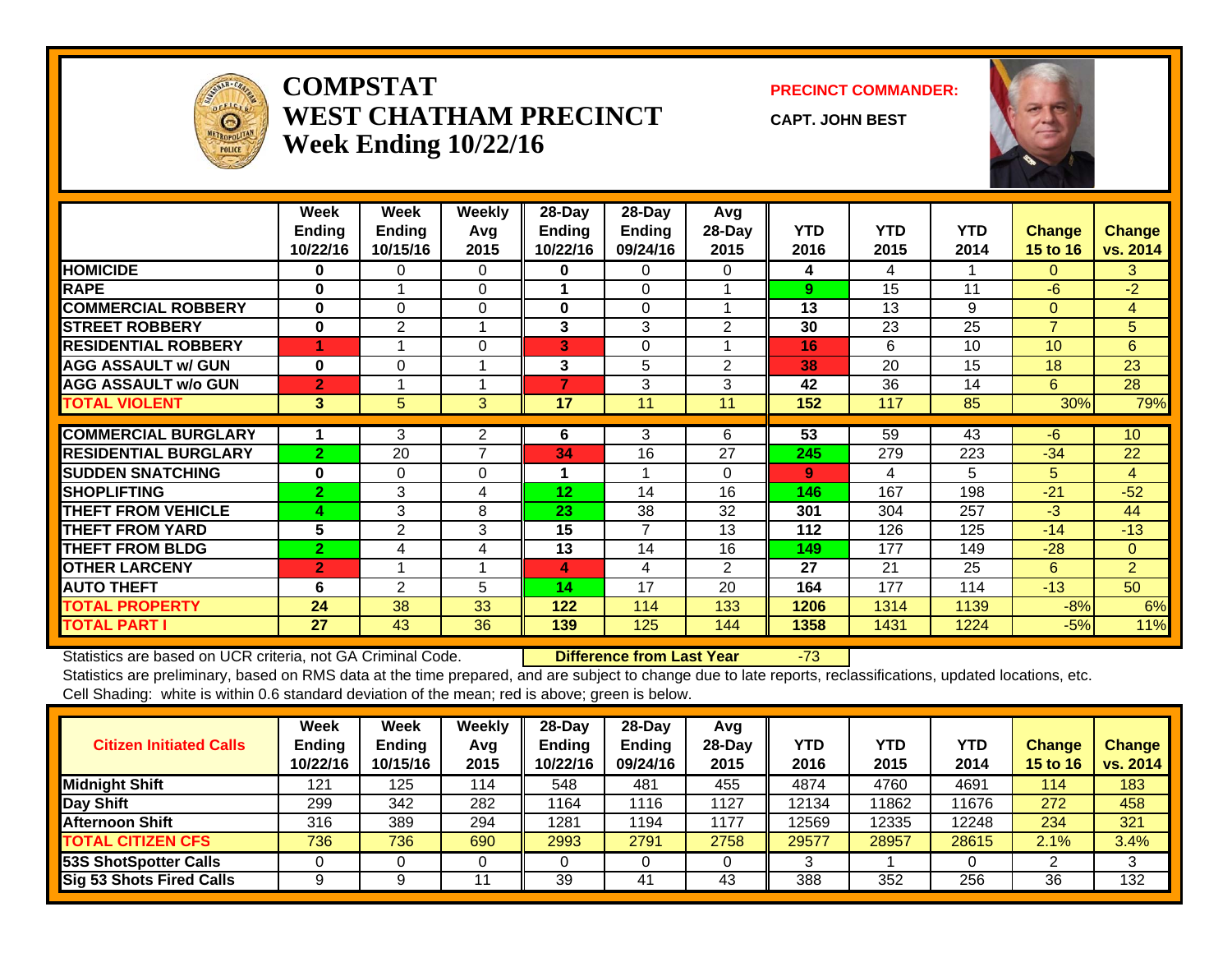# **BEAT 11 West Chatham Precinct Week Ending 10/22/16**



|                             |                | <b>Last 4 Weeks</b> |               |                | 28 Days        | 28 Day     |                |                |                |                      |                      |
|-----------------------------|----------------|---------------------|---------------|----------------|----------------|------------|----------------|----------------|----------------|----------------------|----------------------|
|                             | <b>Ending</b>  | <b>Ending</b>       | <b>Ending</b> | <b>Ending</b>  | <b>Ending</b>  | Average II | <b>YTD</b>     | <b>YTD</b>     | <b>YTD</b>     | <b>Change</b>        | <b>Change</b>        |
|                             | 09/18/16       | 09/24/16            | 10/15/16      | 10/22/16       | 10/22/16       | 2015       | 2016           | 2015           | 2014           | 15 to 16             | vs. 2014             |
| <b>HOMICIDE</b>             | 0              | 0                   | $\Omega$      | $\Omega$       | $\mathbf{0}$   | 0.0        | $\mathbf{0}$   | $\mathbf{0}$   | 0              | $\mathbf{0}$         | $\overline{0}$       |
| <b>RAPE</b>                 | 0              | $\Omega$            | $\Omega$      | $\Omega$       | $\Omega$       | 0.1        | 1              | 1              | 0              | $\Omega$             | 1                    |
| <b>COMMERCIAL ROBBERY</b>   | $\Omega$       | 0                   | $\Omega$      | 0              | $\Omega$       | 0.2        | $\overline{2}$ | 3              | 1              | $-1$                 | $\blacktriangleleft$ |
| <b>ISTREET ROBBERY</b>      | $\Omega$       | $\Omega$            | $\Omega$      | $\Omega$       | $\Omega$       | 0.3        | $\overline{2}$ | 4              | 6              | $-2$                 | $-4$                 |
| <b>RESIDENTIAL ROBBERY</b>  | 1              | $\Omega$            | $\Omega$      | $\Omega$       | 1              | 0.0        | 1              | $\Omega$       | $\Omega$       | $\overline{1}$       | $\blacktriangleleft$ |
| <b>AGG ASSAULT w/ GUN</b>   | $\Omega$       | 0                   | $\mathbf{0}$  | $\mathbf{0}$   | $\Omega$       | 0.1        | 1              | $\mathbf{1}$   | 1              | $\Omega$             | $\mathbf{0}$         |
| <b>AGG ASSAULT w/o GUN</b>  | $\mathbf{1}$   | 0                   | $\Omega$      | $\mathbf{1}$   | $\overline{2}$ | 0.2        | 6              | $\mathbf{1}$   | $\mathbf{1}$   | 5                    | 5                    |
| <b>TOTAL VIOLENT</b>        | $\overline{2}$ | $\mathbf{0}$        | $\mathbf{0}$  | $\mathbf{1}$   | 3              | 0.8        | 13             | 10             | 9              | 30%                  | 44%                  |
|                             |                |                     |               |                |                |            |                |                | 7              |                      |                      |
| <b>COMMERCIAL BURGLARY</b>  | $\Omega$       | 0                   | 0             | 0              | $\Omega$       | 1.0        | 5              | 12             |                | $-7$                 | $-2$                 |
| <b>RESIDENTIAL BURGLARY</b> | $\Omega$       | $\Omega$            | $\Omega$      | $\Omega$       | $\Omega$       | 1.7        | 11             | 17             | 23             | $-6$                 | $-12$                |
| <b>ISUDDEN SNATCHING</b>    | $\Omega$       | 0                   | $\Omega$      | $\mathbf{0}$   | $\Omega$       | 0.0        | 1              | $\Omega$       | 0              | 1                    | 1                    |
| <b>SHOPLIFTING</b>          | 0              | 0                   | $\Omega$      | 0              | $\Omega$       | 0.2        | $\overline{2}$ | $\mathbf{1}$   | $\overline{2}$ | $\blacktriangleleft$ | $\Omega$             |
| <b>THEFT FROM VEHICLE</b>   | $\Omega$       | $\Omega$            | $\mathbf{1}$  | $\mathbf{1}$   | 2              | 3.3        | 30             | 30             | 38             | $\Omega$             | $-8$                 |
| <b>THEFT FROM YARD</b>      | $\mathbf{1}$   | $\Omega$            | $\Omega$      | 0              | 1              | 1.8        | 23             | 19             | 21             | $\overline{4}$       | $\overline{2}$       |
| <b>THEFT FROM BLDG</b>      | 2              | 0                   | $\mathbf{1}$  | $\mathbf{0}$   | 3              | 4.0        | 33             | 49             | 34             | $-16$                | $-1$                 |
| <b>OTHER LARCENY</b>        | 0              | 0                   | $\mathbf{0}$  | $\mathbf{0}$   | 0              | 0.3        | 6              | $\overline{2}$ | 5.             | 4                    | $\blacktriangleleft$ |
| <b>AUTO THEFT</b>           | 0              | 0                   | $\mathbf{1}$  | 1              | 2              | 3.4        | 21             | 29             | 10             | $-8$                 | 11                   |
| <b>TOTAL PROPERTY</b>       | 3              | $\Omega$            | 3             | $\overline{2}$ | 8              | 15.6       | 132            | 159            | 140            | $-17%$               | $-6%$                |
| <b>TOTAL PART I</b>         | 5              | $\Omega$            | 3             | 3              | 11             | 16.5       | 145            | 169            | 149            | $-14%$               | $-3%$                |

 **Difference from Last Year**‐24

Statistics are based on UCR criteria, not GA Criminal Code.

| <b>Shots Fired Calls</b>        | Week<br><b>Ending</b><br>09/18/16 | Week<br><b>Endina</b><br>09/24/16 | Week<br>Ending<br>10/15/16 | Week<br>Ending<br>10/22/16 | 28 Days<br><b>Ending</b><br>10/22/16 | 28 Day<br>Average II<br>2015 | YTD<br>2016 | YTD<br>2015 | YTD<br>2014 | <b>Change</b><br>15 to 16 $\vert$ | <b>Change</b><br>vs. 2014 |
|---------------------------------|-----------------------------------|-----------------------------------|----------------------------|----------------------------|--------------------------------------|------------------------------|-------------|-------------|-------------|-----------------------------------|---------------------------|
| <b>153S ShotSpotter Calls</b>   |                                   |                                   |                            |                            |                                      | 0.0                          |             |             |             | 0%                                | 0%                        |
| <b>Sig 53 Shots Fired Calls</b> |                                   |                                   |                            |                            |                                      | 2.9                          | 14          | 26          | 22          | $-46%$                            | $-36\%$                   |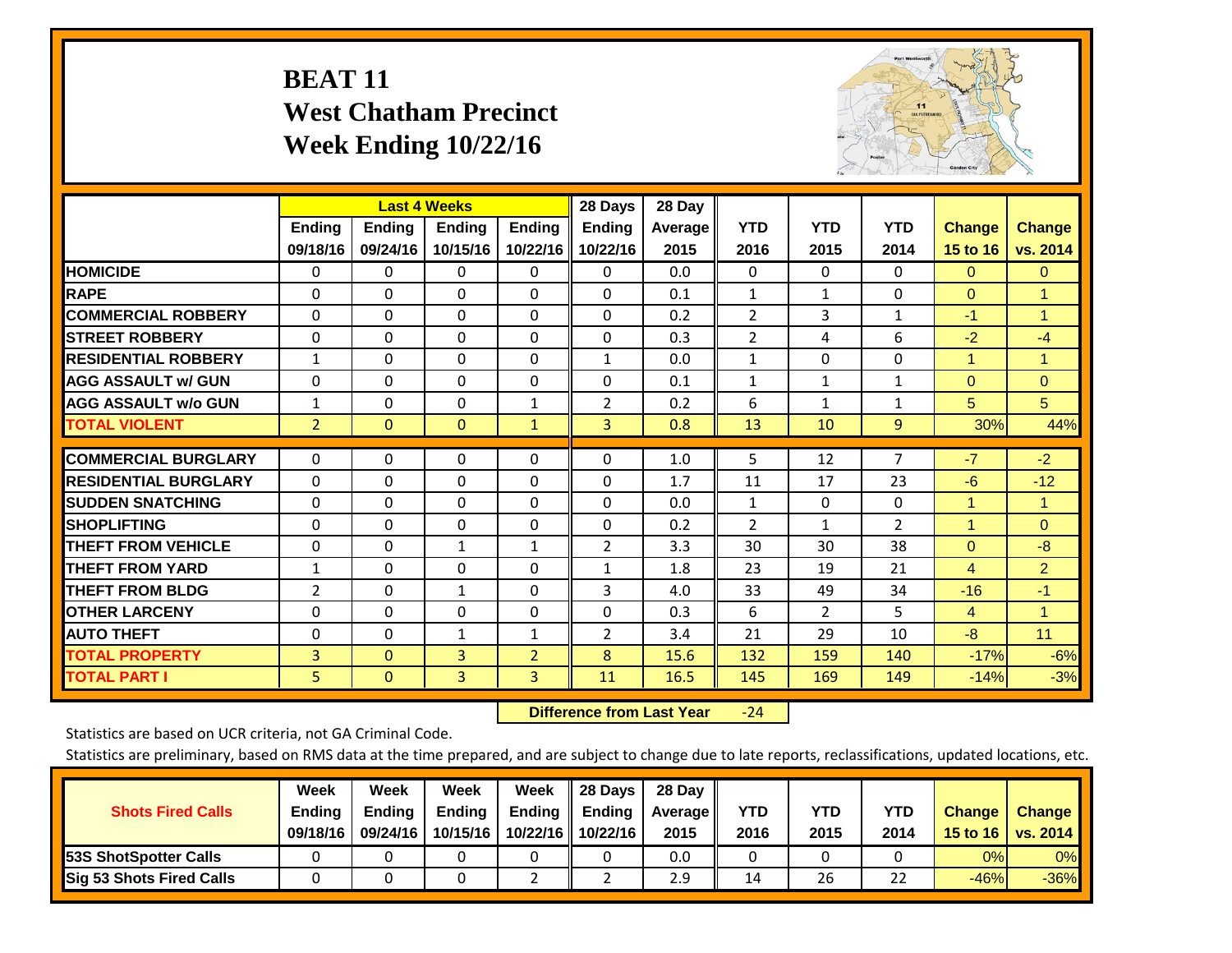# **BEAT 12 West Chatham Precinct Week Ending 10/22/16**



|                             |               | <b>Last 4 Weeks</b> |                |                | 28 Days        | 28 Day  |            |              |              |                |                      |
|-----------------------------|---------------|---------------------|----------------|----------------|----------------|---------|------------|--------------|--------------|----------------|----------------------|
|                             | <b>Ending</b> | <b>Ending</b>       | <b>Endina</b>  | <b>Ending</b>  | <b>Ending</b>  | Average | <b>YTD</b> | <b>YTD</b>   | <b>YTD</b>   | <b>Change</b>  | <b>Change</b>        |
|                             | 09/18/16      | 09/24/16            | 10/15/16       | 10/22/16       | 10/22/16       | 2015    | 2016       | 2015         | 2014         | 15 to 16       | vs. 2014             |
| <b>HOMICIDE</b>             | 0             | 0                   | $\Omega$       | 0              | 0              | 0.0     | 1          | 0            | 0            | 1              | 1.                   |
| <b>RAPE</b>                 | 0             | $\Omega$            | $\Omega$       | $\Omega$       | $\Omega$       | 0.3     | 1          | 4            | 5            | $-3$           | $-4$                 |
| <b>COMMERCIAL ROBBERY</b>   | $\Omega$      | 0                   | $\Omega$       | 0              | $\Omega$       | 0.2     | 4          | $\mathbf{1}$ | $\mathbf{1}$ | 3              | 3                    |
| <b>ISTREET ROBBERY</b>      | $\Omega$      | $\Omega$            | $\mathbf{1}$   | $\Omega$       | $\mathbf{1}$   | 0.5     | 6          | 5            | 3            | $\mathbf{1}$   | 3                    |
| <b>RESIDENTIAL ROBBERY</b>  | $\Omega$      | $\Omega$            | $\Omega$       | 1              | 1              | 0.2     | 4          | 1            | 1            | 3              | 3                    |
| <b>AGG ASSAULT w/ GUN</b>   | $\Omega$      | $\Omega$            | $\Omega$       | $\Omega$       | $\Omega$       | 0.2     | 6          | 1            | 2            | 5              | $\overline{4}$       |
| <b>AGG ASSAULT w/o GUN</b>  | $\mathbf{1}$  | 0                   | $\mathbf 0$    | 1              | $\overline{2}$ | 0.8     | 8          | 9            | 5            | $-1$           | 3 <sup>1</sup>       |
| <b>TOTAL VIOLENT</b>        | 1             | $\Omega$            | $\mathbf{1}$   | $\overline{2}$ | $\overline{4}$ | 2.3     | 30         | 21           | 17           | 43%            | 76%                  |
| <b>COMMERCIAL BURGLARY</b>  | $\Omega$      | $\Omega$            | $\mathbf{0}$   | 0              | $\Omega$       | 0.6     |            | 5            | 6            | $-1$           | $-2$                 |
|                             |               |                     |                |                |                |         | 4          |              |              |                |                      |
| <b>RESIDENTIAL BURGLARY</b> | 3             | 2                   | 4              | 2              | 11             | 9.7     | 84         | 101          | 73           | $-17$          | 11                   |
| <b>SUDDEN SNATCHING</b>     | $\mathbf{1}$  | 0                   | $\mathbf{0}$   | $\mathbf{0}$   | $\mathbf{1}$   | 0.0     | 3          | $\Omega$     | 1            | 3              | $\overline{2}$       |
| <b>SHOPLIFTING</b>          | 3             | 0                   | $\Omega$       | $\mathbf{1}$   | 4              | 2.4     | 31         | 20           | 33           | 11             | $-2$                 |
| <b>THEFT FROM VEHICLE</b>   | 4             | 3                   | $\mathbf{1}$   | 0              | 8              | 8.4     | 95         | 86           | 70           | 9              | 25                   |
| <b>THEFT FROM YARD</b>      | 1             | 3                   | $\mathbf{1}$   | $\overline{2}$ | 7              | 3.1     | 30         | 30           | 28           | $\mathbf{0}$   | $\overline{2}$       |
| <b>THEFT FROM BLDG</b>      | 1             | $\Omega$            | $\Omega$       | $\mathbf{0}$   | $\mathbf{1}$   | 2.9     | 29         | 30           | 24           | $-1$           | 5                    |
| <b>OTHER LARCENY</b>        | $\Omega$      | 0                   | $\Omega$       | $\Omega$       | $\Omega$       | 0.3     | 6          | 4            | 5            | $\overline{2}$ | $\blacktriangleleft$ |
| <b>AUTO THEFT</b>           | 1             | 0                   | $\Omega$       | 0              | 1              | 4.7     | 38         | 47           | 25           | $-9$           | 13                   |
| <b>TOTAL PROPERTY</b>       | 14            | 8                   | 6              | 5 <sup>1</sup> | 33             | 32.2    | 320        | 323          | 265          | $-1%$          | 21%                  |
| <b>TOTAL PART I</b>         | 15            | 8                   | $\overline{7}$ | $\overline{7}$ | 37             | 34.5    | 350        | 344          | 282          | 2%             | 24%                  |

 **Difference from Last Year**r 6

Statistics are based on UCR criteria, not GA Criminal Code.

| <b>Shots Fired Calls</b>        | Week<br><b>Ending</b><br>09/18/16 | Week<br><b>Endina</b><br>09/24/16 | <b>Week</b><br>Ending<br>10/15/16 | Week<br>Ending<br>10/22/16 | 28 Days<br><b>Ending</b><br>10/22/16 | 28 Day<br>Average II<br>2015 | YTD<br>2016 | YTD<br>2015 | YTD<br>2014 | <b>Change</b><br>15 to 16 | <b>Change</b><br>vs. 2014 |
|---------------------------------|-----------------------------------|-----------------------------------|-----------------------------------|----------------------------|--------------------------------------|------------------------------|-------------|-------------|-------------|---------------------------|---------------------------|
| <b>153S ShotSpotter Calls</b>   |                                   |                                   |                                   |                            |                                      | 0.0                          |             |             |             | 0%                        | 0%                        |
| <b>Sig 53 Shots Fired Calls</b> |                                   |                                   |                                   |                            | 14                                   | 6.2                          | 68          | 57          | 42          | 19%                       | 62%                       |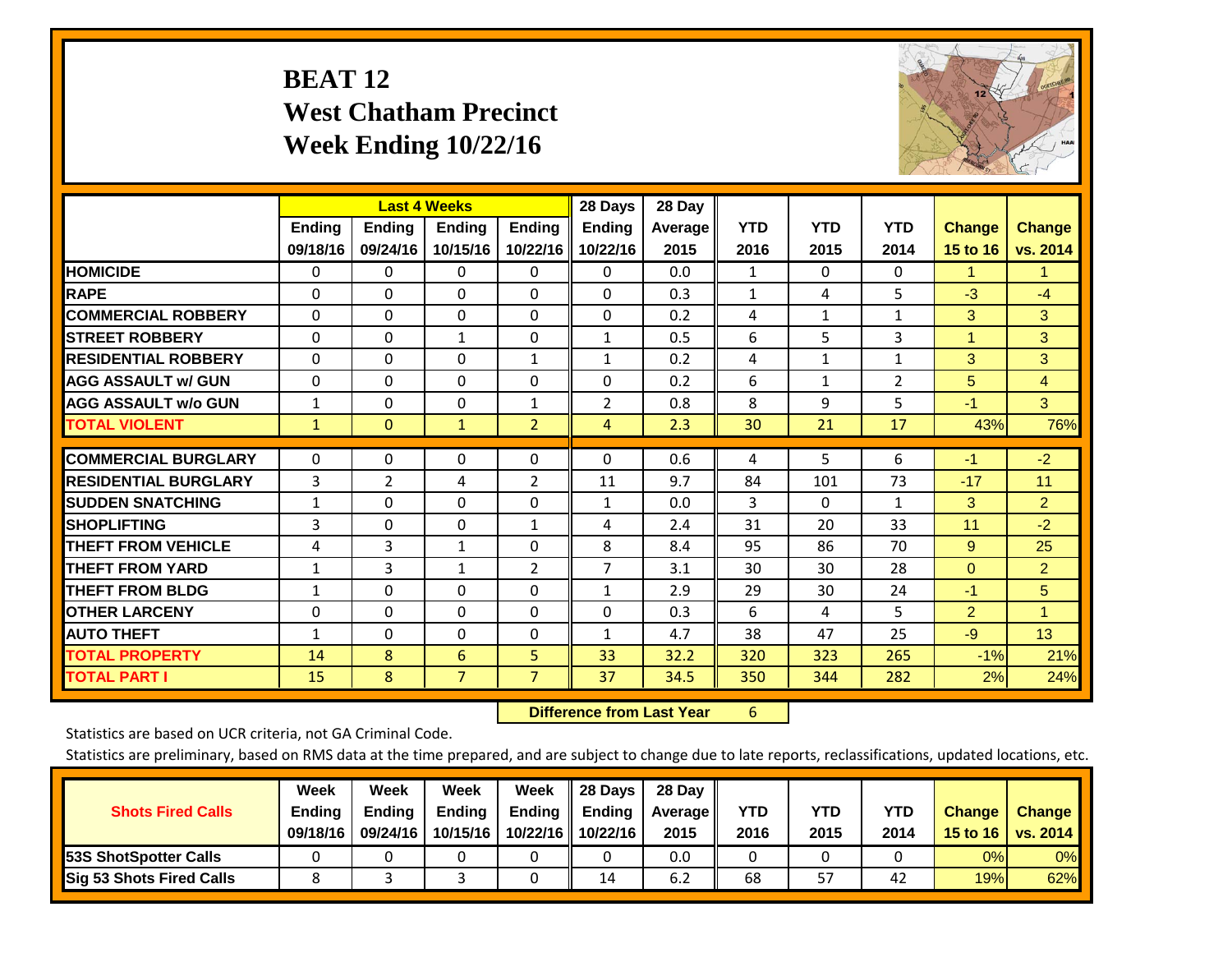# **BEAT 13 West Chatham Precinct Week Ending 10/22/16**



|                             |                | <b>Last 4 Weeks</b> |              |                | 28 Days        | 28 Day         |                |                |                |                |               |
|-----------------------------|----------------|---------------------|--------------|----------------|----------------|----------------|----------------|----------------|----------------|----------------|---------------|
|                             | <b>Ending</b>  | <b>Ending</b>       | Ending       | <b>Ending</b>  | <b>Ending</b>  | <b>Average</b> | <b>YTD</b>     | <b>YTD</b>     | <b>YTD</b>     | <b>Change</b>  | <b>Change</b> |
|                             | 09/18/16       | 09/24/16            | 10/15/16     | 10/22/16       | 10/22/16       | 2015           | 2016           | 2015           | 2014           | 15 to 16       | vs. 2014      |
| <b>HOMICIDE</b>             | 0              | 0                   | $\Omega$     | 0              | 0              | 0.2            | $\Omega$       | 3              | 1              | $-3$           | $-1$          |
| <b>RAPE</b>                 | $\Omega$       | $\Omega$            | $\Omega$     | 0              | $\Omega$       | 0.2            | 4              | 3              | $\mathbf{1}$   | $\mathbf{1}$   | 3             |
| <b>COMMERCIAL ROBBERY</b>   | $\Omega$       | $\Omega$            | $\Omega$     | $\Omega$       | 0              | 0.2            | 1              | 2              | $\mathbf{1}$   | $-1$           | $\Omega$      |
| <b>ISTREET ROBBERY</b>      | $\Omega$       | $\mathbf{1}$        | $\mathbf{1}$ | $\Omega$       | $\overline{2}$ | 0.4            | 6              | 4              | 7              | $\overline{2}$ | $-1$          |
| <b>RESIDENTIAL ROBBERY</b>  | $\Omega$       | $\Omega$            | $\Omega$     | $\Omega$       | 0              | 0.2            | $\overline{2}$ | $\overline{2}$ | 3              | $\mathbf{0}$   | $-1$          |
| <b>AGG ASSAULT w/ GUN</b>   | $\Omega$       | 1                   | $\Omega$     | 0              | $\mathbf{1}$   | 0.7            | 14             | 8              | 5              | 6              | 9             |
| <b>AGG ASSAULT w/o GUN</b>  | 0              | $\Omega$            | $\Omega$     | $\Omega$       | 0              | 0.8            | 10             | 11             | $\overline{2}$ | $-1$           | 8             |
| <b>TOTAL VIOLENT</b>        | $\Omega$       | $\overline{2}$      | $\mathbf{1}$ | $\Omega$       | $\overline{3}$ | 2.8            | 37             | 33             | 20             | 12%            | 85%           |
|                             |                |                     |              |                |                |                |                |                |                |                |               |
| <b>COMMERCIAL BURGLARY</b>  | 0              | 0                   | 1            | 0              | 1              | 2.0            | 12             | 19             | 16             | $-7$           | $-4$          |
| <b>RESIDENTIAL BURGLARY</b> | $\Omega$       | 1                   | 5            | 0              | 6              | 4.0            | 34             | 41             | 38             | $-7$           | $-4$          |
| <b>ISUDDEN SNATCHING</b>    | $\Omega$       | 0                   | $\Omega$     | 0              | 0              | 0.3            | 1              | 4              | 2              | $-3$           | $-1$          |
| <b>SHOPLIFTING</b>          | $\mathbf{1}$   | $\Omega$            | $\mathbf{1}$ | $\Omega$       | 2              | 0.5            | 17             | 6              | 5              | 11             | 12            |
| <b>THEFT FROM VEHICLE</b>   | $\Omega$       | $\mathbf{1}$        | $\Omega$     | $\mathbf{1}$   | 2              | 5.7            | 50             | 55             | 32             | $-5$           | 18            |
| <b>THEFT FROM YARD</b>      | $\Omega$       | $\mathbf{1}$        | $\mathbf{1}$ | $\overline{2}$ | 4              | 2.3            | 18             | 22             | 28             | $-4$           | $-10$         |
| <b>THEFT FROM BLDG</b>      | 0              | 1                   | 1            | $\mathbf{1}$   | 3              | 2.0            | 20             | 23             | 21             | $-3$           | $-1$          |
| <b>OTHER LARCENY</b>        | 0              | $\Omega$            | $\Omega$     | 0              | 0              | 0.3            | 1              | 3              | 1              | $-2$           | $\Omega$      |
| <b>AUTO THEFT</b>           | 1              | $\Omega$            | $\Omega$     | $\mathbf{1}$   | 2              | 2.8            | 25             | 29             | 26             | $-4$           | $-1$          |
| <b>TOTAL PROPERTY</b>       | $\overline{2}$ | 4                   | 9            | 5              | 20             | 19.9           | 178            | 202            | 169            | $-12%$         | 5%            |
| <b>TOTAL PART I</b>         | 2              | 6                   | 10           | 5              | 23             | 22.7           | 215            | 235            | 189            | $-9%$          | 14%           |

 **Difference from Last Year**‐20

Statistics are based on UCR criteria, not GA Criminal Code.

| <b>Shots Fired Calls</b>        | Week<br><b>Ending</b><br>09/18/16 | Week<br><b>Endina</b><br>09/24/16 | Week<br>Ending<br>10/15/16 | Week<br>Ending<br>10/22/16 | 28 Days<br><b>Ending</b><br>10/22/16 | 28 Day<br>Average II<br>2015 | YTD<br>2016 | YTD<br>2015 | YTD<br>2014 | <b>Change</b><br>15 to 16 $\vert$ | <b>Change</b><br>vs. 2014 |
|---------------------------------|-----------------------------------|-----------------------------------|----------------------------|----------------------------|--------------------------------------|------------------------------|-------------|-------------|-------------|-----------------------------------|---------------------------|
| <b>153S ShotSpotter Calls</b>   |                                   |                                   |                            |                            |                                      | 0.0                          |             |             |             | 0%                                | 0%                        |
| <b>Sig 53 Shots Fired Calls</b> |                                   |                                   |                            |                            |                                      | 10.6                         | 87          | 71          | 43          | 23%                               | 102%                      |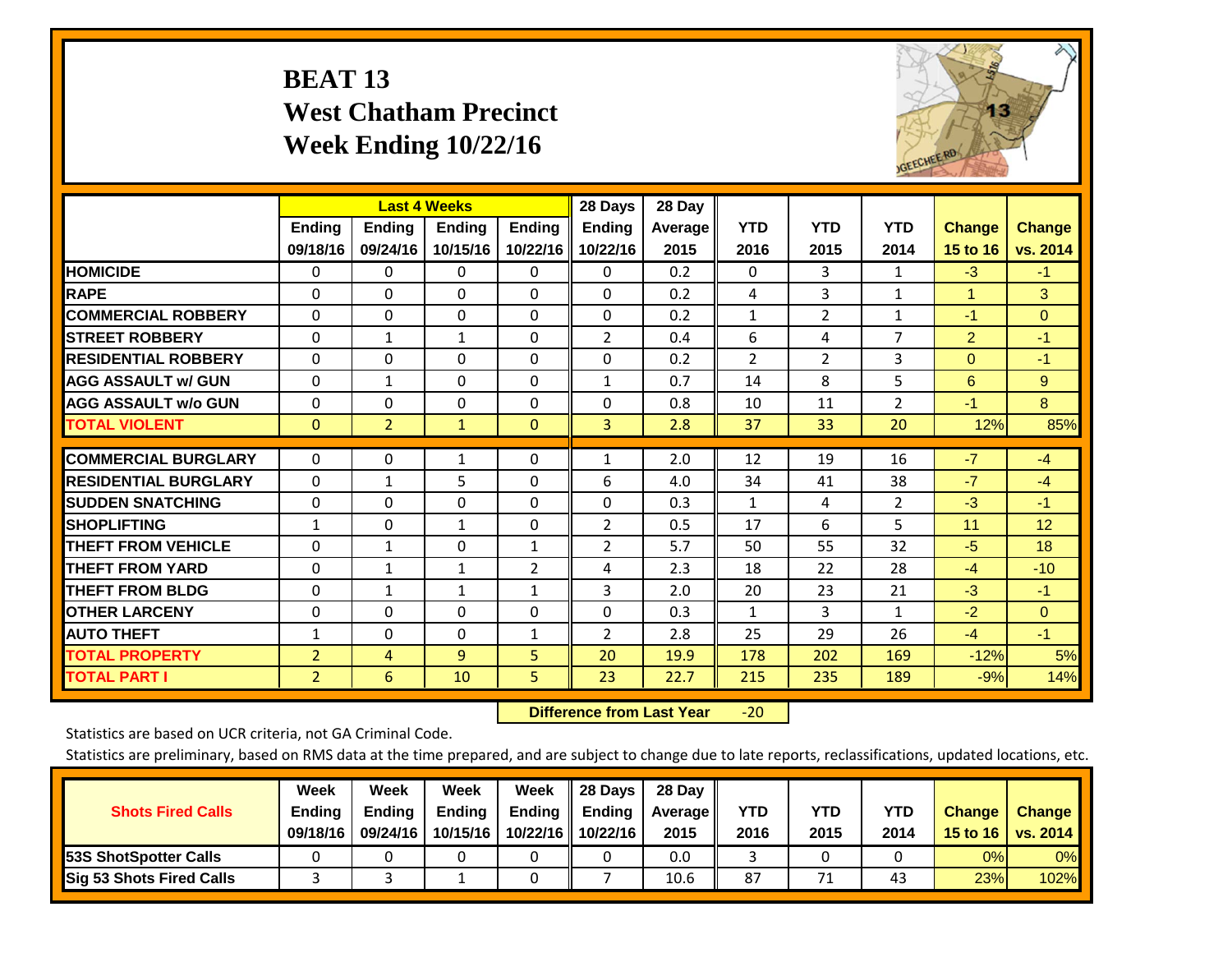# **BEAT 14 West Chatham Precinct Week Ending 10/22/16**



|                             |                | <b>Last 4 Weeks</b> |               |               | 28 Days        | 28 Day         |                |              |              |                |               |
|-----------------------------|----------------|---------------------|---------------|---------------|----------------|----------------|----------------|--------------|--------------|----------------|---------------|
|                             | <b>Ending</b>  | Ending              | <b>Ending</b> | <b>Ending</b> | <b>Ending</b>  | <b>Average</b> | <b>YTD</b>     | <b>YTD</b>   | <b>YTD</b>   | <b>Change</b>  | <b>Change</b> |
|                             | 09/18/16       | 09/24/16            | 10/15/16      | 10/22/16      | 10/22/16       | 2015           | 2016           | 2015         | 2014         | 15 to 16       | vs. 2014      |
| <b>HOMICIDE</b>             | 0              | 0                   | $\Omega$      | 0             | $\Omega$       | 0.1            | 1              | $\mathbf{1}$ | 0            | $\Omega$       | 1.            |
| <b>RAPE</b>                 | $\Omega$       | 0                   | $\Omega$      | 0             | $\Omega$       | 0.5            | $\Omega$       | 4            | 3            | $-4$           | $-3$          |
| <b>COMMERCIAL ROBBERY</b>   | $\Omega$       | $\Omega$            | $\mathbf 0$   | $\Omega$      | $\Omega$       | 0.2            | 1              | 1            | $\Omega$     | $\Omega$       | $\mathbf{1}$  |
| <b>STREET ROBBERY</b>       | $\Omega$       | $\Omega$            | $\Omega$      | $\Omega$      | $\Omega$       | 0.1            | 3              | $\mathbf{1}$ | 3            | $\overline{2}$ | $\Omega$      |
| <b>RESIDENTIAL ROBBERY</b>  | $\Omega$       | 0                   | 1             | $\Omega$      | $\mathbf{1}$   | 0.0            | $\overline{2}$ | $\Omega$     | 2            | $\overline{2}$ | $\Omega$      |
| <b>AGG ASSAULT w/ GUN</b>   | $\Omega$       | $\Omega$            | $\Omega$      | $\Omega$      | $\Omega$       | 0.0            | $\overline{2}$ | 0            | $\mathbf{1}$ | $\overline{2}$ | $\mathbf{1}$  |
| <b>AGG ASSAULT w/o GUN</b>  | 0              | 0                   | 0             | $\Omega$      | 0              | 0.1            | 4              | 1            | 1            | 3              | 3             |
| <b>TOTAL VIOLENT</b>        | $\Omega$       | $\mathbf{0}$        | $\mathbf{1}$  | $\Omega$      | $\mathbf{1}$   | 0.9            | 13             | 8            | 10           | 63%            | 30%           |
| <b>COMMERCIAL BURGLARY</b>  | $\Omega$       | 1                   | 0             | $\Omega$      | $\mathbf{1}$   | 0.7            | 7              | 6            | 6            | 1              | 1             |
| <b>RESIDENTIAL BURGLARY</b> |                |                     | 3             |               | 5              | 3.5            |                | 36           | 30           |                |               |
|                             | $\mathbf{1}$   | $\mathbf{1}$        |               | $\Omega$      |                |                | 44             |              |              | 8              | 14            |
| <b>SUDDEN SNATCHING</b>     | $\Omega$       | 0                   | $\mathbf{0}$  | $\Omega$      | $\Omega$       | 0.0            | 1              | 0            | $\Omega$     | 1              | 1.            |
| <b>SHOPLIFTING</b>          | $\Omega$       | 0                   | $\mathbf{0}$  | $\Omega$      | $\Omega$       | 0.6            | 8              | 5            | 9            | 3              | $-1$          |
| <b>THEFT FROM VEHICLE</b>   | $\mathbf{1}$   | $\Omega$            | 1             | $\Omega$      | $\overline{2}$ | 4.4            | 31             | 49           | 41           | $-18$          | $-10$         |
| <b>THEFT FROM YARD</b>      | $\mathbf{1}$   | $\mathbf{1}$        | $\mathbf 0$   | 1             | 3              | 2.1            | 19             | 19           | 7            | $\Omega$       | 12            |
| <b>THEFT FROM BLDG</b>      | $\Omega$       | 0                   | $\Omega$      | $\Omega$      | $\Omega$       | 2.7            | 14             | 29           | 24           | $-15$          | $-10$         |
| <b>OTHER LARCENY</b>        | $\Omega$       | $\mathbf{1}$        | $\mathbf{0}$  | $\mathbf{1}$  | $\overline{2}$ | 0.8            | 9              | 8            | 4            | 1              | 5             |
| <b>AUTO THEFT</b>           | $\overline{2}$ | $\Omega$            | 0             | $\mathbf{1}$  | 3              | 3.5            | 28             | 28           | 17           | $\Omega$       | 11            |
| <b>TOTAL PROPERTY</b>       | 5              | 4                   | 4             | 3             | 16             | 18.2           | 161            | 180          | 138          | $-11%$         | 17%           |
| <b>TOTAL PART I</b>         | 5              | 4                   | 5             | 3             | 17             | 19.1           | 174            | 188          | 148          | $-7%$          | 18%           |

 **Difference from Last Year**r -14

Statistics are based on UCR criteria, not GA Criminal Code.

| <b>Shots Fired Calls</b>        | Week<br><b>Ending</b><br>09/18/16 | Week<br><b>Endina</b><br>09/24/16 | Week<br>Ending<br>10/15/16 | Week<br>Ending<br>10/22/16 | 28 Days<br><b>Ending</b><br>10/22/16 | 28 Day<br>Average II<br>2015 | YTD<br>2016 | YTD<br>2015 | YTD<br>2014 | <b>Change</b><br>15 to 16 $\vert$ | <b>Change</b><br>vs. 2014 |
|---------------------------------|-----------------------------------|-----------------------------------|----------------------------|----------------------------|--------------------------------------|------------------------------|-------------|-------------|-------------|-----------------------------------|---------------------------|
| <b>153S ShotSpotter Calls</b>   |                                   |                                   |                            |                            |                                      | 0.1                          |             |             |             | 0%                                | 0%                        |
| <b>Sig 53 Shots Fired Calls</b> |                                   |                                   |                            |                            |                                      | 8.4                          | 72          | 75          | 57          | $-4%$                             | 26%                       |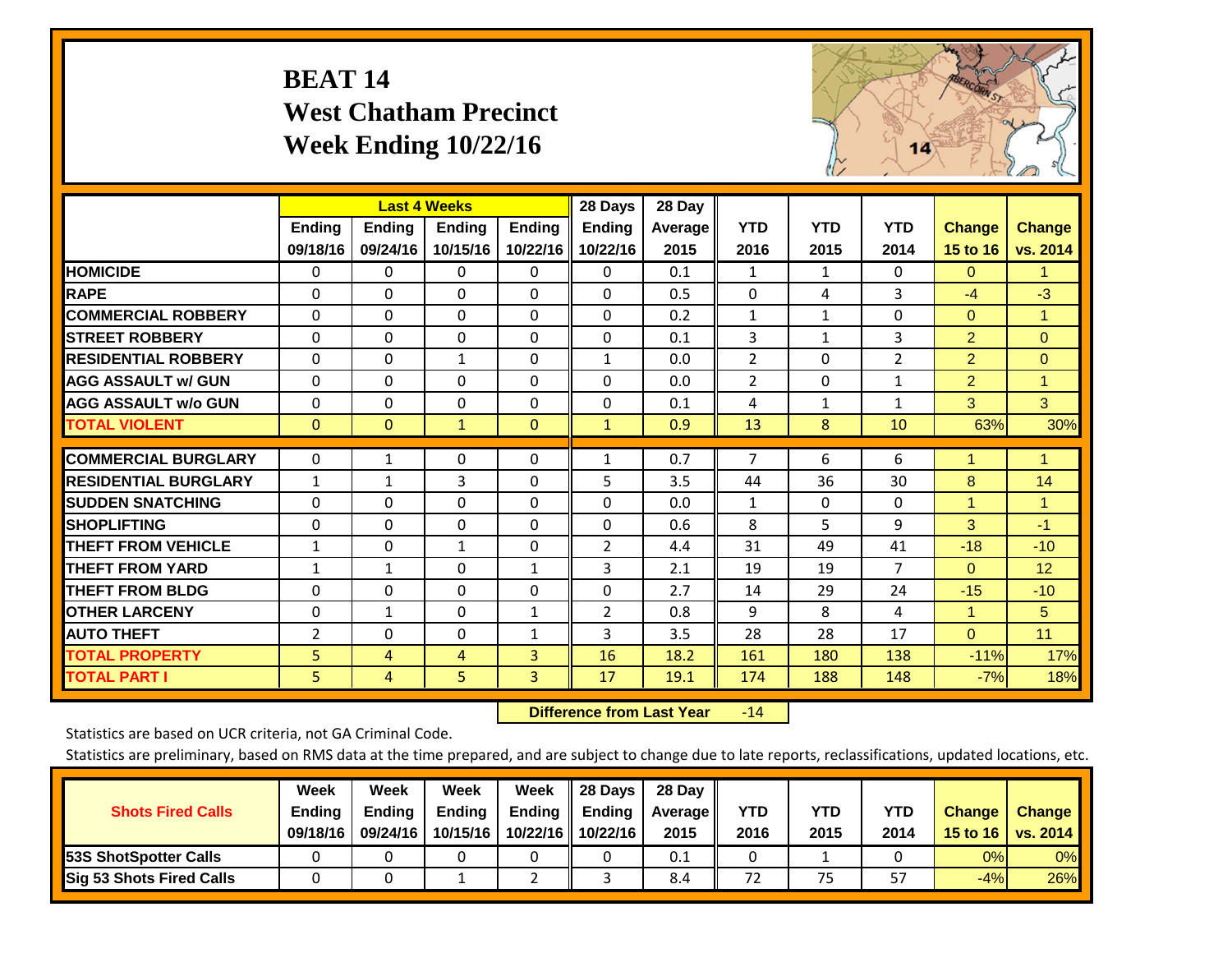# **BEAT 15 West Chatham Precinct Week Ending 10/22/16**



|                             |               | <b>Last 4 Weeks</b> |                |                | 28 Days        | 28 Day  |                |                |              |                      |                |
|-----------------------------|---------------|---------------------|----------------|----------------|----------------|---------|----------------|----------------|--------------|----------------------|----------------|
|                             | <b>Ending</b> | <b>Ending</b>       | <b>Endina</b>  | <b>Ending</b>  | <b>Endina</b>  | Average | <b>YTD</b>     | <b>YTD</b>     | <b>YTD</b>   | <b>Change</b>        | <b>Change</b>  |
|                             | 09/18/16      | 09/24/16            | 10/15/16       | 10/22/16       | 10/22/16       | 2015    | 2016           | 2015           | 2014         | 15 to 16             | vs. 2014       |
| <b>HOMICIDE</b>             | 0             | 0                   | $\Omega$       | 0              | 0              | 0.0     | $\overline{2}$ | $\Omega$       | 0            | $\overline{2}$       | $\overline{2}$ |
| <b>RAPE</b>                 | 0             | $\Omega$            | $\Omega$       | $\Omega$       | 0              | 0.2     | 1              | $\overline{2}$ | $\mathbf{1}$ | $-1$                 | $\Omega$       |
| <b>COMMERCIAL ROBBERY</b>   | $\Omega$      | 0                   | $\Omega$       | $\mathbf 0$    | $\Omega$       | 0.2     | 4              | 2              | $\Omega$     | $\overline{2}$       | $\overline{4}$ |
| <b>STREET ROBBERY</b>       | $\Omega$      | $\Omega$            | $\Omega$       | $\Omega$       | $\Omega$       | 0.5     | 8              | 5              | 3            | 3                    | 5              |
| <b>RESIDENTIAL ROBBERY</b>  | $\Omega$      | $\Omega$            | $\Omega$       | $\mathbf{0}$   | $\Omega$       | 0.1     | 3              | 1              | 3            | $\overline{2}$       | $\Omega$       |
| <b>AGG ASSAULT w/ GUN</b>   | $\mathbf{1}$  | $\Omega$            | $\Omega$       | $\Omega$       | $\mathbf{1}$   | 1.0     | 9              | 10             | 5            | $-1$                 | $\overline{4}$ |
| <b>AGG ASSAULT w/o GUN</b>  | $\Omega$      | $\Omega$            | $\Omega$       | $\Omega$       | $\Omega$       | 0.5     | 8              | 6              | 3            | $\overline{2}$       | 5              |
| <b>TOTAL VIOLENT</b>        | $\mathbf{1}$  | $\mathbf{0}$        | $\overline{0}$ | $\mathbf{0}$   | $\mathbf{1}$   | 2.4     | 35             | 26             | 15           | 35%                  | 133%           |
|                             |               |                     |                |                |                |         |                |                |              |                      |                |
| <b>COMMERCIAL BURGLARY</b>  | $\Omega$      | 1                   | $\Omega$       | 1              | $\overline{2}$ | 1.5     | 15             | 13             | 3            | $\overline{2}$       | 12             |
| <b>RESIDENTIAL BURGLARY</b> | 0             | 2                   | 3              | $\Omega$       | 5              | 5.1     | 41             | 50             | 47           | $-9$                 | $-6$           |
| <b>SUDDEN SNATCHING</b>     | $\Omega$      | $\Omega$            | $\Omega$       | $\Omega$       | $\Omega$       | 0.0     | $\overline{2}$ | $\Omega$       | 1            | $\overline{2}$       | 1.             |
| <b>SHOPLIFTING</b>          | $\Omega$      | $\Omega$            | $\mathbf{1}$   | $\Omega$       | $\mathbf{1}$   | 0.8     | 16             | 7              | 5            | 9                    | 11             |
| <b>THEFT FROM VEHICLE</b>   | 3             | 0                   | $\Omega$       | $\mathbf{0}$   | 3              | 4.5     | 32             | 44             | 32           | $-12$                | $\Omega$       |
| <b>THEFT FROM YARD</b>      | $\Omega$      | $\Omega$            | $\Omega$       | $\mathbf{0}$   | $\Omega$       | 0.9     | 10             | 9              | 21           | $\blacktriangleleft$ | $-11$          |
| <b>THEFT FROM BLDG</b>      | 2             | $\Omega$            | $\mathbf{1}$   | $\Omega$       | 3              | 1.5     | 24             | 13             | 13           | 11                   | 11             |
| <b>OTHER LARCENY</b>        | 0             | $\Omega$            | $\mathbf{1}$   | 1              | $\overline{2}$ | 0.0     | 4              | 0              | 4            | $\overline{4}$       | $\Omega$       |
| <b>AUTO THEFT</b>           | $\mathbf 0$   | 0                   | $\Omega$       | $\overline{2}$ | $\overline{2}$ | 3.0     | 20             | 25             | 22           | $-5$                 | $-2$           |
| <b>TOTAL PROPERTY</b>       | 5             | 3                   | 6              | $\overline{4}$ | 18             | 17.3    | 164            | 161            | 148          | 2%                   | 11%            |
| <b>TOTAL PART I</b>         | 6             | $\overline{3}$      | 6              | 4              | 19             | 19.6    | 199            | 187            | 163          | 6%                   | 22%            |

 **Difference from Last Year**r 12

Statistics are based on UCR criteria, not GA Criminal Code.

| <b>Shots Fired Calls</b>        | Week<br><b>Ending</b><br>09/18/16 | Week<br><b>Endina</b><br>09/24/16 | <b>Week</b><br>Ending<br>10/15/16 | Week<br>Ending<br>10/22/16 | 28 Days<br><b>Ending</b><br>10/22/16 | 28 Day<br>Average II<br>2015 | YTD<br>2016 | YTD<br>2015 | YTD<br>2014 | <b>Change</b><br>15 to 16 $\vert$ | <b>Change</b><br>vs. 2014 |
|---------------------------------|-----------------------------------|-----------------------------------|-----------------------------------|----------------------------|--------------------------------------|------------------------------|-------------|-------------|-------------|-----------------------------------|---------------------------|
| <b>153S ShotSpotter Calls</b>   |                                   |                                   |                                   |                            |                                      | 0.0                          |             |             |             | 0%                                | 0%                        |
| <b>Sig 53 Shots Fired Calls</b> |                                   |                                   |                                   |                            |                                      | 9.7                          | 84          | 84          | 62          | 0%                                | 35%                       |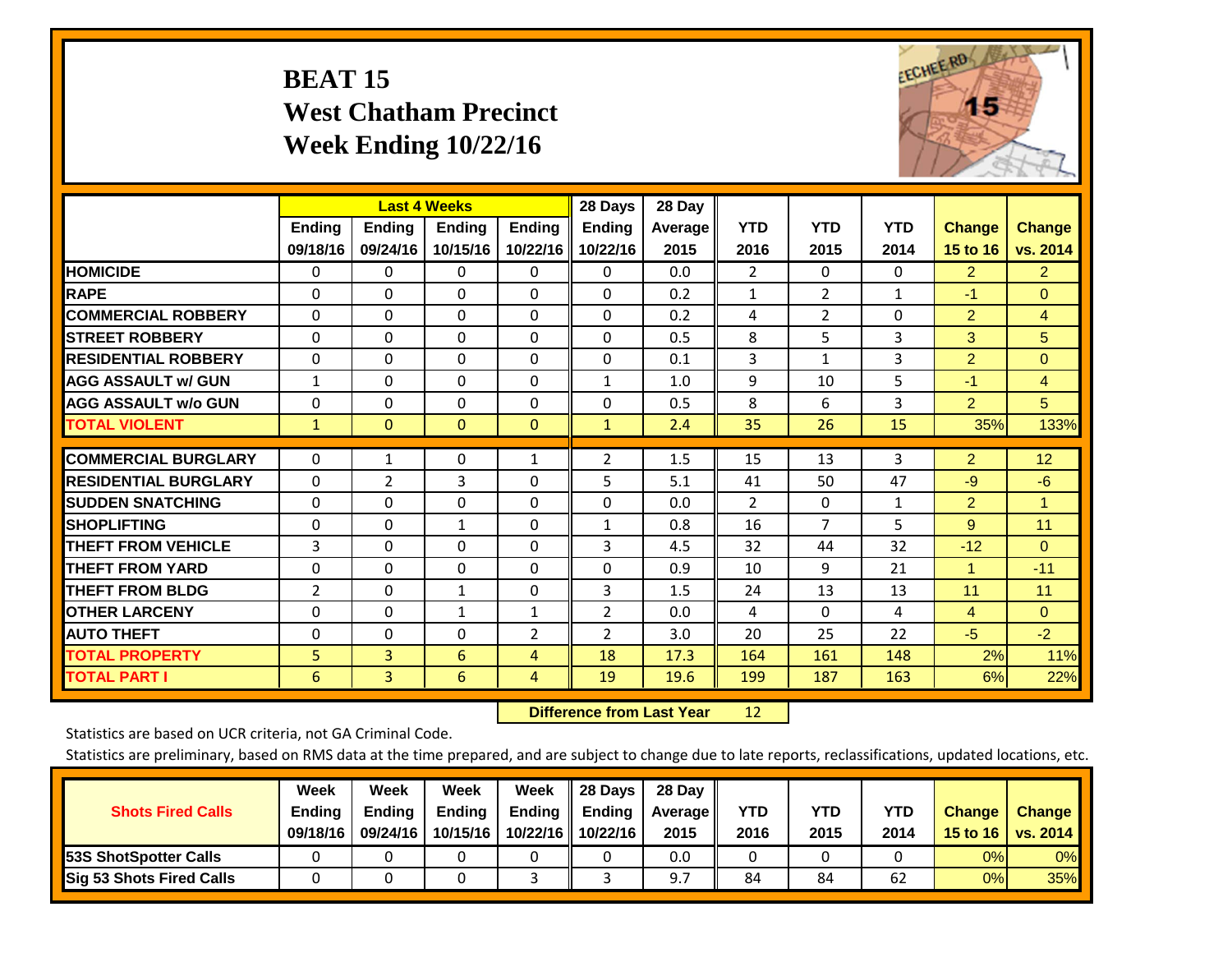# **BEAT 16 West Chatham Precinct Week Ending 10/22/16**



|                             |                           | <b>Last 4 Weeks</b>       |                           |                           | 28 Days                   | 28 Day            |                    |                    |                    |                           |                           |
|-----------------------------|---------------------------|---------------------------|---------------------------|---------------------------|---------------------------|-------------------|--------------------|--------------------|--------------------|---------------------------|---------------------------|
|                             | <b>Ending</b><br>09/18/16 | <b>Ending</b><br>09/24/16 | <b>Endina</b><br>10/15/16 | <b>Endina</b><br>10/22/16 | <b>Endina</b><br>10/22/16 | Average  <br>2015 | <b>YTD</b><br>2016 | <b>YTD</b><br>2015 | <b>YTD</b><br>2014 | <b>Change</b><br>15 to 16 | <b>Change</b><br>vs. 2014 |
| <b>HOMICIDE</b>             | 0                         | 0                         | $\Omega$                  | 0                         | 0                         | 0.0               | 0                  | $\Omega$           | 0                  | $\mathbf{0}$              | $\Omega$                  |
| <b>RAPE</b>                 | 0                         | $\Omega$                  | $\mathbf{1}$              | 0                         | $\mathbf{1}$              | 0.1               | $\overline{2}$     | $\mathbf{1}$       | $\mathbf{1}$       | 1                         | 1                         |
| <b>COMMERCIAL ROBBERY</b>   | $\Omega$                  | $\Omega$                  | $\Omega$                  | 0                         | $\Omega$                  | 0.3               | $\mathbf{1}$       | 4                  | 6                  | $-3$                      | $-5$                      |
| <b>STREET ROBBERY</b>       | $\Omega$                  | $\Omega$                  | $\Omega$                  | $\Omega$                  | $\Omega$                  | 0.4               | 5                  | 4                  | 3                  | $\blacktriangleleft$      | $\overline{2}$            |
| <b>RESIDENTIAL ROBBERY</b>  | 0                         | $\Omega$                  | $\Omega$                  | $\mathbf{0}$              | $\Omega$                  | 0.2               | 4                  | $\overline{2}$     | $\mathbf{1}$       | $\overline{2}$            | 3                         |
| <b>AGG ASSAULT w/ GUN</b>   | 0                         | $\mathbf{1}$              | $\Omega$                  | $\Omega$                  | $\mathbf{1}$              | 0.1               | 6                  | 0                  | 1                  | 6                         | 5                         |
| <b>AGG ASSAULT w/o GUN</b>  | $\Omega$                  | 2                         | 1                         | 0                         | 3                         | 0.6               | 6                  | 8                  | $\overline{2}$     | $-2$                      | $\overline{4}$            |
| <b>TOTAL VIOLENT</b>        | $\mathbf{0}$              | 3                         | $\overline{2}$            | $\mathbf{0}$              | 5                         | 1.7               | 24                 | 19                 | 14                 | 26%                       | 71%                       |
| <b>COMMERCIAL BURGLARY</b>  | $\Omega$                  | 0                         | $\overline{2}$            | $\mathbf{0}$              | 2                         | 0.5               | 10                 | 4                  | 5                  | 6                         | 5 <sup>5</sup>            |
| <b>RESIDENTIAL BURGLARY</b> | 2                         | $\Omega$                  | 5                         | $\Omega$                  | 7                         | 3.4               | 31                 | 34                 | 12                 | $-3$                      | 19                        |
| <b>SUDDEN SNATCHING</b>     | $\Omega$                  | $\Omega$                  | $\Omega$                  | $\mathbf{0}$              | $\Omega$                  | 0.0               | $\mathbf{1}$       | 0                  | 1                  | 1                         | $\Omega$                  |
| <b>SHOPLIFTING</b>          | 3                         | 0                         | $\mathbf{1}$              | 1                         | 5                         | 11.4              | 72                 | 128                | 144                | $-56$                     | $-72$                     |
| <b>THEFT FROM VEHICLE</b>   | $\mathbf{1}$              | 3                         | $\mathbf{0}$              | 2                         | 6                         | 5.3               | 63                 | 40                 | 44                 | 23                        | 19                        |
| <b>THEFT FROM YARD</b>      | $\Omega$                  | 0                         | $\mathbf{0}$              | $\Omega$                  | $\Omega$                  | 2.6               | 12                 | 27                 | 20                 | $-15$                     | $-8$                      |
| <b>THEFT FROM BLDG</b>      | $\mathbf{1}$              | 0                         | 1                         | 1                         | 3                         | 2.8               | 29                 | 33                 | 33                 | $-4$                      | $-4$                      |
| <b>IOTHER LARCENY</b>       | 0                         | 0                         | $\mathbf{0}$              | $\Omega$                  | 0                         | 0.4               | 1                  | 4                  | 6                  | $-3$                      | $-5$                      |
| <b>AUTO THEFT</b>           | $\mathbf{1}$              | $\mathbf{1}$              | 1                         | 1                         | 4                         | 3.0               | 32                 | 19                 | 14                 | 13                        | 18                        |
| <b>TOTAL PROPERTY</b>       | 8                         | 4                         | 10                        | 5 <sup>1</sup>            | 27                        | 29.4              | 251                | 289                | 279                | $-13%$                    | $-10%$                    |
| <b>TOTAL PART I</b>         | 8                         | $\overline{7}$            | 12                        | 5.                        | 32                        | 31.1              | 275                | 308                | 293                | $-11%$                    | $-6%$                     |

 **Difference from Last Year**‐33

Statistics are based on UCR criteria, not GA Criminal Code.

| <b>Shots Fired Calls</b>        | Week<br><b>Ending</b><br>09/18/16 | Week<br><b>Endina</b><br>09/24/16 | <b>Week</b><br>Ending<br>10/15/16 | Week<br>Ending<br>10/22/16 | 28 Days<br><b>Ending</b><br>10/22/16 | 28 Day<br>Average II<br>2015 | YTD<br>2016 | YTD<br>2015 | <b>YTD</b><br>2014 | <b>Change</b><br>15 to 16 $\vert$ | <b>Change</b><br>vs. 2014 |
|---------------------------------|-----------------------------------|-----------------------------------|-----------------------------------|----------------------------|--------------------------------------|------------------------------|-------------|-------------|--------------------|-----------------------------------|---------------------------|
| <b>153S ShotSpotter Calls</b>   |                                   |                                   |                                   |                            |                                      | 0.0                          |             |             |                    | 0%                                | 0%                        |
| <b>Sig 53 Shots Fired Calls</b> |                                   |                                   |                                   |                            | 10                                   | 5.2                          | 63          | 39          | 30                 | 62%                               | 110%l                     |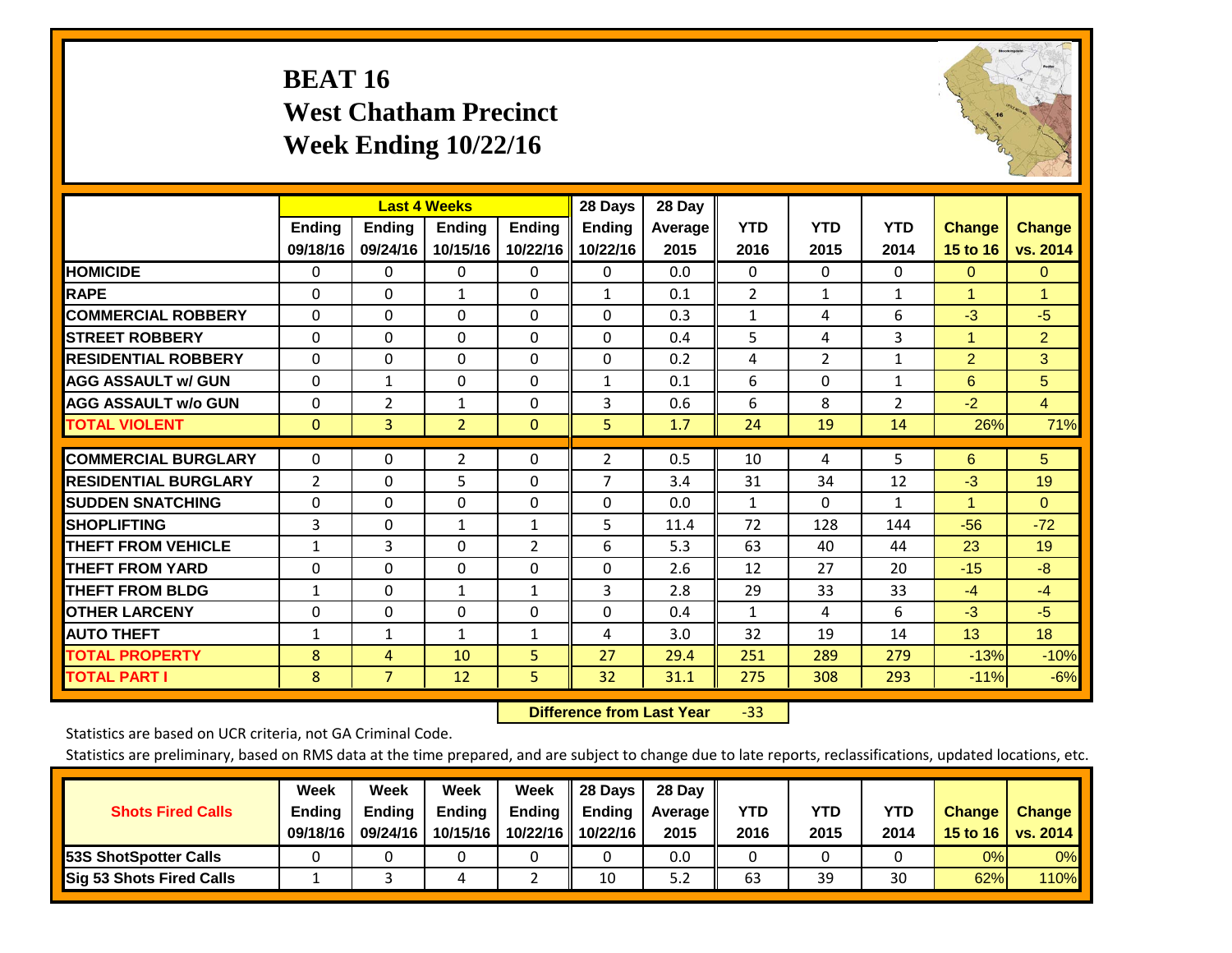

#### **COMPSTATDOWNTOWN PRECINCTWeek Ending 10/22/16**

**PRECINCT COMMANDER:**

**CAPT. JOY GELLATLY**



|                             | Week<br><b>Ending</b><br>10/22/16 | Week<br><b>Endina</b><br>10/15/16 | Weekly<br>Avg<br>2015 | 28-Day<br>Endina<br>10/22/16 | $28$ -Day<br>Ending<br>09/24/16 | Avg<br>$28$ -Day<br>2015 | <b>YTD</b><br>2016 | <b>YTD</b><br>2015 | <b>YTD</b><br>2014 | Change<br>15 to 16 | <b>Change</b><br>vs. 2014 |
|-----------------------------|-----------------------------------|-----------------------------------|-----------------------|------------------------------|---------------------------------|--------------------------|--------------------|--------------------|--------------------|--------------------|---------------------------|
| <b>HOMICIDE</b>             | $\bf{0}$                          | 0                                 | $\Omega$              | 0                            | 2                               |                          | 5                  | 7                  | 3                  | $-2$               | $\overline{2}$            |
| <b>RAPE</b>                 | 0                                 | $\Omega$                          | $\Omega$              | $\bf{0}$                     |                                 |                          | 9                  | 13                 | 11                 | $-4$               | $-2$                      |
| <b>COMMERCIAL ROBBERY</b>   | $\bf{0}$                          | $\Omega$                          | $\Omega$              | $\bf{0}$                     | $\overline{\mathbf{A}}$         |                          | $\overline{7}$     | 10                 | 5                  | $-3$               | $\overline{2}$            |
| <b>STREET ROBBERY</b>       | 5                                 | 4                                 | 2                     | 15                           | 15                              | 9                        | 138                | 97                 | 65                 | 41                 | 73                        |
| <b>RESIDENTIAL ROBBERY</b>  | $\bf{0}$                          | $\Omega$                          | $\Omega$              | 0                            | $\Omega$                        |                          | 5                  | 6                  | 2                  | $-1$               | 3                         |
| <b>AGG ASSAULT w/ GUN</b>   | 1                                 | 3                                 |                       | $\overline{7}$               | 3                               | 4                        | 56                 | 45                 | 32                 | 11                 | 24                        |
| <b>AGG ASSAULT w/o GUN</b>  | 3                                 | 2                                 |                       | 9                            | $\overline{ }$                  | 4                        | 58                 | 38                 | 33                 | 20                 | 25                        |
| <b>TOTAL VIOLENT</b>        | 9                                 | 9                                 | 5                     | 31                           | 29                              | 21                       | 278                | 216                | 151                | 29%                | 84%                       |
|                             |                                   |                                   |                       |                              |                                 |                          |                    |                    |                    |                    |                           |
| <b>COMMERCIAL BURGLARY</b>  | 3                                 | 2                                 |                       | 10                           | 9                               | 2                        | 58                 | 24                 | 36                 | 34                 | $\overline{22}$           |
| <b>RESIDENTIAL BURGLARY</b> | 5                                 | 15                                | 3                     | 25                           | 11                              | 11                       | 122                | 115                | 103                | $\overline{7}$     | 19                        |
| <b>SUDDEN SNATCHING</b>     | $\overline{2}$                    |                                   |                       | 5                            | 8                               | 3                        | 47                 | 32                 | 26                 | 15                 | 21                        |
| <b>SHOPLIFTING</b>          | 3.                                | 7                                 | 5                     | 16                           | 26                              | 19                       | 189                | 216                | 184                | $-27$              | 5                         |
| <b>THEFT FROM VEHICLE</b>   | 15                                | 6                                 | 8                     | 51                           | 38                              | 32                       | 437                | 335                | 422                | 102                | 15                        |
| <b>THEFT FROM YARD</b>      | 3                                 | 4                                 | 4                     | 15                           | 24                              | 17                       | 171                | 187                | 224                | $-16$              | $-53$                     |
| <b>THEFT FROM BLDG</b>      | 6                                 | 4                                 | 4                     | 24                           | 23                              | 18                       | 236                | 178                | 213                | 58                 | 23                        |
| <b>OTHER LARCENY</b>        | $\bf{0}$                          |                                   | $\Omega$              | 1                            | 3                               | $\overline{2}$           | 20                 | 16                 | 23                 | 4                  | $-3$                      |
| <b>AUTO THEFT</b>           | 4                                 | 8                                 | 4                     | 24                           | 15                              | 16                       | 157                | 163                | 118                | $-6$               | 39                        |
| TOTAL PROPERTY              | 41                                | 48                                | 30                    | 171                          | 157                             | 119                      | 1437               | 1266               | 1349               | 14%                | 7%                        |
| <b>TOTAL PART I</b>         | 50                                | 57                                | 35                    | 202                          | 186                             | 139                      | 1715               | 1482               | 1500               | 16%                | 14%                       |

Statistics are based on UCR criteria, not GA Criminal Code. **Difference from Last Year** 233

| <b>Citizen Initiated Calls</b> | Week<br>Ending<br>10/22/16 | <b>Week</b><br><b>Ending</b><br>10/15/16 | Weekly<br>Avg<br>2015 | 28-Day<br><b>Ending</b><br>10/22/16 | $28$ -Day<br><b>Ending</b><br>09/24/16 | Avg<br>28-Dav<br>2015 | <b>YTD</b><br>2016 | <b>YTD</b><br>2015 | YTD<br>2014 | <b>Change</b><br><b>15 to 16</b> | <b>Change</b><br>vs. 2014 |
|--------------------------------|----------------------------|------------------------------------------|-----------------------|-------------------------------------|----------------------------------------|-----------------------|--------------------|--------------------|-------------|----------------------------------|---------------------------|
| <b>Midnight Shift</b>          | 127                        | 93                                       | 121                   | 488                                 | 505                                    | 484                   | 5010               | 5146               | 5020        | $-136$                           | $-10$                     |
| Day Shift                      | 257                        | 248                                      | 233                   | 943                                 | 863                                    | 931                   | 9298               | 10054              | 9576        | $-756$                           | $-278$                    |
| <b>Afternoon Shift</b>         | 253                        | 315                                      | 252                   | 1031                                | 954                                    | 1010                  | 10281              | 10853              | 10521       | $-572$                           | $-240$                    |
| <b>TOTAL CITIZEN CFS</b>       | 637                        | 656                                      | 606                   | 2462                                | 2322                                   | 2425                  | 24589              | 26053              | 25117       | $-5.6%$                          | $-2.1%$                   |
| 53S ShotSpotter Calls          | 10                         | 16                                       | 6                     | 37                                  | 36                                     | 25                    | 315                | 220                |             | 95                               | 315                       |
| Sig 53 Shots Fired Calls       |                            | 18                                       | 10                    | 47                                  | 47                                     | 38                    | 457                | 325                | 273         | 132                              | 184                       |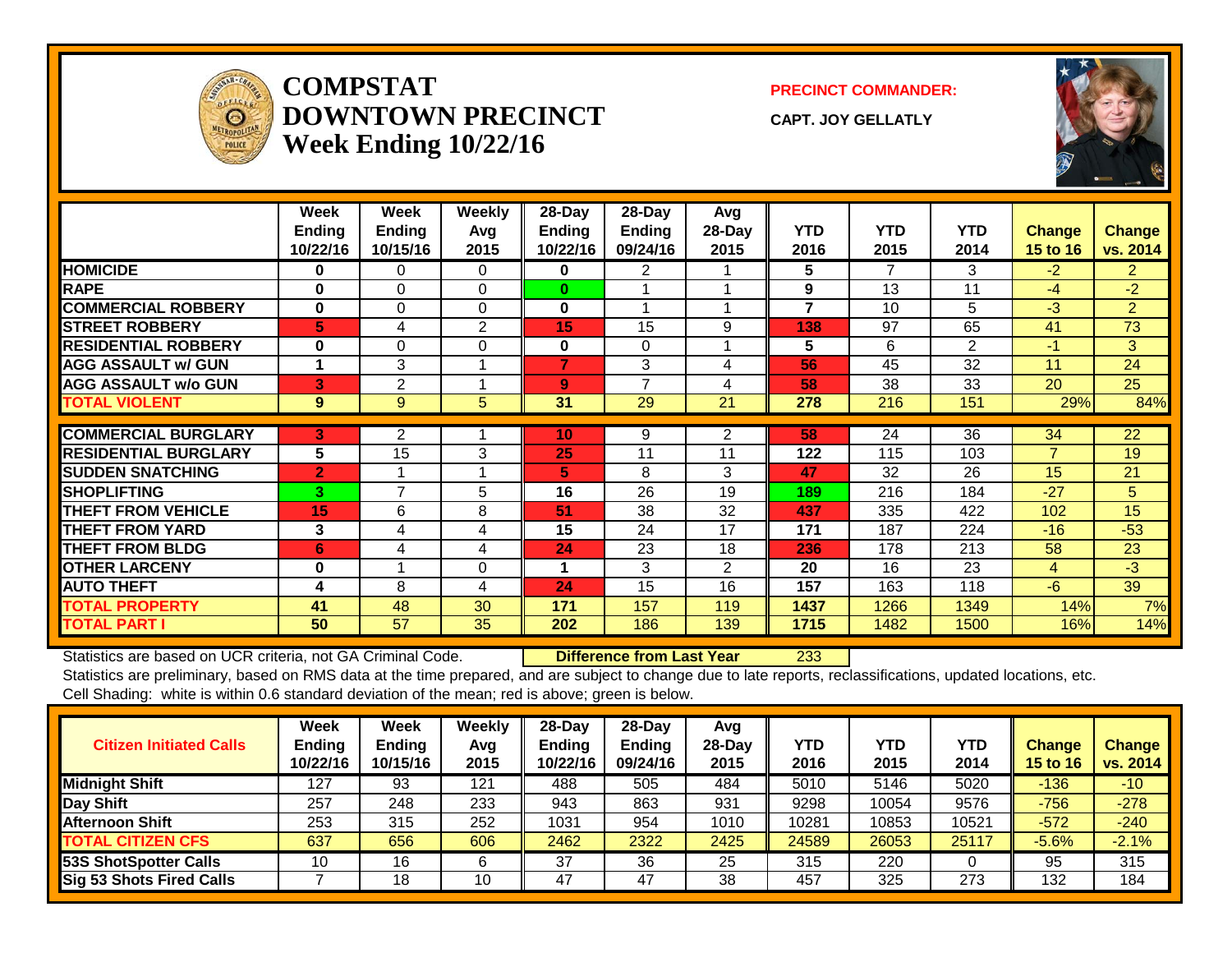### **BEAT 21 Downtown Precinct Week Ending 10/22/16**



|                             |                | <b>Last 4 Weeks</b> |               |                | 28 Days        | 28 Day  |                |                |                |                |                 |
|-----------------------------|----------------|---------------------|---------------|----------------|----------------|---------|----------------|----------------|----------------|----------------|-----------------|
|                             | <b>Ending</b>  | <b>Ending</b>       | <b>Ending</b> | <b>Ending</b>  | <b>Ending</b>  | Average | <b>YTD</b>     | <b>YTD</b>     | <b>YTD</b>     | <b>Change</b>  | <b>Change</b>   |
|                             | 09/18/16       | 09/24/16            | 10/15/16      | 10/22/16       | 10/22/16       | 2015    | 2016           | 2015           | 2014           | 15 to 16       | vs. 2014        |
| <b>HOMICIDE</b>             | 0              | $\mathbf{0}$        | 0             | 0              | $\Omega$       | 0.2     | $\overline{2}$ | $\overline{2}$ | 1              | $\Omega$       | 1.              |
| <b>RAPE</b>                 | $\Omega$       | $\Omega$            | $\Omega$      | 0              | 0              | 0.2     | $\mathbf{1}$   | 2              | 3              | $-1$           | $-2$            |
| <b>COMMERCIAL ROBBERY</b>   | $\Omega$       | $\Omega$            | $\Omega$      | $\Omega$       | 0              | 0.2     | 4              | $\overline{2}$ | $\mathbf{1}$   | $\overline{2}$ | 3               |
| <b>STREET ROBBERY</b>       | $\Omega$       | $\Omega$            | $\Omega$      | $\Omega$       | 0              | 1.0     | 8              | 11             | 8              | $-3$           | $\mathbf{0}$    |
| <b>RESIDENTIAL ROBBERY</b>  | $\Omega$       | $\Omega$            | $\Omega$      | $\Omega$       | 0              | 0.2     | $\mathbf{1}$   | 3              | $\Omega$       | $-2$           | 1               |
| <b>AGG ASSAULT w/ GUN</b>   | $\Omega$       | $\Omega$            | $\Omega$      | $\Omega$       | $\Omega$       | 1.3     | 9              | 12             | 6              | $-3$           | 3               |
| <b>AGG ASSAULT w/o GUN</b>  | 2              | $\Omega$            | $\Omega$      | $\mathbf{1}$   | 3              | 0.7     | 16             | 9              | 10             | $\overline{7}$ | 6               |
| <b>TOTAL VIOLENT</b>        | $\overline{2}$ | $\mathbf{0}$        | $\mathbf{0}$  | $\mathbf{1}$   | 3              | 3.8     | 41             | 41             | 29             | $0\%$          | 41%             |
| <b>COMMERCIAL BURGLARY</b>  | $\mathbf{1}$   | $\Omega$            | $\mathbf{1}$  | $\overline{2}$ | 4              | 0.3     | 8              | 2              | 8              | 6              | $\mathbf{0}$    |
| <b>RESIDENTIAL BURGLARY</b> | $\mathbf{1}$   | $\Omega$            | 6             | $\mathbf{1}$   | 8              | 3.4     | 22             | 38             | 32             | $-16$          | $-10$           |
| <b>ISUDDEN SNATCHING</b>    | $\Omega$       | $\Omega$            | $\Omega$      | $\Omega$       | $\Omega$       | 0.1     | $\mathbf{1}$   | $\mathbf{1}$   | $\mathbf{1}$   | $\Omega$       | $\mathbf{0}$    |
| <b>SHOPLIFTING</b>          | $\mathbf{1}$   | $\mathbf{1}$        | 1             | 2              | 5              | 2.1     | 19             | 25             | 22             | $-6$           | $-3$            |
| <b>THEFT FROM VEHICLE</b>   | $\mathbf{1}$   | $\mathbf{1}$        | $\mathbf{1}$  | $\Omega$       | 3              | 3.5     | 27             | 40             | 28             | $-13$          | $-1$            |
| <b>THEFT FROM YARD</b>      | $\Omega$       | $\Omega$            | $\Omega$      | $\mathbf{1}$   | $\mathbf{1}$   | 1.0     | 18             | 10             | 19             | 8              | $-1$            |
| <b>THEFT FROM BLDG</b>      | 2              | $\mathbf{1}$        | $\Omega$      | $\mathbf{1}$   | 4              | 2.1     | 23             | 23             | 27             | $\Omega$       | $-4$            |
| <b>OTHER LARCENY</b>        | $\Omega$       | $\Omega$            | $\Omega$      | $\Omega$       | 0              | 0.1     | $\mathbf{1}$   | $\mathbf{1}$   | $\overline{2}$ | $\mathbf{0}$   | $-1$            |
| <b>AUTO THEFT</b>           | 2              | $\Omega$            | $\Omega$      | $\Omega$       | $\overline{2}$ | 3.4     | 28             | 33             | 18             | $-5$           | 10 <sup>°</sup> |
| <b>TOTAL PROPERTY</b>       | 8              | 3                   | 9             | $\overline{7}$ | 27             | 16.0    | 147            | 173            | 157            | $-15%$         | $-6%$           |
| <b>TOTAL PART I</b>         | 10             | $\overline{3}$      | 9             | 8              | 30             | 19.7    | 188            | 214            | 186            | $-12%$         | 1%              |

 **Difference from Last Year**‐26

Statistics are based on UCR criteria, not GA Criminal Code.

| <b>Shots Fired Calls</b>        | Week<br><b>Ending</b><br>09/18/16 | Week<br><b>Endina</b><br>09/24/16 | <b>Week</b><br>Ending<br>10/15/16 | Week<br>Ending<br>10/22/16 | 28 Days<br><b>Ending</b><br>10/22/16 | 28 Day<br>Average II<br>2015 | YTD<br>2016 | YTD<br>2015 | YTD<br>2014 | <b>Change</b><br>15 to 16 $\vert$ | <b>Change</b><br>vs. 2014 |
|---------------------------------|-----------------------------------|-----------------------------------|-----------------------------------|----------------------------|--------------------------------------|------------------------------|-------------|-------------|-------------|-----------------------------------|---------------------------|
| <b>153S ShotSpotter Calls</b>   |                                   |                                   |                                   |                            |                                      | 0.0                          |             |             |             | 0%                                | 0%                        |
| <b>Sig 53 Shots Fired Calls</b> |                                   |                                   |                                   |                            | 11                                   | 9.3                          | 100         | 74          | 55          | 35%                               | 82%                       |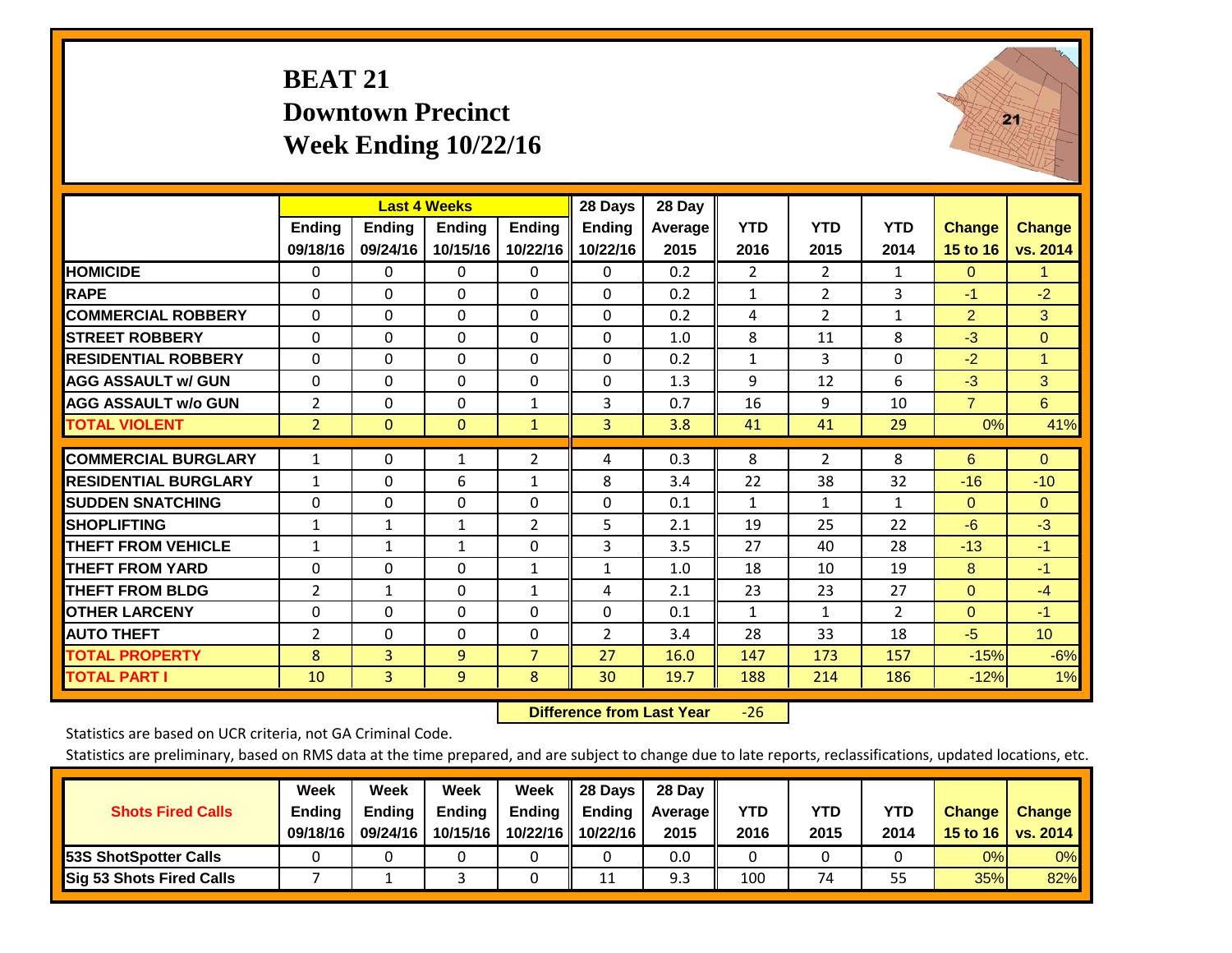| <b>BEAT 22</b>           |
|--------------------------|
| <b>Downtown Precinct</b> |
| Week Ending $10/22/16$   |



|                             |              | <b>Last 4 Weeks</b> |                |                | 28 Days        | 28 Day  |                |                |            |                 |                |
|-----------------------------|--------------|---------------------|----------------|----------------|----------------|---------|----------------|----------------|------------|-----------------|----------------|
|                             | Ending       | <b>Ending</b>       | <b>Ending</b>  | <b>Ending</b>  | Ending         | Average | <b>YTD</b>     | <b>YTD</b>     | <b>YTD</b> | <b>Change</b>   | <b>Change</b>  |
|                             | 09/18/16     | 09/24/16            | 10/15/16       | 10/22/16       | 10/22/16       | 2015    | 2016           | 2015           | 2014       | 15 to 16        | vs. 2014       |
| <b>HOMICIDE</b>             | $\Omega$     | 0                   | 0              | $\Omega$       | $\Omega$       | 0.1     | $\Omega$       | $\mathbf{1}$   | 0          | $-1$            | $\Omega$       |
| <b>RAPE</b>                 | $\Omega$     | $\Omega$            | $\Omega$       | $\Omega$       | $\Omega$       | 0.4     | 5              | 4              | 0          | 1               | 5              |
| <b>COMMERCIAL ROBBERY</b>   | $\Omega$     | 0                   | $\Omega$       | $\Omega$       | $\Omega$       | 0.2     | $\mathbf{1}$   | $\overline{2}$ | 0          | $-1$            | $\mathbf{1}$   |
| <b>STREET ROBBERY</b>       | $\Omega$     | $\overline{2}$      | $\mathbf{1}$   | $\overline{2}$ | 5              | 2.3     | 31             | 24             | 15         | $\overline{7}$  | 16             |
| <b>RESIDENTIAL ROBBERY</b>  | $\Omega$     | 0                   | $\Omega$       | $\Omega$       | $\Omega$       | 0.0     | $\mathbf{0}$   | $\Omega$       | 0          | $\Omega$        | $\overline{0}$ |
| <b>AGG ASSAULT w/ GUN</b>   | $\Omega$     | 0                   | $\Omega$       | $\Omega$       | $\Omega$       | 0.5     | 5              | 5              | 4          | $\Omega$        | $\mathbf{1}$   |
| <b>AGG ASSAULT w/o GUN</b>  | $\Omega$     | 0                   | 1              | $\Omega$       | $\mathbf{1}$   | 0.7     | 8              | $\overline{7}$ | 8          | $\mathbf{1}$    | $\Omega$       |
| <b>TOTAL VIOLENT</b>        | $\mathbf{0}$ | $\overline{2}$      | $\overline{2}$ | $\overline{2}$ | 6              | 4.1     | 50             | 43             | 27         | 16%             | 85%            |
| <b>COMMERCIAL BURGLARY</b>  | $\Omega$     | 1                   | 0              | $\Omega$       | $\mathbf{1}$   | 0.5     | 10             | 6              | 8          | 4               | $\overline{2}$ |
|                             |              |                     |                |                |                |         |                |                |            |                 |                |
| <b>RESIDENTIAL BURGLARY</b> | $\Omega$     | 0                   | 0              | $\Omega$       | $\Omega$       | 0.0     | $\overline{7}$ | $\Omega$       | 0          | $\overline{7}$  | $\overline{7}$ |
| <b>SUDDEN SNATCHING</b>     | $\Omega$     | 1                   | $\mathbf{0}$   | $\mathbf{1}$   | 2              | 1.3     | 31             | 15             | 16         | 16              | 15             |
| <b>SHOPLIFTING</b>          | $\Omega$     | 0                   | $\mathbf{1}$   | $\Omega$       | 1              | 2.1     | 34             | 24             | 26         | 10 <sup>1</sup> | 8              |
| <b>THEFT FROM VEHICLE</b>   | 9            | 3                   | 1              | 3              | 16             | 5.8     | 109            | 53             | 82         | 56              | 27             |
| <b>THEFT FROM YARD</b>      | $\Omega$     | $\Omega$            | $\mathbf{1}$   | $\Omega$       | $\mathbf{1}$   | 4.1     | 38             | 47             | 38         | $-9$            | $\Omega$       |
| <b>THEFT FROM BLDG</b>      | 3            | 1                   | $\overline{2}$ | 3              | 9              | 5.8     | 89             | 60             | 71         | 29              | 18             |
| <b>OTHER LARCENY</b>        | $\Omega$     | $\Omega$            | $\Omega$       | $\Omega$       | $\Omega$       | 0.1     | 3              | $\mathbf{1}$   | 11         | $\overline{2}$  | $-8$           |
| <b>AUTO THEFT</b>           | $\mathbf{1}$ | $\mathbf{1}$        | 0              | $\Omega$       | $\overline{2}$ | 1.8     | 27             | 17             | 11         | 10 <sup>°</sup> | 16             |
| <b>TOTAL PROPERTY</b>       | 13           | $\overline{7}$      | 5              | $\overline{7}$ | 32             | 21.4    | 348            | 223            | 263        | 56%             | 32%            |
| <b>TOTAL PART I</b>         | 13           | 9                   | $\overline{7}$ | 9              | 38             | 25.5    | 398            | 266            | 290        | 50%             | 37%            |

 **Difference from Last Year**r 132

Statistics are based on UCR criteria, not GA Criminal Code.

|                                 | Week          | Week          | Week          | Week | 28 Days                   | 28 Day     |            |            |            |               |               |
|---------------------------------|---------------|---------------|---------------|------|---------------------------|------------|------------|------------|------------|---------------|---------------|
| <b>Shots Fired Calls</b>        | <b>Ending</b> | <b>Endina</b> | <b>Ending</b> |      | Ending $\parallel$ Ending | Average II | <b>YTD</b> | <b>YTD</b> | <b>YTD</b> | <b>Change</b> | <b>Change</b> |
|                                 | 09/18/16      | 09/24/16      | 10/15/16      |      | 10/22/16 10/22/16         | 2015       | 2016       | 2015       | 2014       | 15 to 16      | vs. $2014$    |
| <b>153S ShotSpotter Calls</b>   |               |               |               |      |                           | 1.1        |            |            |            | 0%            | $0\%$         |
| <b>Sig 53 Shots Fired Calls</b> |               |               |               |      |                           | 2.4        | 19         | 26         | 18         | $-27%$        | 6%            |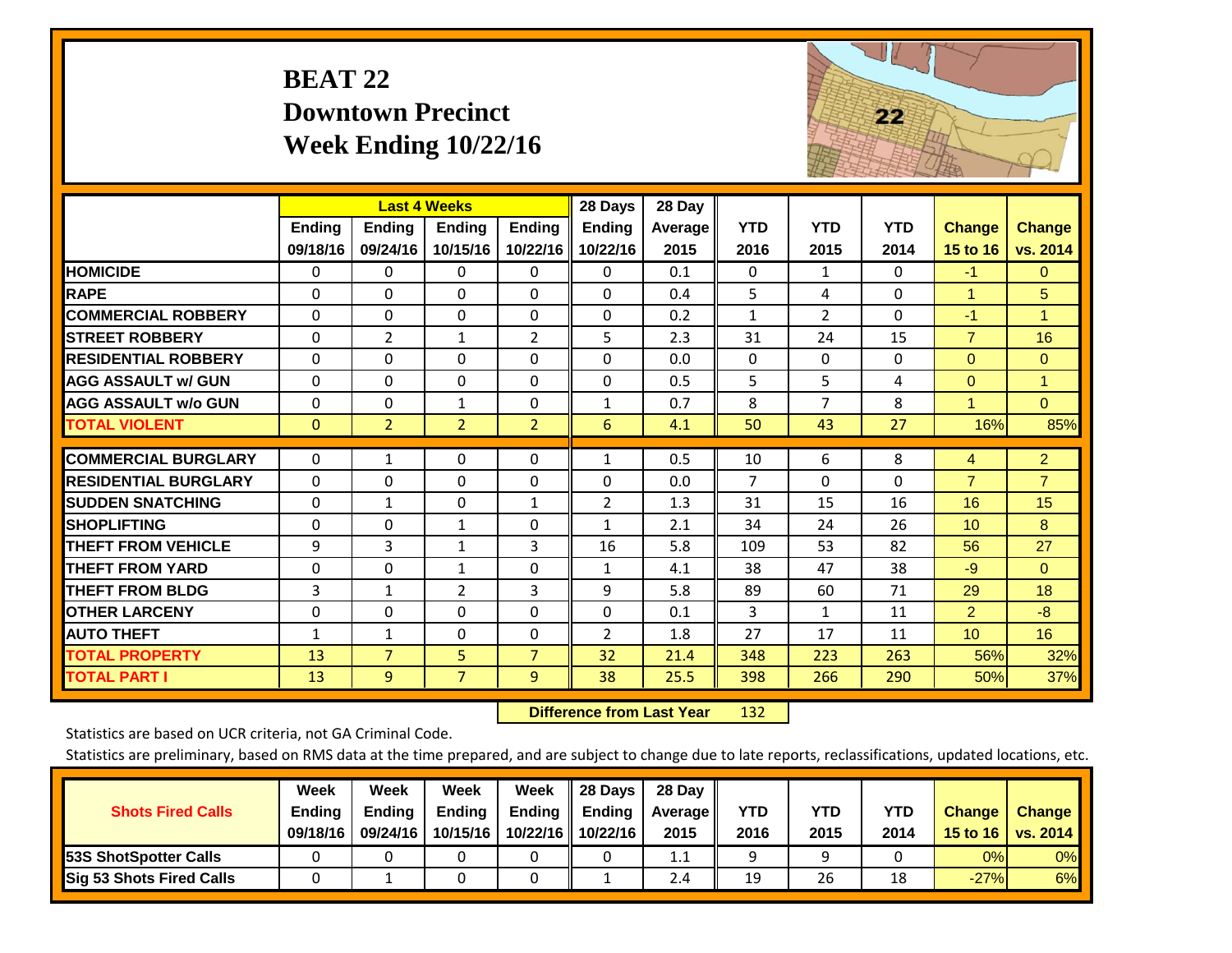# **BEAT 23 Downtown Precinct Week Ending 10/22/16**



|                             |                | <b>Last 4 Weeks</b> |                |               | 28 Days        | 28 Day         |              |              |                |                |                |
|-----------------------------|----------------|---------------------|----------------|---------------|----------------|----------------|--------------|--------------|----------------|----------------|----------------|
|                             | Ending         | <b>Ending</b>       | <b>Endina</b>  | <b>Ending</b> | <b>Ending</b>  | <b>Average</b> | <b>YTD</b>   | <b>YTD</b>   | <b>YTD</b>     | <b>Change</b>  | <b>Change</b>  |
|                             | 09/18/16       | 09/24/16            | 10/15/16       | 10/22/16      | 10/22/16       | 2015           | 2016         | 2015         | 2014           | 15 to 16       | vs. 2014       |
| <b>HOMICIDE</b>             | 0              | 0                   | $\Omega$       | $\Omega$      | $\Omega$       | 0.2            | $\mathbf{0}$ | $\mathbf{1}$ | 1              | $-1$           | $-1$           |
| <b>RAPE</b>                 | $\Omega$       | 0                   | $\mathbf{0}$   | $\Omega$      | $\Omega$       | 0.2            | 1            | 2            | 1              | $-1$           | $\Omega$       |
| <b>COMMERCIAL ROBBERY</b>   | $\Omega$       | $\Omega$            | $\Omega$       | $\Omega$      | $\Omega$       | 0.0            | $\Omega$     | $\Omega$     | $\Omega$       | $\mathbf{0}$   | $\Omega$       |
| <b>STREET ROBBERY</b>       | 0              | $\mathbf{1}$        | $\mathbf 0$    | 1             | $\overline{2}$ | 1.3            | 17           | 15           | 5              | $\overline{2}$ | 12             |
| <b>RESIDENTIAL ROBBERY</b>  | $\Omega$       | 0                   | $\Omega$       | $\Omega$      | $\Omega$       | 0.2            | $\mathbf{1}$ | 1            | $\Omega$       | $\Omega$       | 1              |
| <b>AGG ASSAULT w/ GUN</b>   | $\overline{2}$ | $\Omega$            | 1              | $\Omega$      | 3              | 0.8            | 7            | 9            | 3              | $-2$           | $\overline{4}$ |
| <b>AGG ASSAULT w/o GUN</b>  | $\Omega$       | 1                   | $\mathbf{1}$   | $\Omega$      | $\overline{2}$ | 0.5            | 10           | 4            | $\mathbf{1}$   | 6              | 9              |
| <b>TOTAL VIOLENT</b>        | $\overline{2}$ | $\overline{2}$      | $\overline{2}$ | $\mathbf{1}$  | $\overline{7}$ | 3.1            | 36           | 32           | 11             | 13%            | 227%           |
| <b>COMMERCIAL BURGLARY</b>  | $\Omega$       | $\Omega$            | $\mathbf 0$    | 0             | $\Omega$       | 0.0            | 1            | 0            | $\overline{2}$ | 1              | $-1$           |
|                             |                |                     |                |               |                |                |              |              |                |                |                |
| <b>RESIDENTIAL BURGLARY</b> | $\Omega$       | 0                   | 3              | $\Omega$      | 3              | 0.9            | 14           | 10           | 11             | 4              | 3              |
| <b>SUDDEN SNATCHING</b>     | 0              | 1                   | 1              | $\Omega$      | $\overline{2}$ | 0.2            | 5            | 3            | 2              | $\overline{2}$ | 3              |
| <b>SHOPLIFTING</b>          | $\mathbf{1}$   | $\Omega$            | $\mathbf 0$    | $\Omega$      | $\mathbf{1}$   | 2.2            | 19           | 24           | 5              | $-5$           | 14             |
| <b>THEFT FROM VEHICLE</b>   | $\mathbf{1}$   | $\Omega$            | $\mathbf{0}$   | $\Omega$      | $\mathbf{1}$   | 4.3            | 45           | 45           | 34             | $\Omega$       | 11             |
| <b>THEFT FROM YARD</b>      | $\overline{2}$ | $\Omega$            | $\mathbf 0$    | $\Omega$      | 2              | 1.0            | 17           | 12           | 17             | 5              | $\Omega$       |
| <b>THEFT FROM BLDG</b>      | $\Omega$       | 1                   | 1              | $\Omega$      | $\overline{2}$ | 2.5            | 36           | 21           | 20             | 15             | 16             |
| <b>OTHER LARCENY</b>        | 0              | $\Omega$            | $\mathbf 0$    | $\Omega$      | $\Omega$       | 0.1            | 1            | $\Omega$     | $\Omega$       | $\mathbf{1}$   | $\mathbf{1}$   |
| <b>AUTO THEFT</b>           | $\mathbf{1}$   | $\Omega$            | 2              | $\Omega$      | 3              | 1.8            | 18           | 17           | 5              | $\overline{1}$ | 13             |
| <b>TOTAL PROPERTY</b>       | 5 <sup>1</sup> | $\overline{2}$      | $\overline{7}$ | $\Omega$      | 14             | 13.0           | 156          | 132          | 96             | 18%            | 63%            |
| <b>TOTAL PART I</b>         | $\overline{7}$ | 4                   | 9              | $\mathbf{1}$  | 21             | 16.0           | 192          | 164          | 107            | 17%            | 79%            |

 **Difference from Last Year**r 28

Statistics are based on UCR criteria, not GA Criminal Code.

|                                 | Week          | Week          | Week     | Week     | 28 Days       | 28 Day     |      |      |            |                  |                 |
|---------------------------------|---------------|---------------|----------|----------|---------------|------------|------|------|------------|------------------|-----------------|
| <b>Shots Fired Calls</b>        | <b>Ending</b> | <b>Ending</b> | Ending   | Ending   | <b>Ending</b> | Average II | YTD  | YTD  | <b>YTD</b> | <b>Change</b>    | <b>Change</b>   |
|                                 | 09/18/16      | 09/24/16      | 10/15/16 | 10/22/16 | 10/22/16      | 2015       | 2016 | 2015 | 2014       | 15 to 16 $\vert$ | <b>vs. 2014</b> |
| <b>153S ShotSpotter Calls</b>   |               |               |          |          |               | 5.3        | 36   | 46   |            | 0%               | 0%              |
| <b>Sig 53 Shots Fired Calls</b> |               |               |          |          |               | 3.1        | 34   | 28   |            | 21%              | <b>100%</b>     |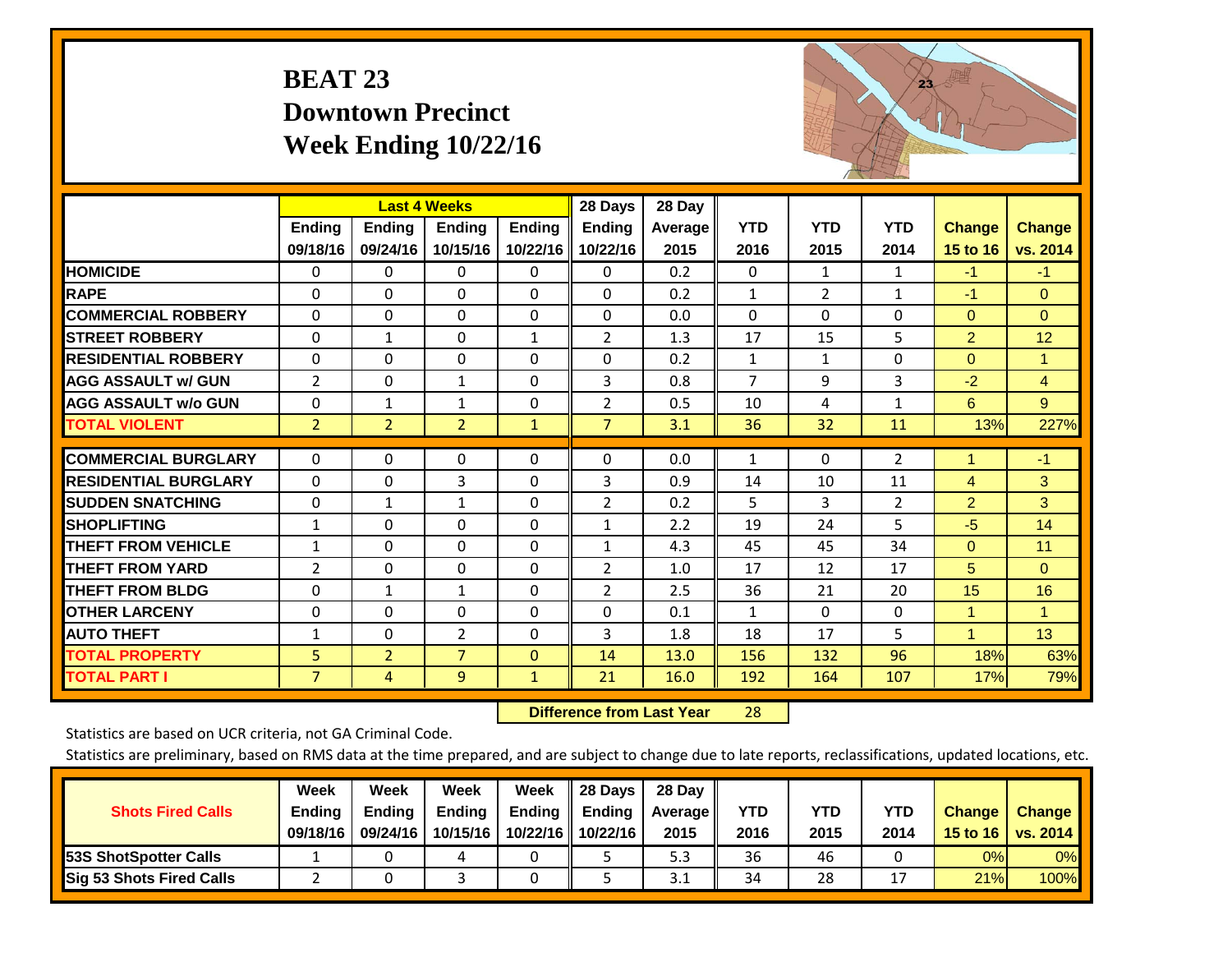## **BEAT 24 Downtown Precinct Week Ending 10/22/16**



|                             |                |               | <b>Last 4 Weeks</b> |                | 28 Days        | 28 Day  |                |                |                |               |                 |
|-----------------------------|----------------|---------------|---------------------|----------------|----------------|---------|----------------|----------------|----------------|---------------|-----------------|
|                             | <b>Ending</b>  | <b>Ending</b> | <b>Endina</b>       | <b>Endina</b>  | <b>Endina</b>  | Average | <b>YTD</b>     | <b>YTD</b>     | <b>YTD</b>     | <b>Change</b> | <b>Change</b>   |
|                             | 09/18/16       | 09/24/16      | 10/15/16            | 10/22/16       | 10/22/16       | 2015    | 2016           | 2015           | 2014           | 15 to 16      | vs. 2014        |
| <b>HOMICIDE</b>             | $\Omega$       | 0             | 0                   | 0              | 0              | 0.0     | 1              | 0              | $\mathbf{1}$   | 1             | $\Omega$        |
| <b>RAPE</b>                 | $\Omega$       | 0             | $\Omega$            | $\Omega$       | $\Omega$       | 0.4     | $\Omega$       | 3              | $\overline{2}$ | $-3$          | $-2$            |
| <b>COMMERCIAL ROBBERY</b>   | $\Omega$       | 0             | $\Omega$            | $\Omega$       | $\Omega$       | 0.1     | $\mathbf{1}$   | $\mathbf{1}$   | $\Omega$       | $\Omega$      | $\overline{1}$  |
| <b>ISTREET ROBBERY</b>      | $\mathbf{1}$   | 0             | $\overline{2}$      | $\overline{2}$ | 5              | 1.6     | 37             | 19             | 16             | 18            | 21              |
| <b>RESIDENTIAL ROBBERY</b>  | $\Omega$       | 0             | $\Omega$            | $\Omega$       | 0              | 0.2     | $\overline{2}$ | 1              | $\mathbf{1}$   | 1             | 1               |
| <b>AGG ASSAULT w/ GUN</b>   | $\Omega$       | $\Omega$      | $\Omega$            | $\Omega$       | $\Omega$       | 0.2     | $\Omega$       | $\overline{2}$ | 3              | $-2$          | $-3$            |
| <b>AGG ASSAULT w/o GUN</b>  | $\mathbf{1}$   | 0             | $\Omega$            | 1              | 2              | 0.3     | 4              | 4              | 3              | $\Omega$      | $\mathbf{1}$    |
| <b>TOTAL VIOLENT</b>        | $\overline{2}$ | $\mathbf{0}$  | $\overline{2}$      | $\overline{3}$ | $\overline{7}$ | 2.7     | 45             | 30             | 26             | 50%           | 73%             |
|                             |                |               |                     |                |                |         |                |                |                |               |                 |
| <b>COMMERCIAL BURGLARY</b>  | $\Omega$       | 1             | 0                   | 0              | 1              | 0.1     | 5              | $\mathbf{1}$   | 8              | 4             | $-3$            |
| <b>RESIDENTIAL BURGLARY</b> | 0              | $\mathbf{1}$  | $\overline{2}$      | 1              | 4              | 1.5     | 14             | 15             | 19             | $-1$          | $-5$            |
| <b>ISUDDEN SNATCHING</b>    | $\Omega$       | $\Omega$      | $\Omega$            | $\mathbf{1}$   | $\mathbf{1}$   | 0.5     | 8              | 7              | 3              | 1             | $5\overline{)}$ |
| <b>SHOPLIFTING</b>          | 2              | 0             | 3                   | 1              | 6              | 7.7     | 59             | 88             | 67             | $-29$         | $-8$            |
| <b>THEFT FROM VEHICLE</b>   | 3              | 4             | $\mathbf{1}$        | 4              | 12             | 9.5     | 112            | 100            | 128            | 12            | $-16$           |
| <b>THEFT FROM YARD</b>      | 3              | 1             | $\overline{2}$      | $\overline{2}$ | 8              | 6.5     | 55             | 70             | 85             | $-15$         | $-30$           |
| <b>THEFT FROM BLDG</b>      | 0              | 1             | $\Omega$            | $\Omega$       | $\mathbf{1}$   | 3.8     | 40             | 40             | 46             | $\Omega$      | $-6$            |
| <b>IOTHER LARCENY</b>       | $\Omega$       | $\Omega$      | $\mathbf{1}$        | $\Omega$       | $\mathbf{1}$   | 1.1     | $\overline{7}$ | 11             | $\overline{7}$ | $-4$          | $\Omega$        |
| <b>AUTO THEFT</b>           | 2              | 2             | 5                   | $\mathbf{1}$   | 10             | 2.9     | 30             | 35             | 33             | $-5$          | $-3$            |
| <b>TOTAL PROPERTY</b>       | 10             | 10            | 14                  | 10             | 44             | 33.6    | 330            | 367            | 396            | $-10%$        | $-17%$          |
| <b>TOTAL PART I</b>         | 12             | 10            | 16                  | 13             | 51             | 36.3    | 375            | 397            | 422            | $-6%$         | $-11%$          |

 **Difference from Last Year**‐22

Statistics are based on UCR criteria, not GA Criminal Code.

|                                 | Week          | Week          | Week          | Week | 28 Days                   | 28 Day  |            |            |      |               |               |
|---------------------------------|---------------|---------------|---------------|------|---------------------------|---------|------------|------------|------|---------------|---------------|
| <b>Shots Fired Calls</b>        | <b>Ending</b> | <b>Endina</b> | <b>Ending</b> |      | Ending $\parallel$ Ending | Average | <b>YTD</b> | <b>YTD</b> | YTD  | <b>Change</b> | <b>Change</b> |
|                                 | 09/18/16      | 09/24/16      | 10/15/16      |      | 10/22/16 10/22/16         | 2015    | 2016       | 2015       | 2014 | 15 to 16      | vs. $2014$    |
| <b>153S ShotSpotter Calls</b>   |               |               |               |      |                           | 1.4     | 41         | 14         |      | 0%            | $0\%$         |
| <b>Sig 53 Shots Fired Calls</b> |               |               |               |      |                           | 5.Z     | 94         | 49         | 38   | 92%           | <b>147%</b>   |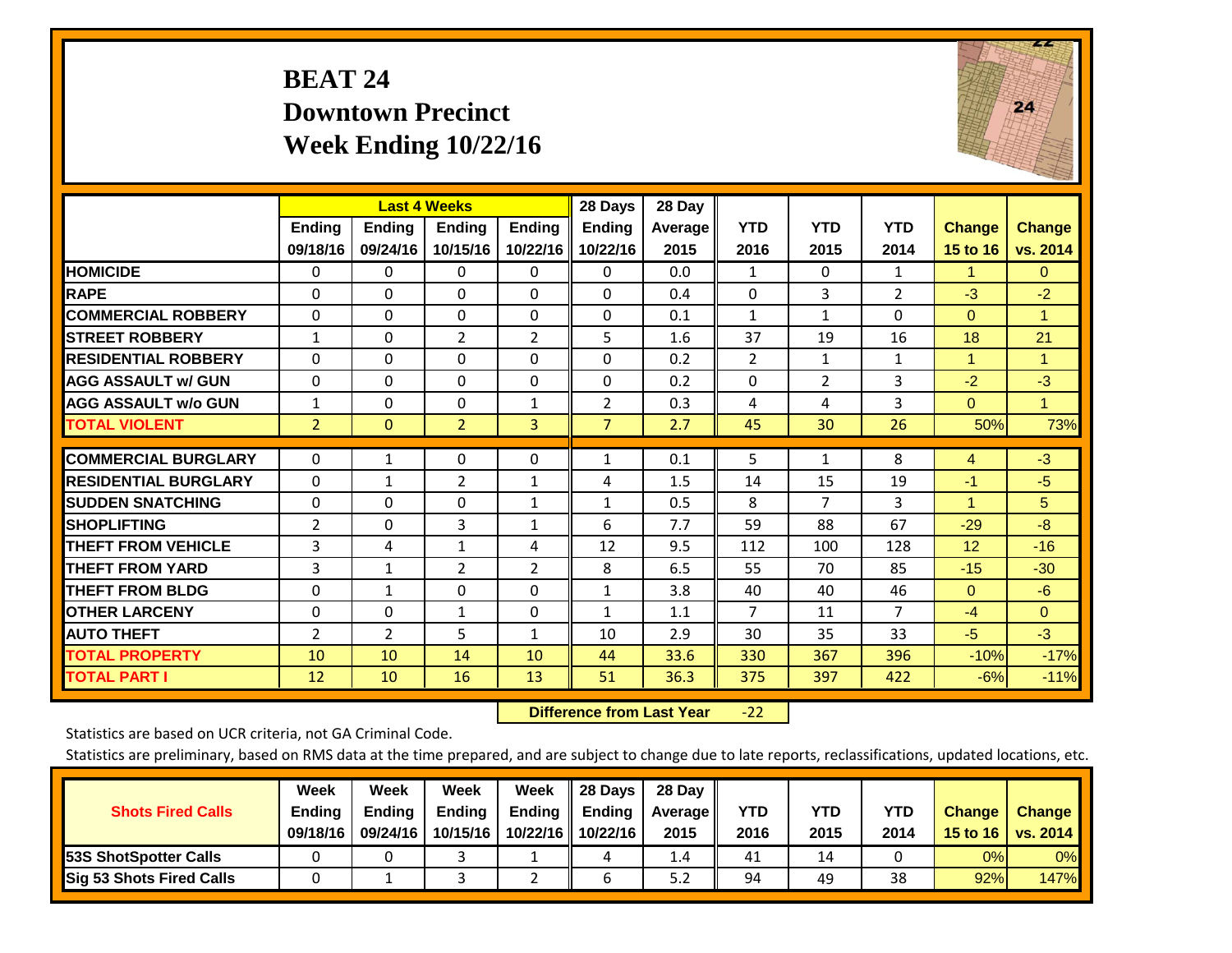# **BEAT 25 Downtown Precinct Week Ending 10/22/16**



|                             |              | <b>Last 4 Weeks</b> |               |               | 28 Days        | 28 Day  |                |                |                |                 |                |
|-----------------------------|--------------|---------------------|---------------|---------------|----------------|---------|----------------|----------------|----------------|-----------------|----------------|
|                             | Ending       | Ending              | <b>Ending</b> | <b>Endina</b> | <b>Ending</b>  | Average | <b>YTD</b>     | <b>YTD</b>     | <b>YTD</b>     | <b>Change</b>   | <b>Change</b>  |
|                             | 09/18/16     | 09/24/16            | 10/15/16      | 10/22/16      | 10/22/16       | 2015    | 2016           | 2015           | 2014           | 15 to 16        | vs. 2014       |
| <b>HOMICIDE</b>             | 0            | 0                   | 0             | 0             | $\Omega$       | 0.1     | $\Omega$       | $\mathbf{1}$   | 0              | $-1$            | 0              |
| <b>RAPE</b>                 | 0            | $\Omega$            | $\Omega$      | $\Omega$      | $\Omega$       | 0.2     | 1              | $\overline{2}$ | 1              | $-1$            | $\Omega$       |
| <b>COMMERCIAL ROBBERY</b>   | $\Omega$     | $\Omega$            | $\mathbf{0}$  | $\Omega$      | $\Omega$       | 0.4     | 1              | 4              | $\overline{2}$ | $-3$            | $-1$           |
| <b>ISTREET ROBBERY</b>      | $\Omega$     | $\mathbf{1}$        | $\Omega$      | $\Omega$      | $\mathbf{1}$   | 1.7     | 25             | 18             | 16             | $\overline{7}$  | 9              |
| <b>RESIDENTIAL ROBBERY</b>  | $\Omega$     | $\Omega$            | $\Omega$      | $\Omega$      | $\Omega$       | 0.0     | $\mathbf{0}$   | $\Omega$       | 1              | $\mathbf{0}$    | $-1$           |
| <b>AGG ASSAULT w/ GUN</b>   | $\Omega$     | $\mathbf{1}$        | $\mathbf{1}$  | 0             | $\overline{2}$ | 0.9     | 9              | 10             | 8              | $-1$            | 1.             |
| <b>AGG ASSAULT w/o GUN</b>  | $\Omega$     | $\Omega$            | $\Omega$      | $\Omega$      | $\Omega$       | 0.7     | 7              | 6              | 5              | $\mathbf{1}$    | $\overline{2}$ |
| <b>TOTAL VIOLENT</b>        | $\mathbf{0}$ | $\overline{2}$      | $\mathbf{1}$  | $\mathbf{0}$  | 3              | 3.9     | 43             | 41             | 33             | 5%              | 30%            |
|                             |              |                     |               |               |                |         |                |                |                |                 |                |
| <b>COMMERCIAL BURGLARY</b>  | 0            | 0                   | 0             | 1             | $\mathbf{1}$   | 0.8     | 19             | 10             | 3              | 9               | 16             |
| <b>RESIDENTIAL BURGLARY</b> | 1            | $\Omega$            | 1             | $\mathbf{1}$  | 3              | 1.4     | 19             | 16             | 11             | 3               | 8              |
| <b>ISUDDEN SNATCHING</b>    | $\Omega$     | 0                   | $\Omega$      | $\Omega$      | 0              | 0.5     | $\overline{2}$ | 5.             | 1              | $-3$            | 1              |
| <b>SHOPLIFTING</b>          | 0            | $\Omega$            | 1             | 0             | $\mathbf{1}$   | 1.7     | 32             | 20             | 37             | 12 <sup>2</sup> | $-5$           |
| <b>THEFT FROM VEHICLE</b>   | $\mathbf{1}$ | 3                   | $\Omega$      | 8             | 12             | 5.1     | 102            | 52             | 89             | 50              | 13             |
| <b>THEFT FROM YARD</b>      | 0            | $\Omega$            | $\mathbf{1}$  | $\Omega$      | $\mathbf{1}$   | 1.5     | 23             | 15             | 42             | 8               | $-19$          |
| <b>THEFT FROM BLDG</b>      | 1            | 2                   | $\Omega$      | 2             | 5              | 1.8     | 24             | 19             | 24             | 5               | $\Omega$       |
| <b>OTHER LARCENY</b>        | $\Omega$     | $\Omega$            | $\Omega$      | 0             | $\Omega$       | 0.2     | 3              | $\overline{2}$ | 1              | $\mathbf{1}$    | $\overline{2}$ |
| <b>AUTO THEFT</b>           | 0            | $\overline{2}$      | $\mathbf{1}$  | 3             | 6              | 3.0     | 32             | 32             | 20             | $\mathbf{0}$    | 12             |
| <b>TOTAL PROPERTY</b>       | 3            | $\overline{7}$      | 4             | 15            | 29             | 15.9    | 256            | 171            | 228            | 50%             | 12%            |
| <b>TOTAL PART I</b>         | 3            | $\overline{9}$      | 5.            | 15            | 32             | 19.8    | 299            | 212            | 261            | 41%             | 15%            |

 **Difference from Last Year**r 87

Statistics are based on UCR criteria, not GA Criminal Code.

| <b>Shots Fired Calls</b>        | Week<br><b>Ending</b><br>09/18/16 | Week<br><b>Endina</b><br>09/24/16 | Week<br>Ending<br>10/15/16 | Week<br>Ending<br>10/22/16 | 28 Days<br><b>Ending</b><br>10/22/16 | 28 Day<br>Average II<br>2015 | YTD<br>2016 | YTD<br>2015 | <b>YTD</b><br>2014 | <b>Change</b><br>15 to $16$ | <b>Change</b><br>vs. 2014 |
|---------------------------------|-----------------------------------|-----------------------------------|----------------------------|----------------------------|--------------------------------------|------------------------------|-------------|-------------|--------------------|-----------------------------|---------------------------|
| <b>153S ShotSpotter Calls</b>   |                                   |                                   | h                          |                            | 13                                   | 7.1                          | 68          | 56          |                    | 0%                          | 0%                        |
| <b>Sig 53 Shots Fired Calls</b> |                                   |                                   |                            |                            |                                      | 7.0                          | 78          | 51          | 56                 | 53%                         | 39%                       |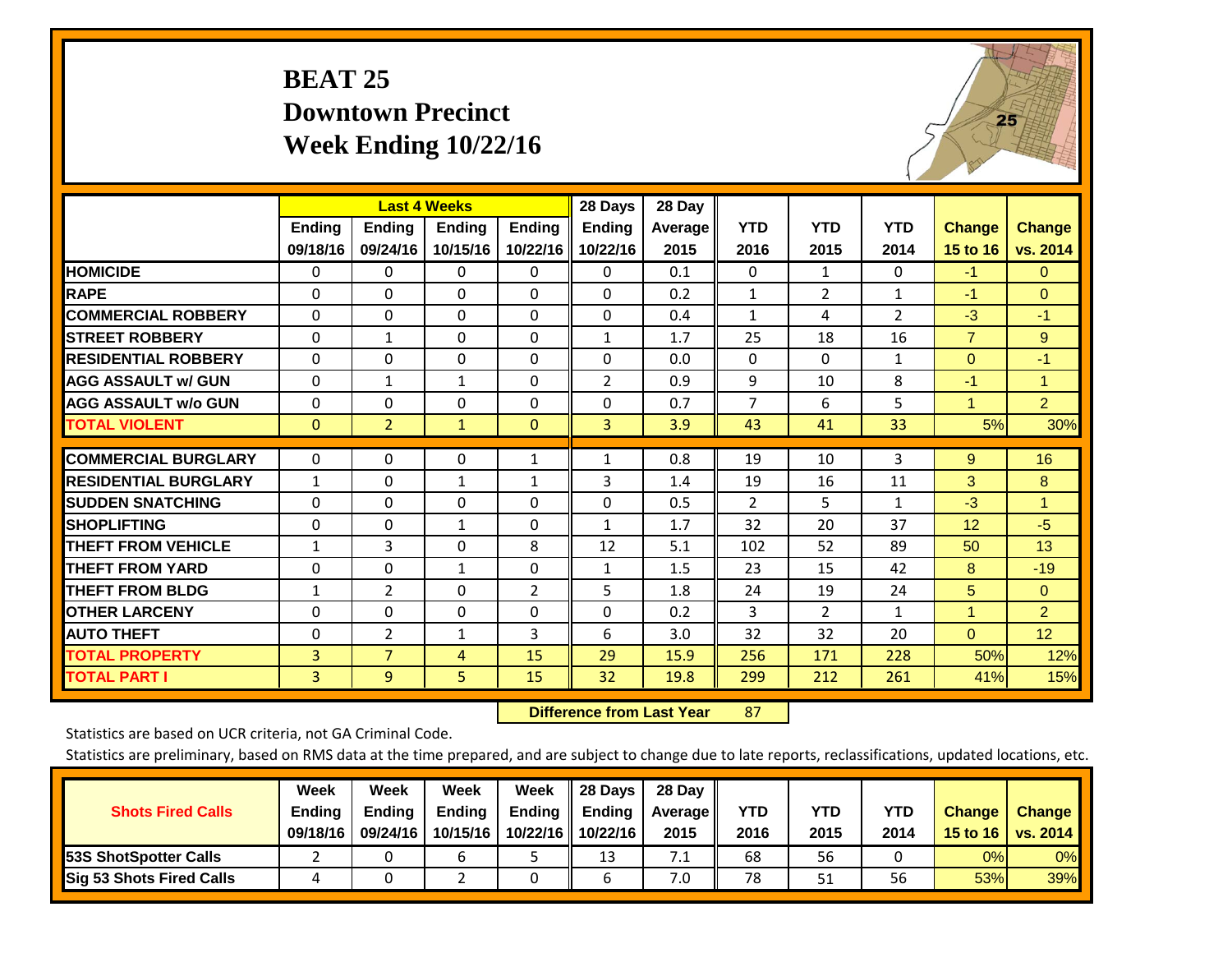# **BEAT 26 Downtown Precinct Week Ending 10/22/16**



|                             |                | <b>Last 4 Weeks</b> |                |                | 28 Days        | 28 Day  |                |                       |                |               |                |
|-----------------------------|----------------|---------------------|----------------|----------------|----------------|---------|----------------|-----------------------|----------------|---------------|----------------|
|                             | <b>Ending</b>  | <b>Ending</b>       | <b>Endina</b>  | <b>Endina</b>  | <b>Endina</b>  | Average | <b>YTD</b>     | <b>YTD</b>            | <b>YTD</b>     | <b>Change</b> | <b>Change</b>  |
|                             | 09/18/16       | 09/24/16            | 10/15/16       | 10/22/16       | 10/22/16       | 2015    | 2016           | 2015                  | 2014           | 15 to 16      | vs. 2014       |
| <b>HOMICIDE</b>             | 0              | 0                   | $\Omega$       | 0              | 0              | 0.3     | $\overline{2}$ | $\mathbf{2}^{\prime}$ | 0              | $\mathbf{0}$  | $\overline{2}$ |
| <b>RAPE</b>                 | 0              | $\Omega$            | $\Omega$       | $\Omega$       | $\Omega$       | 0.0     | $\mathbf{1}$   | $\Omega$              | 4              | 1             | $-3$           |
| <b>COMMERCIAL ROBBERY</b>   | $\Omega$       | 0                   | $\Omega$       | $\mathbf{0}$   | $\Omega$       | 0.1     | $\Omega$       | 1                     | $\overline{2}$ | $-1$          | $-2$           |
| <b>ISTREET ROBBERY</b>      | $\Omega$       | 1                   | $\mathbf{1}$   | $\Omega$       | 2              | 1.1     | 20             | 10                    | 5              | 10            | 15             |
| <b>RESIDENTIAL ROBBERY</b>  | 0              | 0                   | $\mathbf{0}$   | 0              | $\Omega$       | 0.2     | $\mathbf{1}$   | 1                     | 0              | $\mathbf{0}$  | 1              |
| <b>AGG ASSAULT w/ GUN</b>   | $\Omega$       | 0                   | $\mathbf{1}$   | $\mathbf{1}$   | $\overline{2}$ | 0.8     | 26             | 7                     | 8              | 19            | 18             |
| <b>AGG ASSAULT w/o GUN</b>  | $\Omega$       | 0                   | $\mathbf{0}$   | $\mathbf{1}$   | $\mathbf{1}$   | 0.8     | 13             | 8                     | 6              | 5             | $\overline{7}$ |
| <b>TOTAL VIOLENT</b>        | $\Omega$       | $\mathbf{1}$        | $\overline{2}$ | $\overline{2}$ | 5.             | 3.1     | 63             | 29                    | 25             | 117%          | 152%           |
|                             |                |                     |                |                |                |         |                |                       |                |               |                |
| <b>COMMERCIAL BURGLARY</b>  | $\Omega$       | $\overline{2}$      | 1              | $\mathbf{0}$   | 3              | 0.4     | 15             | 5                     | 7              | 10            | 8              |
| <b>RESIDENTIAL BURGLARY</b> | 0              | $\overline{2}$      | 3              | 2              | $\overline{7}$ | 3.6     | 46             | 36                    | 30             | 10            | 16             |
| <b>SUDDEN SNATCHING</b>     | 0              | 0                   | $\Omega$       | $\mathbf{0}$   | $\Omega$       | 0.2     | 0              | 1                     | 3              | $-1$          | $-3$           |
| <b>SHOPLIFTING</b>          | 0              | 1                   | 1              | 0              | $\overline{2}$ | 3.0     | 26             | 35                    | 27             | $-9$          | $-1$           |
| <b>THEFT FROM VEHICLE</b>   | $\Omega$       | 4                   | 3              | $\mathbf{0}$   | 7              | 4.1     | 42             | 45                    | 61             | -3            | $-19$          |
| <b>THEFT FROM YARD</b>      | $\Omega$       | $\overline{2}$      | $\mathbf{0}$   | $\mathbf{0}$   | 2              | 2.8     | 20             | 33                    | 23             | $-13$         | $-3$           |
| <b>THEFT FROM BLDG</b>      | 2              | $\Omega$            | $\mathbf{1}$   | $\Omega$       | 3              | 1.8     | 24             | 15                    | 25             | 9             | $-1$           |
| <b>OTHER LARCENY</b>        | $\Omega$       | $\Omega$            | $\Omega$       | $\Omega$       | $\Omega$       | 0.1     | 5              | $\mathbf{1}$          | $\overline{2}$ | 4             | 3              |
| <b>AUTO THEFT</b>           | 0              | 1                   | $\Omega$       | $\mathbf 0$    | 1              | 2.9     | 22             | 29                    | 31             | $-7$          | $-9$           |
| <b>TOTAL PROPERTY</b>       | $\overline{2}$ | 12                  | 9              | $\overline{2}$ | 25             | 18.8    | 200            | 200                   | 209            | 0%            | $-4%$          |
| <b>TOTAL PART I</b>         | $\overline{2}$ | 13                  | 11             | 4              | 30             | 21.9    | 263            | 229                   | 234            | 15%           | 12%            |

 **Difference from Last Year**r 34

Statistics are based on UCR criteria, not GA Criminal Code.

| <b>Shots Fired Calls</b>        | Week<br><b>Ending</b><br>09/18/16 | Week<br><b>Endina</b><br>09/24/16 | Week<br>Ending<br>10/15/16 | Week<br>Ending<br>10/22/16 | 28 Days<br><b>Ending</b><br>10/22/16 | 28 Day<br>Average II<br>2015 | YTD<br>2016 | YTD<br>2015 | <b>YTD</b><br>2014 | <b>Change</b><br>15 to 16 | <b>Change</b><br>vs. 2014 |
|---------------------------------|-----------------------------------|-----------------------------------|----------------------------|----------------------------|--------------------------------------|------------------------------|-------------|-------------|--------------------|---------------------------|---------------------------|
| <b>153S ShotSpotter Calls</b>   |                                   |                                   |                            | 4                          | 15                                   | 10.1                         | 161         | 95          |                    | 0%                        | 0%                        |
| <b>Sig 53 Shots Fired Calls</b> |                                   |                                   |                            |                            | 18                                   | 11.0                         | 132         | 97          | 89                 | 36%                       | 48%                       |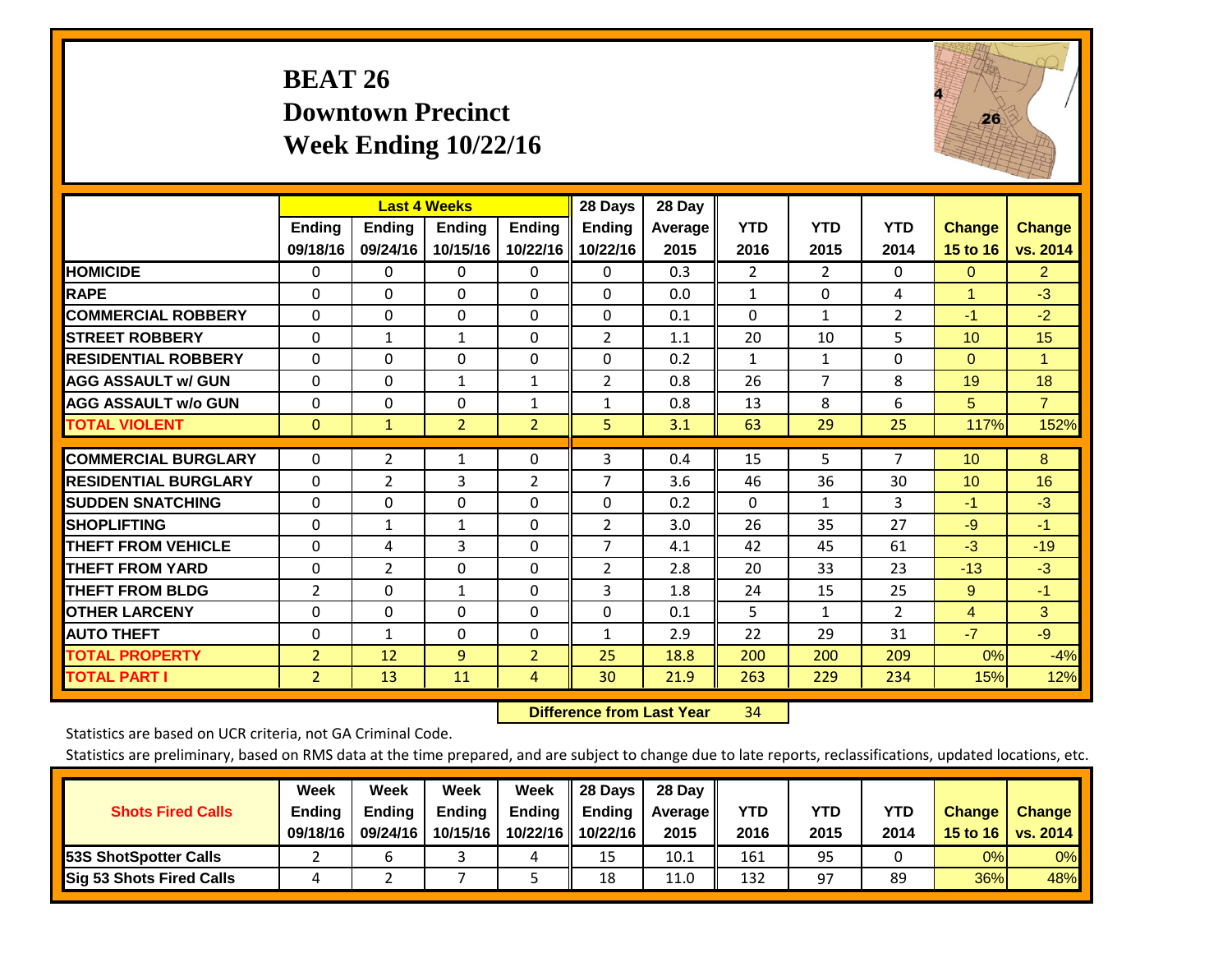

#### **COMPSTATCENTRAL PRECINCTWeek Ending 10/22/16**

**PRECINCT COMMANDER:**

**CAPT. BEN HERRON**



|                             | Week<br><b>Ending</b> | Week<br><b>Ending</b> | Weekly<br>Avg | 28-Day<br><b>Ending</b> | 28-Day<br><b>Ending</b> | Avg<br>28-Day | <b>YTD</b> | <b>YTD</b> | <b>YTD</b>      | <b>Change</b>  | <b>Change</b>   |
|-----------------------------|-----------------------|-----------------------|---------------|-------------------------|-------------------------|---------------|------------|------------|-----------------|----------------|-----------------|
|                             | 10/22/16              | 10/15/16              | 2015          | 10/22/16                | 09/24/16                | 2015          | 2016       | 2015       | 2014            | 15 to 16       | vs. 2014        |
| <b>HOMICIDE</b>             | 0                     | 0                     | $\Omega$      | $\mathbf{2}$            | 3                       |               | 23         | 14         | 11              | 9              | 12 <sup>2</sup> |
| <b>RAPE</b>                 | $\bf{0}$              | $\Omega$              | $\Omega$      | 0                       |                         |               | 9          | 8          | 11              |                | $-2$            |
| <b>COMMERCIAL ROBBERY</b>   | $\bf{0}$              | $\Omega$              | $\Omega$      | $\bf{0}$                |                         |               | 13         | 11         | 12              | $\overline{2}$ | $\mathbf{1}$    |
| <b>STREET ROBBERY</b>       | 6                     | 0                     | 2             | 9                       | 13                      | 8             | 81         | 78         | 85              | 3              | $-4$            |
| <b>RESIDENTIAL ROBBERY</b>  | $\bf{0}$              | $\Omega$              | $\Omega$      | $\bf{0}$                |                         |               | 8          | 7          | 3               | 4              | 5               |
| <b>AGG ASSAULT w/ GUN</b>   |                       |                       | 2             | 5.                      | 11                      | 8             | 56         | 86         | 66              | $-30$          | $-10$           |
| <b>AGG ASSAULT w/o GUN</b>  |                       | 2                     |               | 7                       |                         | 5             | 47         | 46         | 37              |                | 10 <sup>°</sup> |
| <b>TOTAL VIOLENT</b>        | 8                     | 3                     | 6             | 23                      | 31                      | 26            | 237        | 250        | 225             | $-5%$          | 5%              |
|                             |                       |                       |               |                         |                         |               |            |            |                 |                | 57              |
| <b>COMMERCIAL BURGLARY</b>  | $\bf{0}$              | $\overline{2}$        |               |                         | $\overline{27}$         | 6             | 94         | 56         | $\overline{37}$ | 38             |                 |
| <b>RESIDENTIAL BURGLARY</b> | 10                    | 45                    | 8             | 87                      | 33                      | 31            | 314        | 341        | 367             | $-27$          | $-53$           |
| <b>SUDDEN SNATCHING</b>     | $\bf{0}$              | $\Omega$              | $\Omega$      |                         | $\Omega$                |               | 17         | 11         | 13              | 6              | 4               |
| <b>SHOPLIFTING</b>          | $\overline{2}$        |                       | 2             | 13                      | 13                      | 8             | 129        | 81         | 81              | 48             | 48              |
| <b>THEFT FROM VEHICLE</b>   | 16                    | 5                     | 11            | 34                      | 32                      | 43            | 350        | 492        | 390             | $-142$         | $-40$           |
| <b>THEFT FROM YARD</b>      | 6                     | $\overline{7}$        | 4             | 26                      | 27                      | 16            | 204        | 168        | 217             | 36             | $-13$           |
| <b>THEFT FROM BLDG</b>      | 8                     | 4                     | 4             | 19                      | 36                      | 17            | 244        | 182        | 193             | 62             | 51              |
| <b>OTHER LARCENY</b>        | $\bf{0}$              | $\Omega$              |               |                         |                         | 3             | 14         | 32         | 16              | $-18$          | $-2$            |
| <b>AUTO THEFT</b>           | 4                     | 3                     | 5             | 17                      | 18                      | 21            | 195        | 221        | 183             | $-26$          | 12 <sup>2</sup> |
| <b>TOTAL PROPERTY</b>       | 46                    | 67                    | 36            | 205                     | 187                     | 146           | 1561       | 1584       | 1497            | $-1%$          | 4%              |
| <b>TOTAL PART I</b>         | 54                    | 70                    | 43            | 228                     | 218                     | 171           | 1798       | 1834       | 1722            | $-2%$          | 4%              |

Statistics are based on UCR criteria, not GA Criminal Code. **Difference from Last Year** -36

| <b>Citizen Initiated Calls</b>  | Week<br><b>Ending</b><br>10/22/16 | <b>Week</b><br><b>Ending</b><br>10/15/16 | Weekly<br>Avg<br>2015 | $28$ -Day<br><b>Ending</b><br>10/22/16 | 28-Dav<br><b>Ending</b><br>09/24/16 | Avg<br>$28-Dav$<br>2015 | YTD<br>2016 | <b>YTD</b><br>2015 | YTD<br>2014 | <b>Change</b><br><b>15 to 16</b> | <b>Change</b><br>vs. 2014 |
|---------------------------------|-----------------------------------|------------------------------------------|-----------------------|----------------------------------------|-------------------------------------|-------------------------|-------------|--------------------|-------------|----------------------------------|---------------------------|
| <b>Midnight Shift</b>           | 128                               | 111                                      | 126                   | 536                                    | 482                                 | 503                     | 5236        | 5346               | 5155        | $-110$                           | 81                        |
| Day Shift                       | 271                               | 337                                      | 271                   | 1141                                   | 1031                                | 1085                    | 10927       | 11561              | 11242       | $-634$                           | $-315$                    |
| <b>Afternoon Shift</b>          | 265                               | 348                                      | 294                   | 1109                                   | 1048                                | 1176                    | 11842       | 12469              | 11969       | $-627$                           | $-127$                    |
| <b>TOTAL CITIZEN CFS</b>        | 664                               | 796                                      | 691                   | 2786                                   | 2561                                | 2764                    | 28005       | 29376              | 28366       | $-4.7%$                          | $-1.3%$                   |
| <b>53S ShotSpotter Calls</b>    | 10                                |                                          | 13                    | 33                                     | 27                                  | 52                      | 522         | 476                |             | 46                               | 522                       |
| <b>Sig 53 Shots Fired Calls</b> | 13                                | 20                                       | 21                    | 60                                     | 63                                  | 85                      | 752         | 763                | 549         | $-12$                            | 203                       |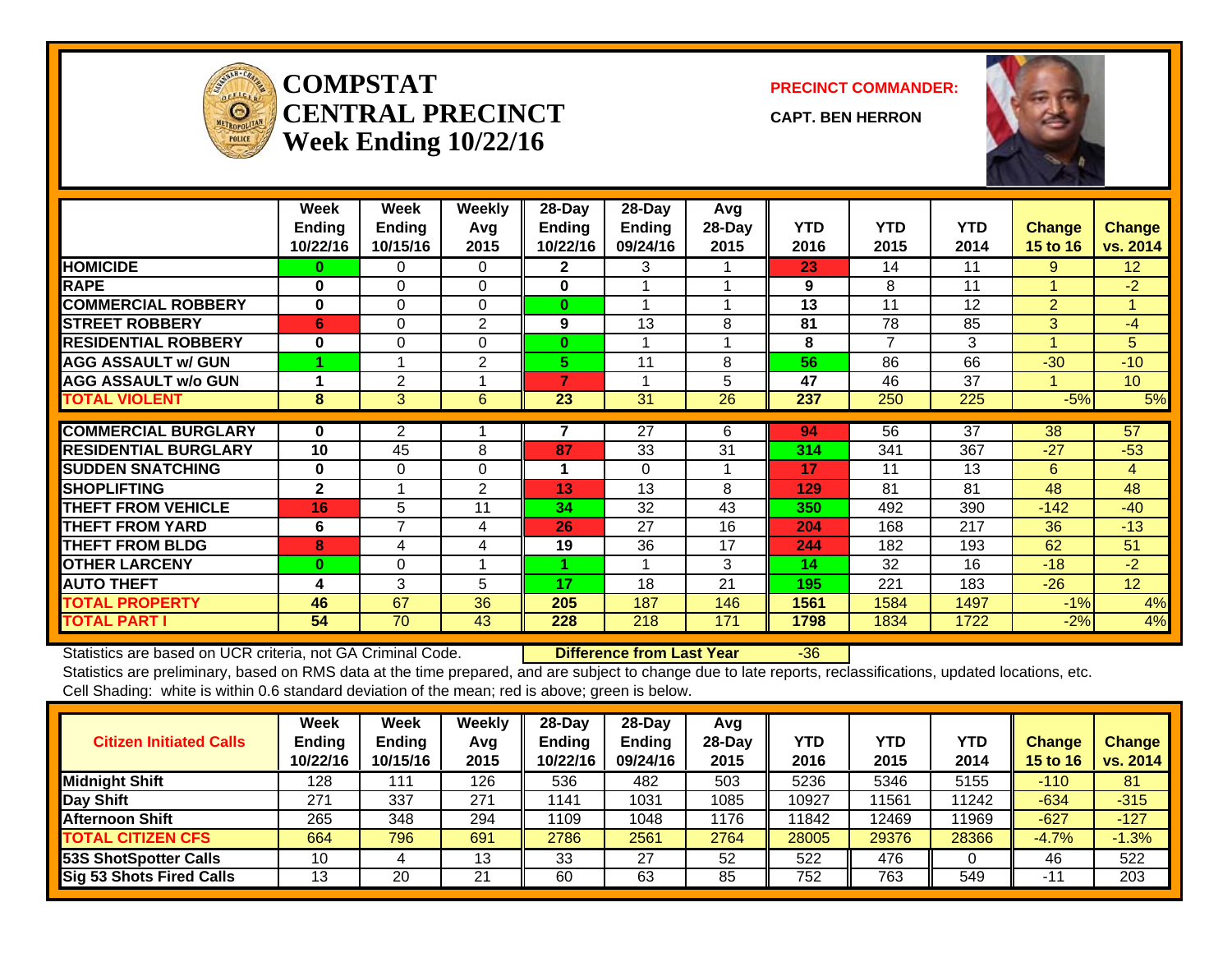#### **BEAT 31 Central Precinct Week Ending 10/22/16**



|                             |                |               | <b>Last 4 Weeks</b> |                | 28 Days        | 28 Day  |                |                |            |                |                |
|-----------------------------|----------------|---------------|---------------------|----------------|----------------|---------|----------------|----------------|------------|----------------|----------------|
|                             | <b>Ending</b>  | <b>Ending</b> | <b>Ending</b>       | <b>Endina</b>  | <b>Ending</b>  | Average | <b>YTD</b>     | <b>YTD</b>     | <b>YTD</b> | Change         | <b>Change</b>  |
|                             | 09/18/16       | 09/24/16      | 10/15/16            | 10/22/16       | 10/22/16       | 2015    | 2016           | 2015           | 2014       | 15 to 16       | vs. 2014       |
| <b>HOMICIDE</b>             | 0              | 1             | 0                   | 0              | $\mathbf{1}$   | 0.2     | 3              | $\overline{2}$ | 1          | $\mathbf{1}$   | 2 <sup>1</sup> |
| <b>RAPE</b>                 | 0              | $\Omega$      | 0                   | $\Omega$       | $\Omega$       | 0.1     | $\Omega$       | 1              | 3          | $-1$           | $-3$           |
| <b>COMMERCIAL ROBBERY</b>   | $\Omega$       | 0             | 0                   | $\mathbf{0}$   | $\mathbf{0}$   | 0.0     | $\mathbf{1}$   | $\Omega$       | 0          | 1              | $\mathbf{1}$   |
| <b>STREET ROBBERY</b>       | $\mathbf{1}$   | $\Omega$      | $\Omega$            | $\Omega$       | $\mathbf{1}$   | 1.5     | 10             | 16             | 15         | $-6$           | $-5$           |
| <b>RESIDENTIAL ROBBERY</b>  | $\mathbf 0$    | $\Omega$      | 0                   | $\Omega$       | $\Omega$       | 0.3     | $\overline{2}$ | 2              | 0          | $\Omega$       | $\overline{2}$ |
| <b>AGG ASSAULT w/ GUN</b>   | $\Omega$       | $\mathbf{1}$  | $\mathbf{1}$        | $\mathbf{0}$   | $\overline{2}$ | 2.9     | 18             | 30             | 19         | $-12$          | $-1$           |
| <b>AGG ASSAULT w/o GUN</b>  | 1              | 1             | $\Omega$            | $\Omega$       | $\overline{2}$ | 0.7     | 11             | $\overline{7}$ | 9          | 4              | 2 <sup>1</sup> |
| <b>TOTAL VIOLENT</b>        | $\overline{2}$ | 3             | $\mathbf{1}$        | $\mathbf{0}$   | 6              | 5.8     | 45             | 58             | 47         | $-22%$         | $-4%$          |
|                             |                |               |                     |                |                |         |                |                |            |                |                |
| <b>COMMERCIAL BURGLARY</b>  | $\mathbf 0$    | $\Omega$      | 0                   | $\mathbf{0}$   | $\Omega$       | 0.5     | 6              | 6              | 9          | $\mathbf{0}$   | $-3$           |
| <b>RESIDENTIAL BURGLARY</b> | $\mathbf{1}$   | 9             | 13                  | $\mathbf{1}$   | 24             | 7.0     | 65             | 76             | 102        | $-11$          | $-37$          |
| <b>SUDDEN SNATCHING</b>     | $\Omega$       | $\mathbf{1}$  | 0                   | $\mathbf{0}$   | $\mathbf{1}$   | 0.2     | 4              | $\mathbf{1}$   | 2          | 3              | $\overline{2}$ |
| <b>SHOPLIFTING</b>          | $\mathbf 0$    | $\Omega$      | $\Omega$            | $\Omega$       | $\Omega$       | 0.2     | 4              | $\mathbf{1}$   | 9          | 3              | $-5$           |
| <b>THEFT FROM VEHICLE</b>   | $\mathbf{1}$   | $\Omega$      | $\mathbf{1}$        | $\overline{2}$ | 4              | 4.4     | 31             | 54             | 70         | $-23$          | $-39$          |
| <b>THEFT FROM YARD</b>      | $\mathbf{1}$   | 3             | $\Omega$            | $\mathbf{1}$   | 5              | 1.6     | 20             | 14             | 24         | 6              | $-4$           |
| <b>THEFT FROM BLDG</b>      | 1              | 0             | $\mathbf{1}$        | 5              | 7              | 2.4     | 28             | 23             | 29         | 5              | $-1$           |
| <b>OTHER LARCENY</b>        | 0              | $\mathbf{1}$  | 0                   | $\mathbf{0}$   | $\mathbf{1}$   | 0.1     | 3              | $\mathbf{1}$   | 3          | $\overline{2}$ | $\mathbf{0}$   |
| <b>AUTO THEFT</b>           | $\overline{2}$ | $\mathbf{1}$  | $\mathbf{1}$        | $\mathbf{1}$   | 5              | 3.5     | 32             | 35             | 33         | $-3$           | $-1$           |
| <b>TOTAL PROPERTY</b>       | 6              | 15            | 16                  | 10             | 47             | 20.0    | 193            | 211            | 281        | $-9%$          | $-31%$         |
| <b>TOTAL PART I</b>         | 8              | 18            | 17                  | 10             | 53             | 25.8    | 238            | 269            | 328        | $-12%$         | $-27%$         |

 **Difference from Last Year**‐31

Statistics are based on UCR criteria, not GA Criminal Code.

|                                 | Week          | Week          | Week          | Week   | 28 Days           | 28 Dav     |            |      |            |               |                                    |
|---------------------------------|---------------|---------------|---------------|--------|-------------------|------------|------------|------|------------|---------------|------------------------------------|
| <b>Shots Fired Calls</b>        | <b>Ending</b> | <b>Endina</b> | <b>Ending</b> | Ending | Ending            | Average II | <b>YTD</b> | YTD  | <b>YTD</b> | <b>Change</b> | <b>Change</b>                      |
|                                 | 09/18/16      | 09/24/16      | 10/15/16      |        | 10/22/16 10/22/16 | 2015       | 2016       | 2015 | 2014       |               | 15 to 16   vs. 2014 $\blacksquare$ |
| <b>153S ShotSpotter Calls</b>   |               |               |               |        |                   | 20.9       | 188        | 205  |            | 0%            | 0%                                 |
| <b>Sig 53 Shots Fired Calls</b> |               |               |               |        | 17                | 18.3       | 143        | 152  | 139        | $-6%$         | 3%                                 |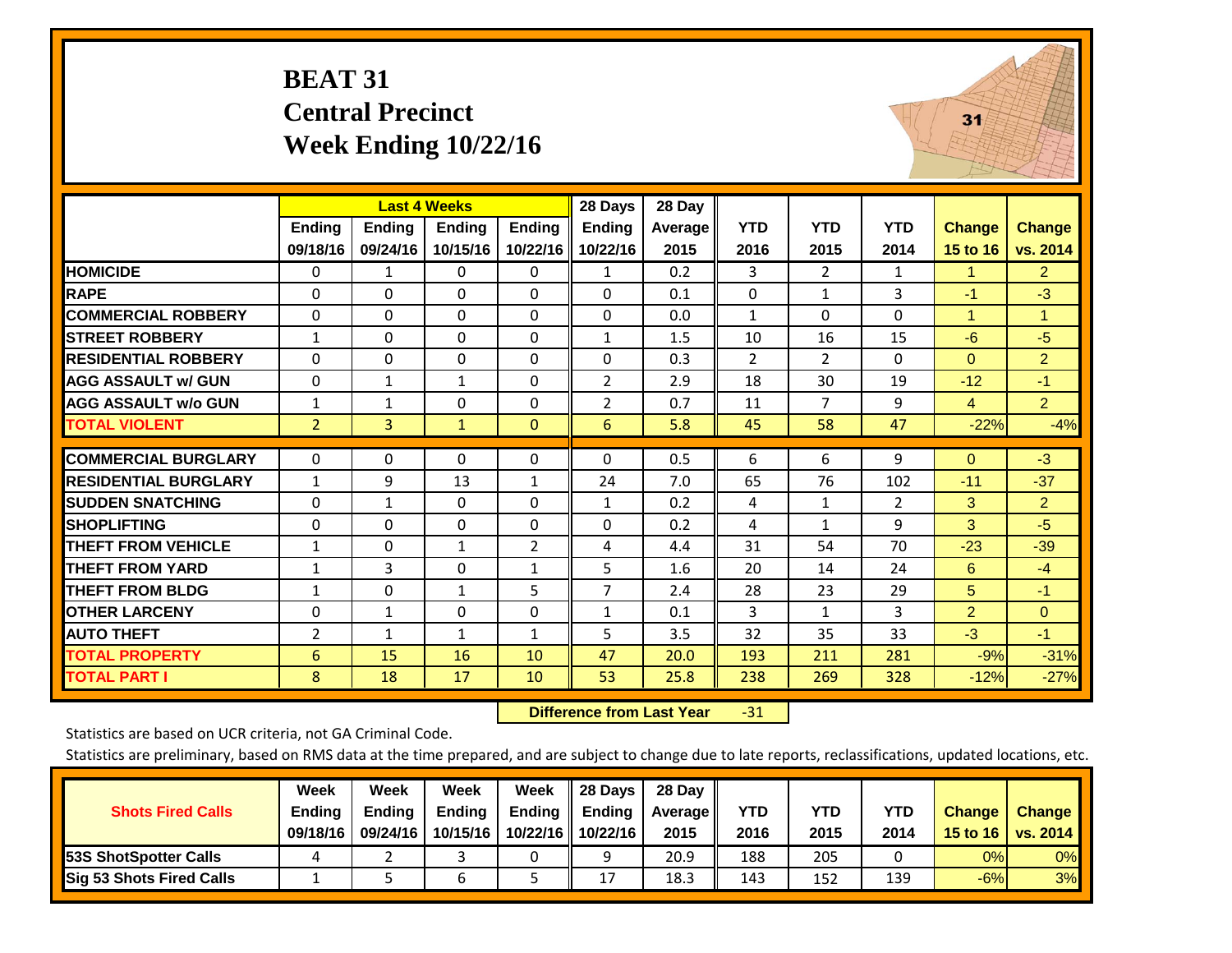# **BEAT 32 Central Precinct Week Ending 10/22/16**



|                             |               |                | <b>Last 4 Weeks</b> |                | 28 Days        | 28 Day  |                |                |                |               |                      |
|-----------------------------|---------------|----------------|---------------------|----------------|----------------|---------|----------------|----------------|----------------|---------------|----------------------|
|                             | <b>Ending</b> | <b>Ending</b>  | Ending              | <b>Ending</b>  | <b>Ending</b>  | Average | <b>YTD</b>     | <b>YTD</b>     | <b>YTD</b>     | <b>Change</b> | <b>Change</b>        |
|                             | 09/18/16      | 09/24/16       | 10/15/16            | 10/22/16       | 10/22/16       | 2015    | 2016           | 2015           | 2014           | 15 to 16      | vs. 2014             |
| <b>HOMICIDE</b>             | 0             | 0              | $\Omega$            | $\Omega$       | $\Omega$       | 0.2     | 4              | 4              | 3              | $\Omega$      | -1                   |
| <b>RAPE</b>                 | $\Omega$      | $\Omega$       | $\Omega$            | $\Omega$       | $\Omega$       | 0.1     | $\mathbf{1}$   | $\mathbf{1}$   | $\mathbf{1}$   | $\Omega$      | $\Omega$             |
| <b>COMMERCIAL ROBBERY</b>   | 0             | 0              | $\Omega$            | $\mathbf{0}$   | $\Omega$       | 0.2     | 5              | 2              | 5              | 3             | $\mathbf{0}$         |
| <b>STREET ROBBERY</b>       | $\Omega$      | $\Omega$       | $\Omega$            | $\Omega$       | $\Omega$       | 0.5     | 14             | 4              | 15             | 10            | $-1$                 |
| <b>RESIDENTIAL ROBBERY</b>  | $\Omega$      | $\Omega$       | 0                   | $\mathbf{0}$   | $\Omega$       | 0.0     | $\Omega$       | $\Omega$       | $\Omega$       | $\Omega$      | $\mathbf{0}$         |
| <b>AGG ASSAULT w/ GUN</b>   | 0             | 1              | 0                   | 1              | $\overline{2}$ | 1.4     | 12             | 11             | 11             | $\mathbf{1}$  | $\blacktriangleleft$ |
| <b>AGG ASSAULT w/o GUN</b>  | $\mathbf{1}$  | $\Omega$       | $\Omega$            | $\mathbf{1}$   | $\overline{2}$ | 0.9     | $\overline{7}$ | 9              | 8              | $-2$          | $-1$                 |
| <b>TOTAL VIOLENT</b>        | $\mathbf{1}$  | $\mathbf{1}$   | $\mathbf{0}$        | $\overline{2}$ | $\overline{4}$ | 3.4     | 43             | 31             | 43             | 39%           | 0%                   |
|                             |               |                |                     |                |                |         |                |                |                |               |                      |
| <b>COMMERCIAL BURGLARY</b>  | $\Omega$      | 1              | 0                   | $\mathbf{0}$   | $\mathbf{1}$   | 1.1     | 18             | 9              | 7              | 9             | 11                   |
| <b>RESIDENTIAL BURGLARY</b> | $\mathbf{1}$  | 3              | 5                   | $\overline{2}$ | 11             | 3.6     | 44             | 38             | 63             | 6             | $-19$                |
| <b>SUDDEN SNATCHING</b>     | $\Omega$      | $\Omega$       | $\Omega$            | $\mathbf{0}$   | $\Omega$       | 0.2     | 2              | $\overline{2}$ | 1              | $\Omega$      | 1                    |
| <b>SHOPLIFTING</b>          | $\mathbf{1}$  | 1              | 0                   | 1              | 3              | 1.5     | 24             | 14             | 12             | 10            | 12                   |
| <b>THEFT FROM VEHICLE</b>   | $\Omega$      | $\mathbf{1}$   | $\mathbf{1}$        | 6              | 8              | 4.4     | 45             | 46             | 53             | $-1$          | $-8$                 |
| <b>THEFT FROM YARD</b>      | $\Omega$      | $\Omega$       | 1                   | $\mathbf{0}$   | $\mathbf{1}$   | 1.2     | 18             | 14             | 30             | 4             | $-12$                |
| <b>THEFT FROM BLDG</b>      | 1             | 0              | $\mathbf{1}$        | $\mathbf{0}$   | $\overline{2}$ | 2.1     | 32             | 24             | 36             | 8             | $-4$                 |
| <b>OTHER LARCENY</b>        | 0             | $\Omega$       | $\Omega$            | $\Omega$       | $\Omega$       | 0.2     | $\mathbf{1}$   | 3              | $\overline{2}$ | $-2$          | $-1$                 |
| <b>AUTO THEFT</b>           | 0             | $\Omega$       | $\mathbf{1}$        | 1              | $\overline{2}$ | 3.0     | 28             | 28             | 20             | $\Omega$      | 8                    |
| <b>TOTAL PROPERTY</b>       | 3             | 6              | 9                   | 10             | 28             | 17.3    | 212            | 178            | 224            | 19%           | $-5%$                |
| <b>TOTAL PART I</b>         | 4             | $\overline{7}$ | 9                   | 12             | 32             | 20.6    | 255            | 209            | 267            | 22%           | $-4%$                |

 **Difference from Last Year**r 46

Statistics are based on UCR criteria, not GA Criminal Code.

|                                 | Week          | Week          | Week          | Week          | II 28 Davs            | 28 Day         |      |      |      |               |               |
|---------------------------------|---------------|---------------|---------------|---------------|-----------------------|----------------|------|------|------|---------------|---------------|
| <b>Shots Fired Calls</b>        | <b>Ending</b> | <b>Endina</b> | <b>Ending</b> | <b>Ending</b> | $\blacksquare$ Ending | <b>Average</b> | YTD  | YTD  | YTD  | <b>Change</b> | <b>Change</b> |
|                                 | 09/18/16      | 09/24/16      | 10/15/16      |               | 10/22/16 10/22/16     | 2015           | 2016 | 2015 | 2014 | 15 to 16      | vs. $2014$    |
| <b>153S ShotSpotter Calls</b>   |               |               |               |               |                       | 0.0            |      |      |      | 0%            | $0\%$         |
| <b>Sig 53 Shots Fired Calls</b> |               |               |               |               |                       | 10.5           | 74   | 100  | 81   | $-26%$        | $-9%$         |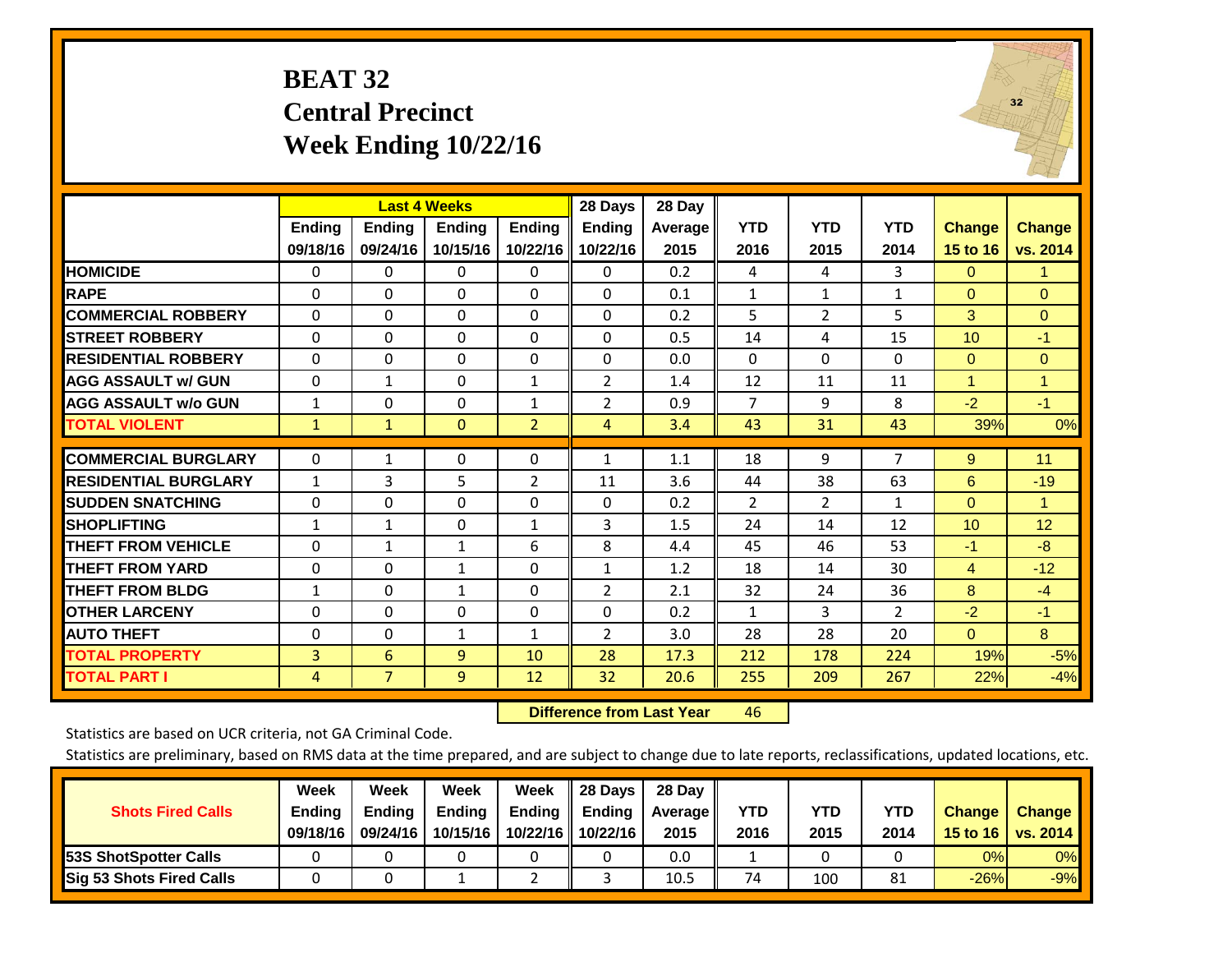#### **BEAT 33 Central Precinct Week Ending 10/22/16**



|                             |               | <b>Last 4 Weeks</b> |                |               | 28 Days        | 28 Day  |              |                |              |                |                 |
|-----------------------------|---------------|---------------------|----------------|---------------|----------------|---------|--------------|----------------|--------------|----------------|-----------------|
|                             | <b>Ending</b> | <b>Ending</b>       | <b>Ending</b>  | <b>Ending</b> | <b>Ending</b>  | Average | <b>YTD</b>   | <b>YTD</b>     | <b>YTD</b>   | <b>Change</b>  | <b>Change</b>   |
|                             | 09/18/16      | 09/24/16            | 10/15/16       | 10/22/16      | 10/22/16       | 2015    | 2016         | 2015           | 2014         | 15 to 16       | vs. 2014        |
| <b>HOMICIDE</b>             | 0             | $\mathbf{0}$        | $\Omega$       | 0             | $\mathbf{0}$   | 0.4     | 10           | 3              | 0            | $\overline{7}$ | 10 <sup>°</sup> |
| <b>RAPE</b>                 | $\Omega$      | 0                   | $\mathbf{0}$   | $\Omega$      | $\Omega$       | 0.2     | 4            | $\overline{2}$ | 1            | 2              | 3               |
| <b>COMMERCIAL ROBBERY</b>   | $\Omega$      | 0                   | $\Omega$       | $\Omega$      | $\Omega$       | 0.2     | 3            | 1              | 0            | $\overline{2}$ | 3               |
| <b>STREET ROBBERY</b>       | $\Omega$      | $\Omega$            | $\Omega$       | $\mathbf{1}$  | $\mathbf{1}$   | 2.2     | 19           | 21             | 25           | $-2$           | $-6$            |
| <b>RESIDENTIAL ROBBERY</b>  | $\Omega$      | 0                   | $\mathbf{0}$   | $\Omega$      | $\Omega$       | 0.2     | $\mathbf{1}$ | $\mathbf{1}$   | $\mathbf{1}$ | $\mathbf{0}$   | $\Omega$        |
| <b>AGG ASSAULT w/ GUN</b>   | 0             | 0                   | $\mathbf{0}$   | $\mathbf{0}$  | $\Omega$       | 0.9     | 4            | 10             | 7            | -6             | $-3$            |
| <b>AGG ASSAULT w/o GUN</b>  | 1             | 0                   | $\Omega$       | $\Omega$      | 1              | 0.9     | 11           | 8              | 6            | 3              | 5 <sup>5</sup>  |
| <b>TOTAL VIOLENT</b>        | $\mathbf{1}$  | $\mathbf{0}$        | $\mathbf{0}$   | $\mathbf{1}$  | $\overline{2}$ | 4.9     | 52           | 46             | 40           | 13%            | 30%             |
|                             |               |                     |                |               |                |         |              |                |              |                |                 |
| <b>COMMERCIAL BURGLARY</b>  | $\Omega$      | 1                   | $\mathbf 0$    | 0             | 1              | 2.0     | 29           | 21             | 4            | 8              | 25              |
| <b>RESIDENTIAL BURGLARY</b> | 0             | 2                   | 4              | $\mathbf{0}$  | 6              | 4.0     | 30           | 46             | 24           | $-16$          | 6               |
| <b>SUDDEN SNATCHING</b>     | 0             | 0                   | $\mathbf{0}$   | $\mathbf{0}$  | $\Omega$       | 0.4     | 6            | 3              | 4            | 3              | $\overline{2}$  |
| <b>SHOPLIFTING</b>          | 2             | $\overline{2}$      | 1              | $\Omega$      | 5              | 1.2     | 23           | 15             | 23           | 8              | $\mathbf{0}$    |
| <b>THEFT FROM VEHICLE</b>   | 0             | 4                   | $\overline{2}$ | 3             | 9              | 8.3     | 75           | 94             | 49           | $-19$          | 26              |
| <b>THEFT FROM YARD</b>      | $\Omega$      | 4                   | 3              | $\mathbf{1}$  | 8              | 4.6     | 75           | 49             | 58           | 26             | 17              |
| <b>THEFT FROM BLDG</b>      | 1             | 1                   | $\overline{2}$ | 1             | 5              | 3.6     | 50           | 39             | 43           | 11             | $\overline{7}$  |
| <b>OTHER LARCENY</b>        | 0             | 0                   | $\Omega$       | $\mathbf{0}$  | $\Omega$       | 0.9     | 5            | 9              | 3            | $-4$           | $\overline{2}$  |
| <b>AUTO THEFT</b>           | 0             | 1                   | $\Omega$       | 1             | 2              | 4.1     | 36           | 49             | 43           | $-13$          | $-7$            |
| <b>TOTAL PROPERTY</b>       | 3             | 15                  | 12             | 6             | 36             | 29.1    | 329          | 325            | 251          | 1%             | 31%             |
| <b>TOTAL PART I</b>         | 4             | 15                  | 12             | 7             | 38             | 34.0    | 381          | 371            | 291          | 3%             | 31%             |

 **Difference from Last Year**r 10

Statistics are based on UCR criteria, not GA Criminal Code.

|                                 | Week          | Week          | Week     | Week     | 28 Days       | 28 Day            |      |      |            |               |               |
|---------------------------------|---------------|---------------|----------|----------|---------------|-------------------|------|------|------------|---------------|---------------|
| <b>Shots Fired Calls</b>        | <b>Ending</b> | <b>Endina</b> | Ending   | Ending   | <b>Ending</b> | <b>Average</b> II | YTD  | YTD  | <b>YTD</b> | <b>Change</b> | <b>Change</b> |
|                                 | 09/18/16      | 09/24/16      | 10/15/16 | 10/22/16 | 10/22/16      | 2015              | 2016 | 2015 | 2014       | 15 to 16      | vs. 2014      |
| <b>153S ShotSpotter Calls</b>   |               |               |          |          |               | 5.6               | 55   | 53   |            | 0%            | 0%            |
| <b>Sig 53 Shots Fired Calls</b> |               |               |          | ▃        |               | 12.4              | 134  | 110  | 74         | 22%           | 81%           |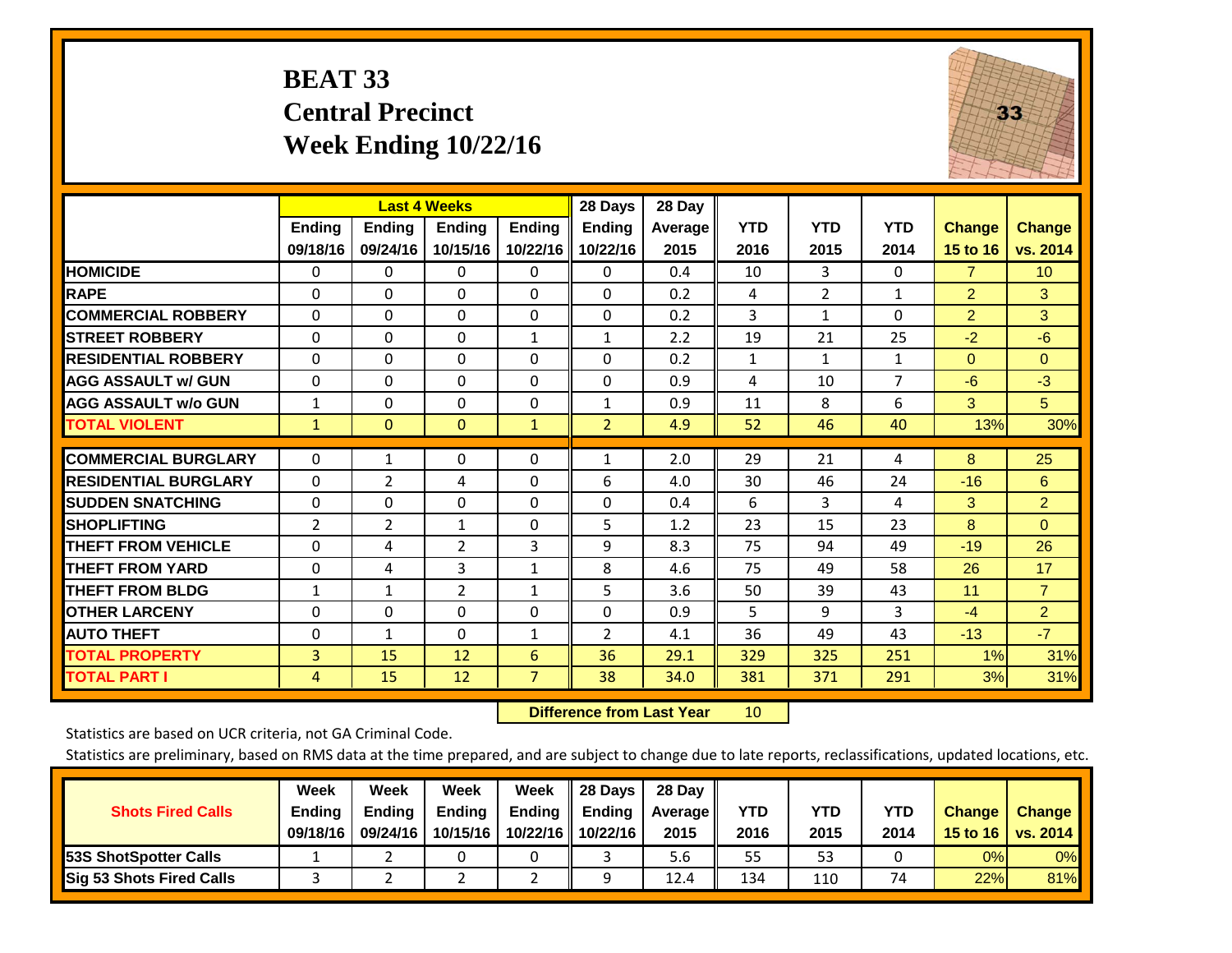#### **BEAT 34 Central Precinct Week Ending 10/22/16**



|                              |                           | <b>Last 4 Weeks</b>       |                    |                           | 28 Days                   | 28 Day          |                    |                    |                    |                           |                    |
|------------------------------|---------------------------|---------------------------|--------------------|---------------------------|---------------------------|-----------------|--------------------|--------------------|--------------------|---------------------------|--------------------|
|                              | <b>Ending</b><br>09/18/16 | <b>Ending</b><br>09/24/16 | Ending<br>10/15/16 | <b>Endina</b><br>10/22/16 | <b>Ending</b><br>10/22/16 | Average<br>2015 | <b>YTD</b><br>2016 | <b>YTD</b><br>2015 | <b>YTD</b><br>2014 | <b>Change</b><br>15 to 16 | Change<br>vs. 2014 |
| <b>HOMICIDE</b>              | 0                         | 0                         | $\Omega$           | 0                         | $\Omega$                  | 0.1             | $\Omega$           | $\Omega$           | $\overline{2}$     | $\mathbf{0}$              | $-2$               |
| <b>RAPE</b>                  | $\Omega$                  | 0                         | $\Omega$           | $\Omega$                  | $\Omega$                  | 0.2             | $\mathbf{1}$       | 3                  | 1                  | $-2$                      | $\Omega$           |
| <b>COMMERCIAL ROBBERY</b>    | $\Omega$                  | $\Omega$                  | $\Omega$           | $\Omega$                  | $\Omega$                  | 0.7             | 3                  | 5                  | 4                  | $-2$                      | $-1$               |
| <b>STREET ROBBERY</b>        | $\mathbf 0$               | $\Omega$                  | $\Omega$           | 3                         | 3                         | 0.5             | 8                  | $\overline{7}$     | 5                  | 1                         | 3                  |
| <b>RESIDENTIAL ROBBERY</b>   | $\Omega$                  | $\Omega$                  | $\mathbf{0}$       | $\Omega$                  | $\Omega$                  | 0.1             | $\mathbf{1}$       | 1                  | 1                  | $\Omega$                  | $\mathbf{0}$       |
| <b>AGG ASSAULT w/ GUN</b>    | $\Omega$                  | $\Omega$                  | $\Omega$           | $\Omega$                  | $\Omega$                  | 0.8             | $\overline{4}$     | 9                  | 3                  | $-5$                      | 1                  |
| <b>AGG ASSAULT w/o GUN</b>   | $\Omega$                  | 0                         | $\Omega$           | $\Omega$                  | $\Omega$                  | 0.5             | 6                  | 4                  | $\overline{2}$     | $\overline{2}$            | $\overline{4}$     |
| <b>TOTAL VIOLENT</b>         | $\mathbf{0}$              | $\mathbf{0}$              | $\overline{0}$     | 3                         | $\overline{3}$            | 2.9             | 23                 | 29                 | 18                 | $-21%$                    | 28%                |
| <b>COMMERCIAL BURGLARY</b>   | $\mathbf 0$               | $\Omega$                  | $\overline{2}$     | 0                         | 2                         | 0.9             | 14                 | 11                 | 6                  | 3                         | 8                  |
| <b>IRESIDENTIAL BURGLARY</b> | $\Omega$                  | $\mathbf{1}$              | 5                  | 4                         | 10                        | 3.3             | 52                 | 39                 | 55                 | 13                        | $-3$               |
| <b>SUDDEN SNATCHING</b>      | $\Omega$                  | $\Omega$                  | $\mathbf{0}$       | $\mathbf{0}$              | $\Omega$                  | 0.1             | $\mathbf{1}$       | $\mathbf{1}$       | $\mathbf{1}$       | $\mathbf{0}$              | $\Omega$           |
| <b>SHOPLIFTING</b>           | $\Omega$                  | $\overline{2}$            | $\Omega$           | $\Omega$                  | $\overline{2}$            | 2.0             | 45                 | 22                 | 19                 | 23                        | 26                 |
| <b>THEFT FROM VEHICLE</b>    | $\Omega$                  | 1                         | $\mathbf{0}$       | $\overline{2}$            | 3                         | 9.0             | 72                 | 101                | 74                 | $-29$                     | $-2$               |
| <b>THEFT FROM YARD</b>       | $\Omega$                  | $\overline{2}$            | $\Omega$           | $\overline{2}$            | 4                         | 3.4             | 31                 | 37                 | 28                 | $-6$                      | 3                  |
| <b>THEFT FROM BLDG</b>       | $\Omega$                  | 2                         | $\Omega$           | 1                         | 3                         | 2.8             | 56                 | 29                 | 36                 | 27                        | 20                 |
| <b>OTHER LARCENY</b>         | $\Omega$                  | $\Omega$                  | $\mathbf{0}$       | $\Omega$                  | $\Omega$                  | 0.7             | $\mathbf{1}$       | 5.                 | 3                  | $-4$                      | $-2$               |
| <b>AUTO THEFT</b>            | 3                         | 2                         | $\mathbf{1}$       | $\Omega$                  | 6                         | 3.4             | 38                 | 31                 | 36                 | $\overline{7}$            | $\overline{2}$     |
| <b>TOTAL PROPERTY</b>        | 3                         | 10                        | 8                  | 9                         | 30                        | 25.5            | 310                | 276                | 258                | 12%                       | 20%                |
| <b>TOTAL PART I</b>          | 3                         | 10                        | 8                  | 12                        | 33                        | 28.4            | 333                | 305                | 276                | 9%                        | 21%                |

 **Difference from Last Year**r 28

Statistics are based on UCR criteria, not GA Criminal Code.

| <b>Shots Fired Calls</b>        | Week<br><b>Ending</b><br>09/18/16 | Week<br><b>Endina</b><br>09/24/16 | Week<br>Ending<br>10/15/16 | Week<br>Ending<br>10/22/16 | 28 Days<br><b>Ending</b><br>10/22/16 | 28 Day<br>Average II<br>2015 | YTD<br>2016 | YTD<br>2015 | <b>YTD</b><br>2014 | <b>Change</b><br>15 to 16 $\vert$ | <b>Change</b><br>vs. 2014 |
|---------------------------------|-----------------------------------|-----------------------------------|----------------------------|----------------------------|--------------------------------------|------------------------------|-------------|-------------|--------------------|-----------------------------------|---------------------------|
| <b>153S ShotSpotter Calls</b>   |                                   |                                   |                            |                            |                                      | 0.2                          |             |             |                    | 0%                                | 0%                        |
| <b>Sig 53 Shots Fired Calls</b> |                                   |                                   |                            |                            |                                      | 10.1                         | 77          | 94          | 61                 | $-18%$                            | 26%                       |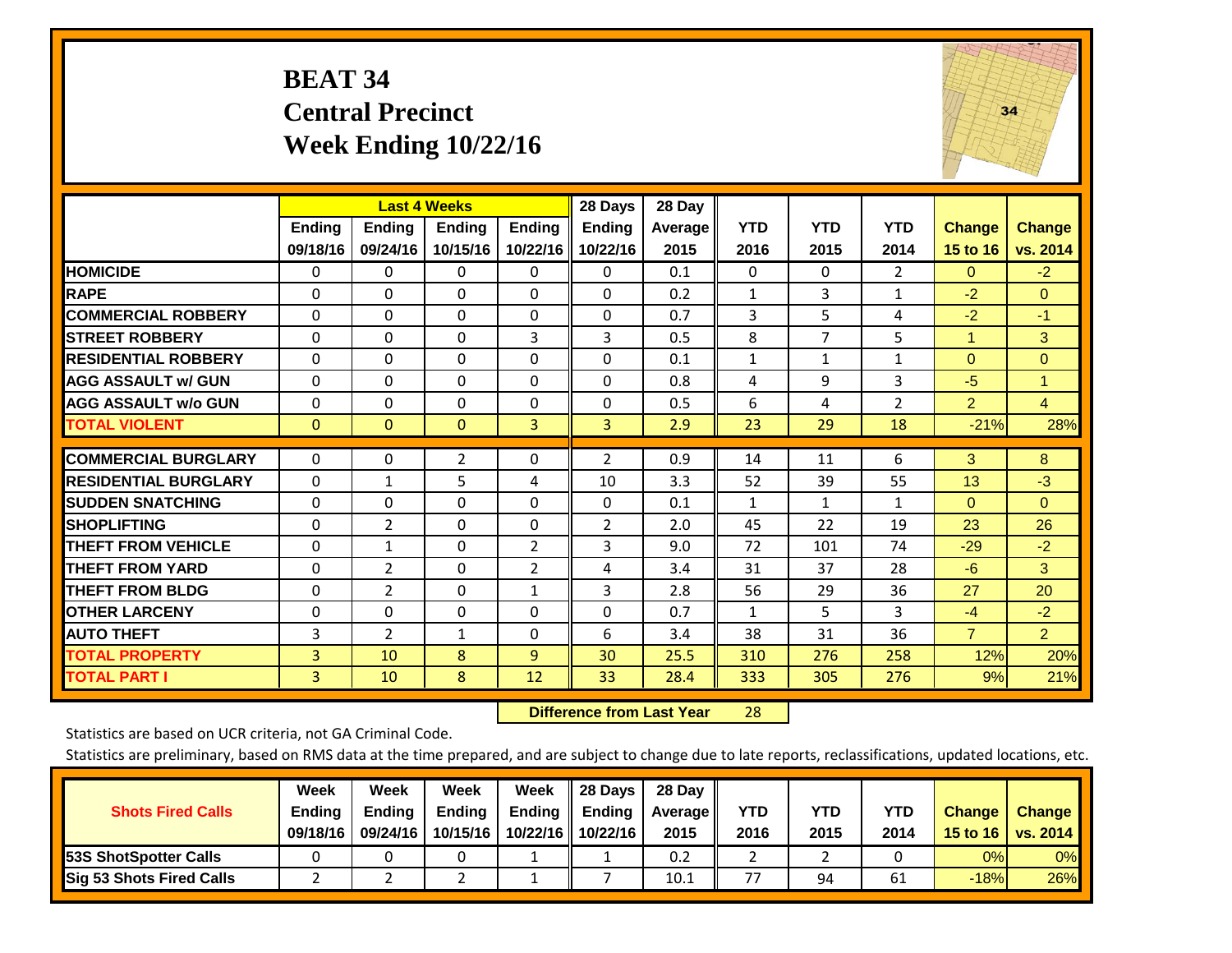#### **BEAT 35 Central Precinct Week Ending 10/22/16**



|                             |                | <b>Last 4 Weeks</b> |               |                | 28 Days       | 28 Day  |                |            |                |                      |                |
|-----------------------------|----------------|---------------------|---------------|----------------|---------------|---------|----------------|------------|----------------|----------------------|----------------|
|                             | <b>Ending</b>  | <b>Ending</b>       | <b>Ending</b> | <b>Endina</b>  | <b>Ending</b> | Average | <b>YTD</b>     | <b>YTD</b> | <b>YTD</b>     | <b>Change</b>        | <b>Change</b>  |
|                             | 09/18/16       | 09/24/16            | 10/15/16      | 10/22/16       | 10/22/16      | 2015    | 2016           | 2015       | 2014           | 15 to 16             | vs. 2014       |
| <b>HOMICIDE</b>             | 0              | 1                   | 0             | 0              | $\mathbf{1}$  | 0.4     | 6              | 4          | 4              | $\overline{2}$       | 2 <sup>1</sup> |
| <b>RAPE</b>                 | 0              | 0                   | $\Omega$      | $\Omega$       | $\Omega$      | 0.2     | $\overline{2}$ | 1          | 5              | 1                    | $-3$           |
| <b>COMMERCIAL ROBBERY</b>   | 0              | 0                   | $\Omega$      | $\Omega$       | 0             | 0.2     | $\Omega$       | 1          | 3              | $-1$                 | $-3$           |
| <b>ISTREET ROBBERY</b>      | $\mathbf{1}$   | 0                   | $\Omega$      | 0              | $\mathbf{1}$  | 1.6     | 16             | 14         | 17             | $\overline{2}$       | $-1$           |
| <b>RESIDENTIAL ROBBERY</b>  | $\Omega$       | 0                   | $\Omega$      | 0              | $\Omega$      | 0.2     | 4              | 3          | $\mathbf{1}$   | $\blacktriangleleft$ | 3              |
| <b>AGG ASSAULT w/ GUN</b>   | $\mathbf{1}$   | $\Omega$            | 0             | $\mathbf 0$    | 1             | 2.2     | 12             | 24         | 21             | $-12$                | $-9$           |
| <b>AGG ASSAULT w/o GUN</b>  | 0              | $\Omega$            | 1             | $\mathbf{0}$   | 1             | 1.0     | 9              | 12         | 9              | $-3$                 | $\Omega$       |
| <b>TOTAL VIOLENT</b>        | $\overline{2}$ | $\mathbf{1}$        | $\mathbf{1}$  | $\mathbf{0}$   | 4             | 5.8     | 49             | 59         | 60             | $-17%$               | $-18%$         |
| <b>COMMERCIAL BURGLARY</b>  | $\mathbf 0$    | 3                   | $\Omega$      | 0              | 3             | 0.5     | 11             | 4          | $\overline{7}$ | $\overline{7}$       | $\overline{4}$ |
|                             |                |                     |               |                |               |         |                |            |                |                      |                |
| <b>RESIDENTIAL BURGLARY</b> | 3              | 9                   | 18            | 1              | 31            | 8.9     | 89             | 92         | 91             | $-3$                 | $-2$           |
| <b>ISUDDEN SNATCHING</b>    | $\Omega$       | 0                   | $\Omega$      | $\mathbf{0}$   | $\Omega$      | 0.0     | $\overline{2}$ | $\Omega$   | 3              | $\overline{2}$       | $-1$           |
| <b>SHOPLIFTING</b>          | 0              | 0                   | $\Omega$      | $\Omega$       | $\Omega$      | 0.4     | 3              | 5          | $\mathbf{1}$   | $-2$                 | $\overline{2}$ |
| <b>THEFT FROM VEHICLE</b>   | $\mathbf{1}$   | 1                   | $\mathbf{1}$  | $\overline{2}$ | 5             | 4.8     | 56             | 53         | 46             | 3                    | 10             |
| <b>THEFT FROM YARD</b>      | $\mathbf{1}$   | $\Omega$            | 3             | 0              | 4             | 2.8     | 25             | 26         | 36             | $-1$                 | $-11$          |
| <b>THEFT FROM BLDG</b>      | $\mathbf{1}$   | $\Omega$            | $\Omega$      | $\mathbf{0}$   | $\mathbf{1}$  | 3.2     | 51             | 36         | 26             | 15                   | 25             |
| <b>OTHER LARCENY</b>        | 0              | 0                   | $\Omega$      | $\Omega$       | 0             | 0.3     | 3              | 4          | 3              | $-1$                 | $\Omega$       |
| <b>AUTO THEFT</b>           | 0              | $\mathbf{1}$        | $\Omega$      | 1              | 2             | 3.9     | 44             | 42         | 30             | $\overline{2}$       | 14             |
| <b>TOTAL PROPERTY</b>       | 6              | 14                  | 22            | 4              | 46            | 24.8    | 284            | 262        | 243            | 8%                   | 17%            |
| <b>TOTAL PART I</b>         | 8              | 15                  | 23            | 4              | 50            | 30.5    | 333            | 321        | 303            | 4%                   | 10%            |

 **Difference from Last Year**r 12

Statistics are based on UCR criteria, not GA Criminal Code.

|                                 | Week          | Week          | Week          | Week          | II 28 Davs        | 28 Day     |      |      |      |               |               |
|---------------------------------|---------------|---------------|---------------|---------------|-------------------|------------|------|------|------|---------------|---------------|
| <b>Shots Fired Calls</b>        | <b>Ending</b> | <b>Endina</b> | <b>Ending</b> | <b>Ending</b> | Ending            | Average II | YTD  | YTD  | YTD  | <b>Change</b> | <b>Change</b> |
|                                 | 09/18/16      | 09/24/16      | 10/15/16      |               | 10/22/16 10/22/16 | 2015       | 2016 | 2015 | 2014 | 15 to 16      | vs. $2014$    |
| <b>153S ShotSpotter Calls</b>   |               |               |               |               | 15                | 22.5       | 235  | 193  |      | 0%            | $0\%$         |
| <b>Sig 53 Shots Fired Calls</b> | 4             |               |               |               | 10                | 19.8       | 204  | 184  | 141  | 11%           | 45%           |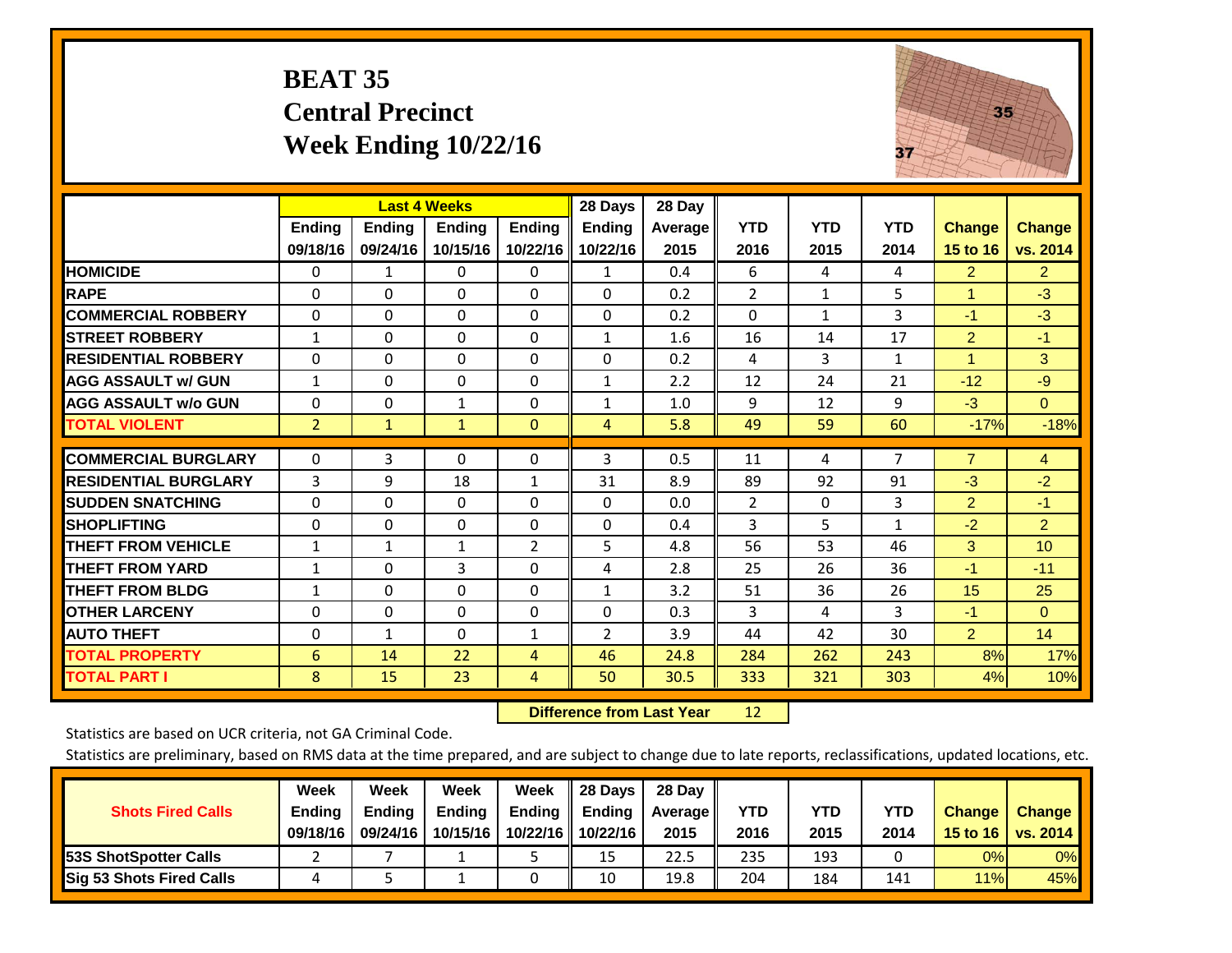|                             | <b>BEAT 37</b>            | <b>Central Precinct</b>                          | Week Ending $10/22/16$ |                           |                                      |                           |                    |                    | 37                 |                           |                           |
|-----------------------------|---------------------------|--------------------------------------------------|------------------------|---------------------------|--------------------------------------|---------------------------|--------------------|--------------------|--------------------|---------------------------|---------------------------|
|                             | <b>Ending</b><br>09/18/16 | <b>Last 4 Weeks</b><br><b>Ending</b><br>09/24/16 | Ending<br>10/15/16     | <b>Ending</b><br>10/22/16 | 28 Days<br><b>Ending</b><br>10/22/16 | 28 Day<br>Average<br>2015 | <b>YTD</b><br>2016 | <b>YTD</b><br>2015 | <b>YTD</b><br>2014 | <b>Change</b><br>15 to 16 | <b>Change</b><br>vs. 2014 |
| <b>HOMICIDE</b>             | 0                         | 0                                                | $\mathbf 0$            | 0                         | 0                                    | 0.2                       | $\Omega$           | 1                  | $\mathbf{1}$       | $-1$                      | $-1$                      |
| <b>RAPE</b>                 | $\Omega$                  | $\Omega$                                         | $\overline{0}$         | $\Omega$                  | $\Omega$                             | 0.0                       | $\mathbf{1}$       | $\Omega$           | $\Omega$           | $\mathbf{1}$              | $\mathbf{1}$              |
| <b>COMMERCIAL ROBBERY</b>   | $\Omega$                  | $\Omega$                                         | $\Omega$               | $\Omega$                  | $\Omega$                             | 0.2                       | $\mathbf{1}$       | $\overline{2}$     | $\Omega$           | $-1$                      | 1                         |
| <b>STREET ROBBERY</b>       | $\mathbf{1}$              | 0                                                | $\Omega$               | $\overline{2}$            | 3                                    | 1.7                       | 14                 | 16                 | 8                  | $-2$                      | 6                         |
| <b>RESIDENTIAL ROBBERY</b>  | $\Omega$                  | $\Omega$                                         | $\Omega$               | $\Omega$                  | $\Omega$                             | 0.1                       | $\mathbf{0}$       | $\Omega$           | $\Omega$           | $\mathbf{0}$              | $\overline{0}$            |
| <b>AGG ASSAULT w/ GUN</b>   | $\mathbf{0}$              | $\Omega$                                         | $\Omega$               | $\Omega$                  | 0                                    | 0.2                       | 6                  | $\overline{2}$     | 5                  | 4                         | $\mathbf{1}$              |
| <b>AGG ASSAULT w/o GUN</b>  | $\Omega$                  | $\Omega$                                         | $\mathbf{1}$           | 0                         | $\mathbf{1}$                         | 0.5                       | 3                  | 6                  | 3                  | $-3$                      | $\overline{0}$            |
| <b>TOTAL VIOLENT</b>        | $\mathbf{1}$              | $\Omega$                                         | $\mathbf{1}$           | $\overline{2}$            | $\overline{4}$                       | 2.8                       | 25                 | 27                 | 17                 | $-7%$                     | 47%                       |
| <b>COMMERCIAL BURGLARY</b>  | 0                         | 0                                                | $\mathbf 0$            | 0                         | $\Omega$                             | 0.6                       | 16                 | 5                  | 4                  | 11                        | 12                        |
| <b>RESIDENTIAL BURGLARY</b> | $\Omega$                  | 3                                                | $\Omega$               | $\overline{2}$            | 5                                    | 4.6                       | 34                 | 50                 | 32                 | $-16$                     | $\overline{2}$            |
| <b>SUDDEN SNATCHING</b>     | $\Omega$                  | $\Omega$                                         | $\Omega$               | $\Omega$                  | $\Omega$                             | 0.3                       | $\overline{2}$     | 4                  | $\overline{2}$     | $-2$                      | $\Omega$                  |
| <b>SHOPLIFTING</b>          | $\mathbf{1}$              | $\mathbf 1$                                      | $\overline{0}$         | $\mathbf{1}$              | 3                                    | 2.5                       | 30                 | 24                 | 17                 | 6                         | 13                        |
| <b>THEFT FROM VEHICLE</b>   | $\mathbf{1}$              | 3                                                | $\Omega$               | $\mathbf{1}$              | 5                                    | 12.3                      | 71                 | 144                | 98                 | $-73$                     | $-27$                     |
| <b>THEFT FROM YARD</b>      | 0                         | $\overline{2}$                                   | $\Omega$               | $\overline{2}$            | 4                                    | 2.5                       | 35                 | 28                 | 41                 | $\overline{7}$            | $-6$                      |
| <b>THEFT FROM BLDG</b>      | $\Omega$                  | $\Omega$                                         | $\Omega$               | $\mathbf{1}$              | $\mathbf{1}$                         | 2.6                       | 27                 | 31                 | 23                 | $-4$                      | $\overline{4}$            |
| <b>OTHER LARCENY</b>        | $\Omega$                  | $\Omega$                                         | $\Omega$               | $\Omega$                  | $\Omega$                             | 0.9                       | $\mathbf{1}$       | 10                 | $\overline{2}$     | $-9$                      | $-1$                      |
| <b>AUTO THEFT</b>           | 0                         | 0                                                | $\mathbf 0$            | $\Omega$                  | $\Omega$                             | 2.9                       | 17                 | 36                 | 21                 | $-19$                     | $-4$                      |
| <b>TOTAL PROPERTY</b>       | $\overline{2}$            | 9                                                | $\mathbf{0}$           | $\overline{7}$            | 18                                   | 29.2                      | 233                | 332                | 240                | $-30%$                    | $-3%$                     |
| <b>TOTAL PART I</b>         | 3                         | 9                                                | $\mathbf{1}$           | 9                         | 22                                   | 32.1                      | 258                | 359                | 257                | $-28%$                    | 0%                        |

 **Difference from Last Year**‐101 The state of the state of the state

Statistics are based on UCR criteria, not GA Criminal Code.

|                                 | Week          | Week          | Week          | Week | 28 Days                   | 28 Day  |      |            |      |               |               |
|---------------------------------|---------------|---------------|---------------|------|---------------------------|---------|------|------------|------|---------------|---------------|
| <b>Shots Fired Calls</b>        | <b>Ending</b> | <b>Endina</b> | <b>Ending</b> |      | Ending $\parallel$ Ending | Average | YTD  | <b>YTD</b> | YTD  | <b>Change</b> | <b>Change</b> |
|                                 | 09/18/16      | 09/24/16      | 10/15/16      |      | 10/22/16 10/22/16         | 2015    | 2016 | 2015       | 2014 | 15 to 16      | vs. $2014$    |
| <b>153S ShotSpotter Calls</b>   |               |               |               | 4    |                           | 2.8     | 41   | 23         |      | 0%            | $0\%$         |
| <b>Sig 53 Shots Fired Calls</b> |               |               | ິດ            |      | 14                        | 13.4    | 120  | 123        | 53   | $-2%$         | 126%          |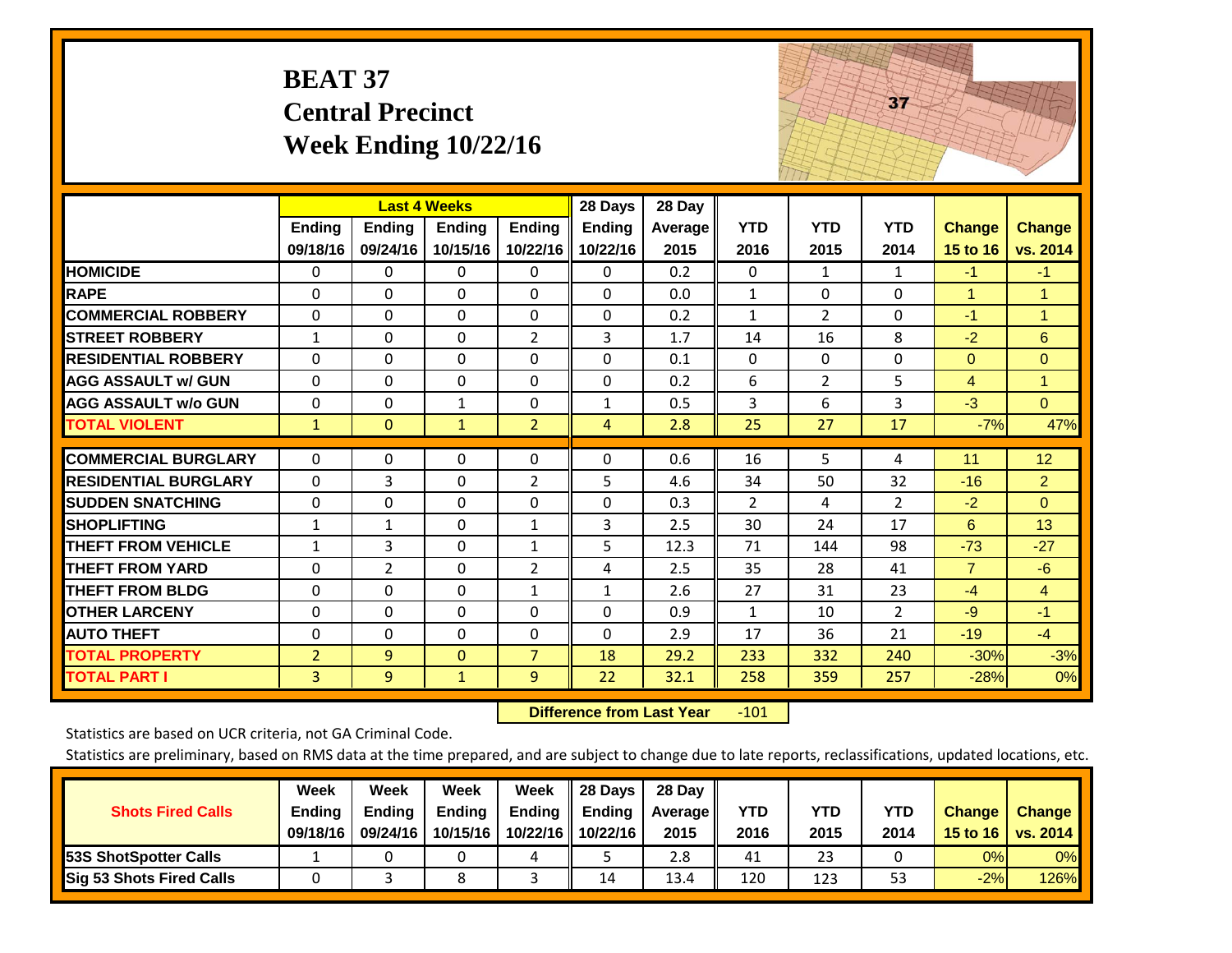

**COMPSTATSOUTHSIDE PRECINCT** CAPT. ASHLEY BROWN **Week Ending 10/22/16**

**PRECINCT COMMANDER:**



|                             | Week<br><b>Ending</b><br>10/22/16 | <b>Week</b><br><b>Ending</b><br>10/15/16 | <b>Weekly</b><br>Avq<br>2015 | 28-Day<br><b>Ending</b><br>10/22/16 | $28$ -Day<br><b>Ending</b><br>09/24/16 | Avg<br>28-Day<br>2015 | <b>YTD</b><br>2016 | <b>YTD</b><br>2015 | <b>YTD</b><br>2014 | <b>Change</b><br>15 to 16 | <b>Change</b><br>vs. 2014 |
|-----------------------------|-----------------------------------|------------------------------------------|------------------------------|-------------------------------------|----------------------------------------|-----------------------|--------------------|--------------------|--------------------|---------------------------|---------------------------|
| <b>HOMICIDE</b>             | 0                                 | 0                                        | 0                            | 0                                   | 0                                      |                       | 5                  | 6                  | 2                  | -1                        | 3                         |
| <b>RAPE</b>                 | 0                                 | $\Omega$                                 | 0                            | 1                                   | $\Omega$                               |                       | 9                  | 8                  | $\overline{7}$     |                           | $\overline{2}$            |
| <b>COMMERCIAL ROBBERY</b>   |                                   |                                          | $\Omega$                     | 5                                   | 3                                      | 2                     | 28                 | 12                 | 19                 | 16                        | 9                         |
| <b>STREET ROBBERY</b>       | $\bf{0}$                          | 0                                        |                              | 1                                   | $\overline{2}$                         | 3                     | 22                 | 36                 | 46                 | $-14$                     | $-24$                     |
| <b>RESIDENTIAL ROBBERY</b>  | $\bf{0}$                          | 0                                        | 0                            | $\overline{2}$                      |                                        |                       | 6                  | 13                 | 10                 | $-7$                      | $-4$                      |
| <b>AGG ASSAULT w/ GUN</b>   | $\bf{0}$                          |                                          |                              | $\mathbf{2}$                        |                                        | $\overline{2}$        | 18                 | 25                 | 11                 | $-7$                      | $\overline{7}$            |
| <b>AGG ASSAULT w/o GUN</b>  |                                   |                                          |                              | 3                                   | 4                                      | 2                     | 34                 | 25                 | 16                 | 9                         | 18                        |
| <b>TOTAL VIOLENT</b>        | $\overline{2}$                    | 3                                        | 3                            | 14                                  | 11                                     | 12                    | 122                | 125                | 111                | $-2%$                     | 10%                       |
|                             |                                   |                                          |                              |                                     |                                        |                       |                    |                    |                    |                           |                           |
| <b>COMMERCIAL BURGLARY</b>  | $\bf{0}$                          | 4                                        |                              | 10 <sup>1</sup>                     | 6                                      | 4                     | 47                 | 46                 | 32                 |                           | 15                        |
| <b>RESIDENTIAL BURGLARY</b> | $\overline{2}$                    | 18                                       | 6                            | 31                                  | 13                                     | 24                    | 187                | 258                | 186                | $-71$                     | 1                         |
| <b>ISUDDEN SNATCHING</b>    | $\bf{0}$                          | $\Omega$                                 | $\Omega$                     | $\bf{0}$                            |                                        |                       | 10                 | 12                 | 10                 | $-2$                      | $\Omega$                  |
| <b>ISHOPLIFTING</b>         | 13                                | 10                                       | 15                           | 35                                  | 49                                     | 59                    | 501                | 589                | 535                | $-88-$                    | $-34$                     |
| <b>THEFT FROM VEHICLE</b>   | 8                                 | $\overline{7}$                           | 8                            | 34                                  | 22                                     | 32                    | 237                | 339                | 303                | $-102$                    | $-66$                     |
| <b>THEFT FROM YARD</b>      | 4                                 | 4                                        | $\overline{2}$               | 13                                  | 22                                     | 10                    | 121                | 100                | 97                 | 21                        | 24                        |
| <b>THEFT FROM BLDG</b>      | 5                                 | $\overline{2}$                           | 5                            | 12                                  | 12                                     | 19                    | 144                | 211                | 180                | $-67$                     | $-36$                     |
| <b>OTHER LARCENY</b>        | $\bf{0}$                          | 0                                        | 0                            | 0                                   | 3                                      | $\overline{2}$        | 17                 | 19                 | 27                 | $-2$                      | $-10$                     |
| <b>AUTO THEFT</b>           | 3                                 | 3                                        | 4                            | 8                                   | 8                                      | 15                    | 90                 | 161                | 76                 | $-71$                     | 14                        |
| <b>TOTAL PROPERTY</b>       | 35                                | 48                                       | 41                           | 143                                 | 136                                    | 165                   | 1354               | 1735               | 1446               | $-22%$                    | $-6%$                     |
| <b>TOTAL PART I</b>         | 37                                | 51                                       | 44                           | 157                                 | 147                                    | 177                   | 1476               | 1860               | 1557               | $-21%$                    | $-5%$                     |

Statistics are based on UCR criteria, not GA Criminal Code. **Difference from Last Year** -384 Statistics are preliminary, based on RMS data at the time prepared, and are subject to change due to late reports, reclassifications, updated locations, etc.

Cell Shading: white is within 0.6 standard deviation of the mean; red is above; green is below

| <b>Citizen Initiated Calls</b> | Week<br>Ending<br>10/22/16 | <b>Week</b><br><b>Ending</b><br>10/15/16 | Weekly<br>Avg<br>2015 | $28$ -Dav<br><b>Ending</b><br>10/22/16 | $28$ -Day<br><b>Ending</b><br>09/24/16 | Avg<br>$28-Day$<br>2015 | YTD<br>2016 | YTD<br>2015 | <b>YTD</b><br>2014 | <b>Change</b><br>15 to 16 | <b>Change</b><br>vs. 2014 |
|--------------------------------|----------------------------|------------------------------------------|-----------------------|----------------------------------------|----------------------------------------|-------------------------|-------------|-------------|--------------------|---------------------------|---------------------------|
| Midnight Shift                 | 98                         | 86                                       | 100                   | 441                                    | 398                                    | 399                     | 4015        | 4255        | 4030               | $-240$                    | $-15$                     |
| Day Shift                      | 270                        | 329                                      | 273                   | 1109                                   | 1145                                   | 1090                    | 11142       | 11633       | 11242              | $-491$                    | $-100$                    |
| <b>Afternoon Shift</b>         | 296                        | 450                                      | 269                   | 1276                                   | 1057                                   | 1077                    | 11029       | 11405       | 11109              | $-376$                    | $-80$                     |
| <b>TOTAL CITIZEN CFS</b>       | 664                        | 865                                      | 641                   | 2826                                   | 2600                                   | 2566                    | 26186       | 27293       | 26381              | $-4.1%$                   | $-0.7%$                   |
| <b>53S ShotSpotter Calls</b>   |                            |                                          |                       |                                        |                                        |                         |             |             |                    |                           |                           |
| Sig 53 Shots Fired Calls       |                            | 15                                       | 10                    | 34                                     | 35                                     | 38                      | 386         | 319         | 203                | 67                        | 183                       |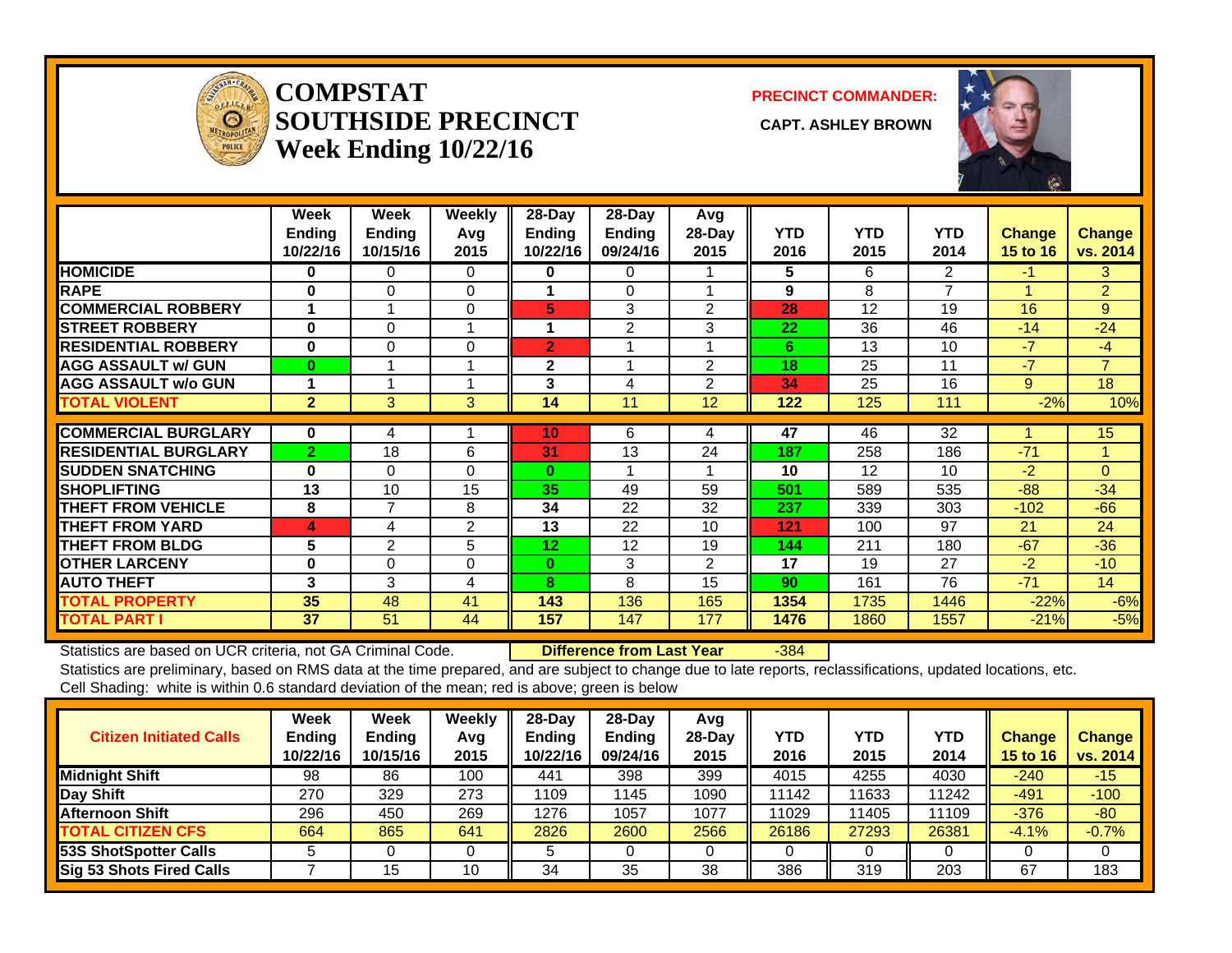# **BEAT 41 Southside Precinct Week Ending 10/22/16**



|                             |                | <b>Last 4 Weeks</b> |                |               | 28 Days        | 28 Day  |              |              |                |                |                |
|-----------------------------|----------------|---------------------|----------------|---------------|----------------|---------|--------------|--------------|----------------|----------------|----------------|
|                             | <b>Ending</b>  | <b>Ending</b>       | <b>Endina</b>  | <b>Ending</b> | <b>Ending</b>  | Average | <b>YTD</b>   | <b>YTD</b>   | <b>YTD</b>     | <b>Change</b>  | Change         |
|                             | 09/18/16       | 09/24/16            | 10/15/16       | 10/22/16      | 10/22/16       | 2015    | 2016         | 2015         | 2014           | 15 to 16       | vs. 2014       |
| <b>HOMICIDE</b>             | 0              | 0                   | $\Omega$       | $\Omega$      | 0              | 0.1     | $\mathbf{0}$ | 1            | 0              | $-1$           | 0              |
| <b>RAPE</b>                 | 0              | $\Omega$            | $\Omega$       | $\Omega$      | $\Omega$       | 0.0     | 3            | $\Omega$     | $\mathbf{1}$   | 3              | $\overline{2}$ |
| <b>COMMERCIAL ROBBERY</b>   | $\Omega$       | 0                   | $\Omega$       | $\mathbf{0}$  | $\Omega$       | 0.4     | 5            | 2            | 4              | 3              | 1              |
| <b>STREET ROBBERY</b>       | $\Omega$       | $\Omega$            | $\Omega$       | $\mathbf{0}$  | $\mathbf 0$    | 0.5     | 3            | 5            | 5              | $-2$           | $-2$           |
| <b>RESIDENTIAL ROBBERY</b>  | 0              | $\mathbf{1}$        | $\Omega$       | $\Omega$      | $\mathbf{1}$   | 0.2     | $\mathbf{1}$ | 3            | $\overline{2}$ | $-2$           | $-1$           |
| <b>AGG ASSAULT w/ GUN</b>   | 0              | $\Omega$            | $\Omega$       | $\Omega$      | $\Omega$       | 0.0     | 4            | $\Omega$     | $\overline{2}$ | $\overline{4}$ | $\overline{2}$ |
| <b>AGG ASSAULT w/o GUN</b>  | $\Omega$       | $\Omega$            | $\Omega$       | $\mathbf{0}$  | $\Omega$       | 0.1     | 4            | $\Omega$     | $\Omega$       | $\overline{4}$ | $\overline{4}$ |
| <b>TOTAL VIOLENT</b>        | $\mathbf{0}$   | $\mathbf{1}$        | $\overline{0}$ | $\mathbf{0}$  | $\mathbf{1}$   | 1.3     | 20           | 11           | 14             | 82%            | 43%            |
|                             |                |                     |                |               |                |         |              |              |                |                |                |
| <b>COMMERCIAL BURGLARY</b>  | $\mathbf 0$    | $\overline{2}$      | 0              | $\mathbf 0$   | $\overline{2}$ | 0.8     | 19           | 9            | 7              | 10             | 12             |
| <b>RESIDENTIAL BURGLARY</b> | $\Omega$       | 1                   | $\mathbf{1}$   | $\Omega$      | $\overline{2}$ | 0.8     | 15           | 8            | 6              | $\overline{7}$ | 9              |
| <b>ISUDDEN SNATCHING</b>    | $\Omega$       | 0                   | $\Omega$       | $\Omega$      | $\Omega$       | 0.2     | $\mathbf{0}$ | $\mathbf{1}$ | $\mathbf{1}$   | $-1$           | $-1$           |
| <b>SHOPLIFTING</b>          | $\Omega$       | $\mathbf{1}$        | $\overline{2}$ | 1             | 4              | 1.6     | 22           | 15           | 16             | $\overline{7}$ | 6              |
| <b>THEFT FROM VEHICLE</b>   | $\overline{2}$ | $\overline{2}$      | $\Omega$       | 3             | 7              | 5.9     | 49           | 61           | 87             | $-12$          | $-38$          |
| <b>THEFT FROM YARD</b>      | $\Omega$       | 1                   | $\Omega$       | $\Omega$      | $\mathbf{1}$   | 3.0     | 20           | 33           | 17             | $-13$          | 3              |
| <b>THEFT FROM BLDG</b>      | $\mathbf 0$    | $\mathbf{1}$        | $\mathbf{1}$   | $\Omega$      | $\overline{2}$ | 4.4     | 23           | 49           | 33             | $-26$          | $-10$          |
| <b>OTHER LARCENY</b>        | 0              | 0                   | $\Omega$       | $\mathbf 0$   | 0              | 0.3     | $\mathbf{1}$ | 4            | 4              | $-3$           | $-3$           |
| <b>AUTO THEFT</b>           | $\Omega$       | $\Omega$            | $\overline{2}$ | $\Omega$      | $\overline{2}$ | 2.3     | 14           | 26           | 7              | $-12$          | $\overline{7}$ |
| <b>TOTAL PROPERTY</b>       | $\overline{2}$ | 8                   | 6              | 4             | 20             | 19.4    | 163          | 206          | 178            | $-21%$         | $-8%$          |
| <b>TOTAL PART I</b>         | $\overline{2}$ | 9                   | 6              | 4             | 21             | 20.7    | 183          | 217          | 192            | $-16%$         | $-5%$          |

 **Difference from Last Year**‐34

Statistics are based on UCR criteria, not GA Criminal Code.

| <b>Shots Fired Calls</b>        | Week<br><b>Ending</b><br>09/18/16 | Week<br><b>Endina</b><br>09/24/16 | Week<br>Ending<br>10/15/16 | Week<br>Ending<br>10/22/16 | 28 Days<br><b>Ending</b><br>10/22/16 | 28 Day<br>Average II<br>2015 | YTD<br>2016 | YTD<br>2015 | YTD<br>2014 | <b>Change</b><br>15 to 16 $\vert$ | <b>Change</b><br>vs. 2014 |
|---------------------------------|-----------------------------------|-----------------------------------|----------------------------|----------------------------|--------------------------------------|------------------------------|-------------|-------------|-------------|-----------------------------------|---------------------------|
| <b>153S ShotSpotter Calls</b>   |                                   |                                   |                            |                            |                                      | 0.0                          |             |             |             | 0%                                | 0%                        |
| <b>Sig 53 Shots Fired Calls</b> |                                   |                                   |                            |                            |                                      | 1.8                          | 17          | 15          |             | 13%                               | 55%                       |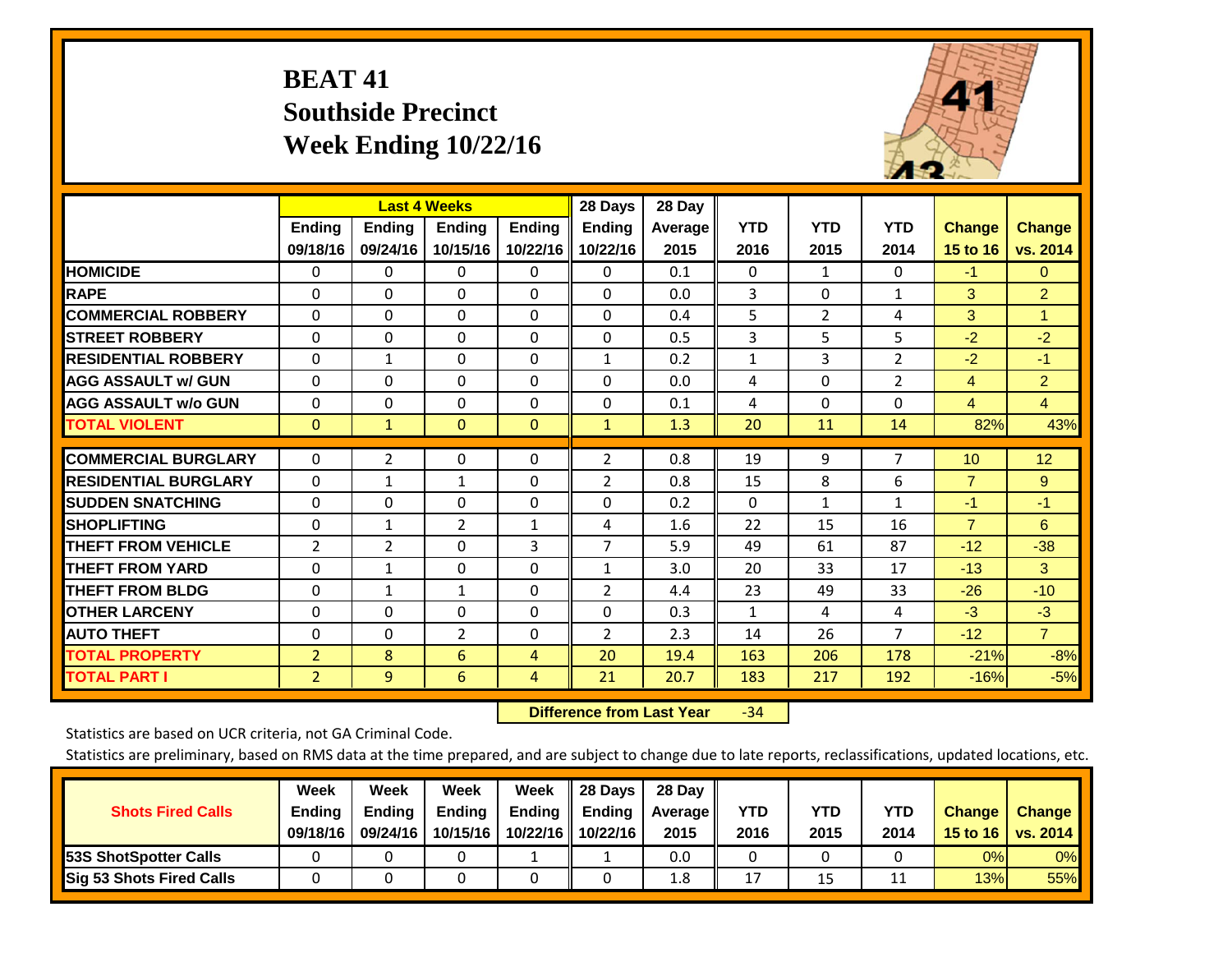# **BEAT 42 Southside Precinct Week Ending 10/22/16**



|                             |                | <b>Last 4 Weeks</b> |                |                | 28 Days       | 28 Day  |                |              |                |               |                |
|-----------------------------|----------------|---------------------|----------------|----------------|---------------|---------|----------------|--------------|----------------|---------------|----------------|
|                             | Ending         | <b>Ending</b>       | <b>Endina</b>  | <b>Endina</b>  | <b>Ending</b> | Average | <b>YTD</b>     | <b>YTD</b>   | <b>YTD</b>     | <b>Change</b> | <b>Change</b>  |
|                             | 09/18/16       | 09/24/16            | 10/15/16       | 10/22/16       | 10/22/16      | 2015    | 2016           | 2015         | 2014           | 15 to 16      | vs. 2014       |
| <b>HOMICIDE</b>             | 0              | $\Omega$            | 0              | 0              | $\Omega$      | 0.1     | $\Omega$       | $\mathbf{1}$ | $\mathbf{1}$   | $-1$          | $-1$           |
| <b>RAPE</b>                 | $\mathbf{1}$   | 0                   | $\Omega$       | 0              | $\mathbf{1}$  | 0.0     | $\mathbf{1}$   | $\Omega$     | 4              | 1             | $-3$           |
| <b>COMMERCIAL ROBBERY</b>   | $\Omega$       | $\Omega$            | 1              | 0              | $\mathbf{1}$  | 0.6     | $\overline{7}$ | 1            | 4              | 6             | 3              |
| <b>STREET ROBBERY</b>       | 0              | $\mathbf{1}$        | $\Omega$       | 0              | $\mathbf{1}$  | 1.0     | 9              | 11           | 16             | $-2$          | $-7$           |
| <b>RESIDENTIAL ROBBERY</b>  | $\Omega$       | $\Omega$            | $\Omega$       | 0              | $\Omega$      | 0.5     | 3              | 5            | 4              | $-2$          | $-1$           |
| <b>AGG ASSAULT w/ GUN</b>   | $\Omega$       | $\Omega$            | 1              | $\Omega$       | $\mathbf{1}$  | 0.9     | $\overline{7}$ | 8            | $\overline{2}$ | $-1$          | 5              |
| <b>AGG ASSAULT w/o GUN</b>  | 0              | $\mathbf{1}$        | $\Omega$       | 0              | $\mathbf{1}$  | 0.8     | 9              | 10           | 3              | $-1$          | 6              |
| <b>TOTAL VIOLENT</b>        | $\mathbf{1}$   | $\overline{2}$      | $\overline{2}$ | $\mathbf{0}$   | 5             | 3.8     | 36             | 36           | 34             | 0%            | 6%             |
| <b>COMMERCIAL BURGLARY</b>  | 0              | 0                   | $\overline{2}$ | 0              | 2             | 1.2     | 8              | 15           | 12             | $-7$          | $-4$           |
|                             |                |                     |                |                |               |         |                |              |                |               |                |
| <b>RESIDENTIAL BURGLARY</b> | $\mathbf{1}$   | $\mathbf{1}$        | 5              | 0              | 7             | 5.9     | 50             | 63           | 54             | $-13$         | $-4$           |
| <b>ISUDDEN SNATCHING</b>    | $\Omega$       | $\Omega$            | $\Omega$       | $\Omega$       | 0             | 0.3     | $\Omega$       | 4            | $\mathbf{1}$   | $-4$          | $-1$           |
| <b>SHOPLIFTING</b>          | $\overline{2}$ | 1                   | $\overline{2}$ | 3              | 8             | 13.7    | 81             | 149          | 87             | $-68$         | $-6$           |
| <b>THEFT FROM VEHICLE</b>   | $\overline{2}$ | $\Omega$            | $\mathbf{1}$   | $\Omega$       | 3             | 9.6     | 59             | 102          | 70             | $-43$         | $-11$          |
| <b>THEFT FROM YARD</b>      | $\mathbf{1}$   | $\Omega$            | $\Omega$       | $\Omega$       | $\mathbf{1}$  | 2.3     | 23             | 23           | 24             | $\Omega$      | $-1$           |
| <b>THEFT FROM BLDG</b>      | $\mathbf 0$    | $\mathbf{1}$        | $\Omega$       | $\overline{2}$ | 3             | 4.3     | 31             | 47           | 39             | $-16$         | $-8$           |
| <b>OTHER LARCENY</b>        | $\Omega$       | $\Omega$            | $\Omega$       | 0              | 0             | 0.4     | 3              | 4            | 5              | $-1$          | $-2$           |
| <b>AUTO THEFT</b>           | $\mathbf 0$    | $\mathbf{1}$        | $\Omega$       | 0              | $\mathbf{1}$  | 5.1     | 22             | 52           | 19             | $-30$         | 3 <sup>1</sup> |
| <b>TOTAL PROPERTY</b>       | 6              | 4                   | 10             | 5              | 25            | 42.7    | 277            | 459          | 311            | $-40%$        | $-11%$         |
| <b>TOTAL PART I</b>         | $\overline{7}$ | 6                   | 12             | 5              | 30            | 46.5    | 313            | 495          | 345            | $-37%$        | $-9%$          |

 **Difference from Last Year**‐182

Statistics are based on UCR criteria, not GA Criminal Code.

| <b>Shots Fired Calls</b>        | Week<br><b>Ending</b><br>09/18/16 | Week<br><b>Endina</b><br>09/24/16 | Week<br>Ending<br>10/15/16 | Week<br>Ending<br>10/22/16 | 28 Days<br><b>Ending</b><br>10/22/16 | 28 Day<br>Average II<br>2015 | YTD<br>2016 | YTD<br>2015 | YTD<br>2014 | <b>Change</b><br>15 to 16 $\vert$ | <b>Change</b><br>vs. 2014 |
|---------------------------------|-----------------------------------|-----------------------------------|----------------------------|----------------------------|--------------------------------------|------------------------------|-------------|-------------|-------------|-----------------------------------|---------------------------|
| <b>153S ShotSpotter Calls</b>   |                                   |                                   |                            |                            |                                      | 0.0                          |             |             |             | 0%                                | 0%                        |
| <b>Sig 53 Shots Fired Calls</b> |                                   |                                   |                            |                            |                                      | ט.                           | 82          | 67          | 37          | 22%                               | 122%                      |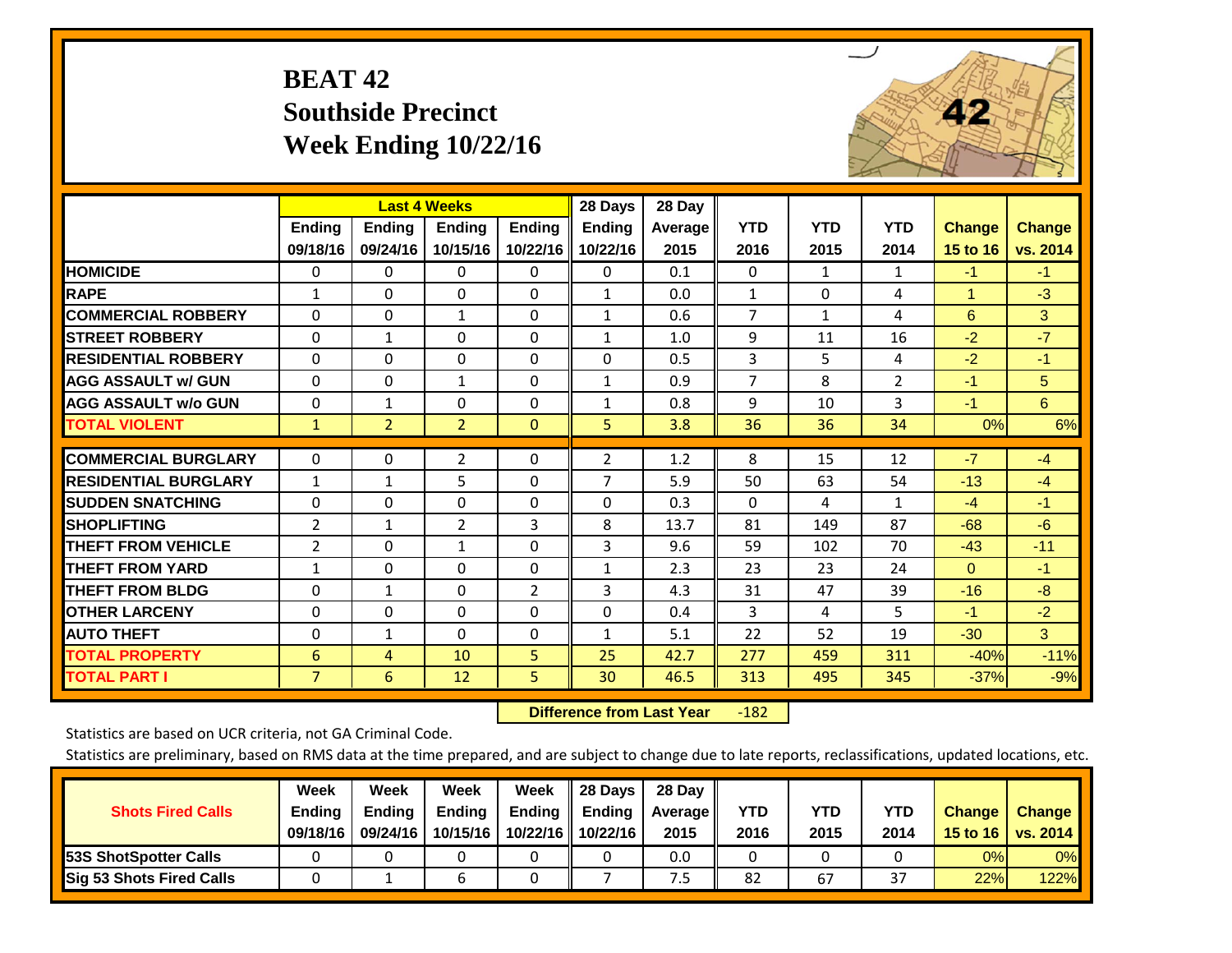# **BEAT 43 Southside Precinct Week Ending 10/22/16**



|                             |                | <b>Last 4 Weeks</b> |                |                | 28 Days        | 28 Day  |              |                |                |                      |                |
|-----------------------------|----------------|---------------------|----------------|----------------|----------------|---------|--------------|----------------|----------------|----------------------|----------------|
|                             | <b>Ending</b>  | <b>Ending</b>       | <b>Ending</b>  | <b>Ending</b>  | <b>Ending</b>  | Average | <b>YTD</b>   | <b>YTD</b>     | <b>YTD</b>     | <b>Change</b>        | <b>Change</b>  |
|                             | 09/18/16       | 09/24/16            | 10/15/16       | 10/22/16       | 10/22/16       | 2015    | 2016         | 2015           | 2014           | 15 to 16             | vs. 2014       |
| <b>HOMICIDE</b>             | $\Omega$       | $\mathbf{0}$        | 0              | 0              | $\Omega$       | 0.2     | 3            | 1              | $\mathbf{1}$   | 2                    | $\overline{2}$ |
| <b>RAPE</b>                 | $\Omega$       | $\Omega$            | $\Omega$       | 0              | 0              | 0.0     | $\mathbf{1}$ | $\Omega$       | $\Omega$       | 1                    | 1              |
| <b>COMMERCIAL ROBBERY</b>   | $\mathbf{1}$   | $\mathbf{1}$        | $\mathbf{0}$   | $\mathbf{1}$   | 3              | 0.5     | 11           | 5              | $\overline{7}$ | 6                    | 4              |
| <b>STREET ROBBERY</b>       | $\mathbf 0$    | $\Omega$            | $\Omega$       | 0              | 0              | 0.8     | 6            | 10             | 8              | $-4$                 | $-2$           |
| <b>RESIDENTIAL ROBBERY</b>  | $\mathbf{1}$   | $\Omega$            | $\Omega$       | $\Omega$       | $\mathbf{1}$   | 0.1     | $\mathbf{1}$ | $\mathbf{1}$   | $\mathbf{1}$   | $\Omega$             | $\mathbf{0}$   |
| <b>AGG ASSAULT w/ GUN</b>   | $\Omega$       | $\Omega$            | $\Omega$       | $\Omega$       | 0              | 0.6     | $\mathbf{1}$ | 7              | 3              | $-6$                 | $-2$           |
| <b>AGG ASSAULT w/o GUN</b>  | $\Omega$       | $\Omega$            | $\Omega$       | $\mathbf{1}$   | $\mathbf{1}$   | 0.3     | 9            | 4              | 3              | 5                    | 6              |
| <b>TOTAL VIOLENT</b>        | $\overline{2}$ | $\mathbf{1}$        | $\mathbf{0}$   | $\overline{2}$ | 5 <sup>1</sup> | 2.4     | 32           | 28             | 23             | 14%                  | 39%            |
|                             |                |                     |                |                |                |         |              |                |                |                      |                |
| <b>COMMERCIAL BURGLARY</b>  | $\mathbf{1}$   | 3                   | $\overline{2}$ | $\Omega$       | 6              | 1.2     | 17           | 14             | 10             | 3                    | $\overline{7}$ |
| <b>RESIDENTIAL BURGLARY</b> | $\mathbf{1}$   | $\overline{2}$      | 6              | 0              | 9              | 2.3     | 27           | 24             | 30             | 3                    | $-3$           |
| <b>SUDDEN SNATCHING</b>     | $\Omega$       | $\Omega$            | $\Omega$       | $\Omega$       | 0              | 0.2     | 4            | $\overline{2}$ | 4              | $\overline{2}$       | $\Omega$       |
| <b>SHOPLIFTING</b>          | 1              | 3                   | 5              | 4              | 13             | 28.4    | 265          | 287            | 319            | $-22$                | $-54$          |
| <b>THEFT FROM VEHICLE</b>   | 3              | $\Omega$            | $\overline{2}$ | $\Omega$       | 5              | 4.0     | 26           | 45             | 46             | $-19$                | $-20$          |
| <b>THEFT FROM YARD</b>      | $\Omega$       | $\Omega$            | $\Omega$       | $\mathbf{1}$   | $\mathbf{1}$   | 1.2     | 17           | 13             | 13             | $\overline{4}$       | $\overline{4}$ |
| <b>THEFT FROM BLDG</b>      | $\mathbf{1}$   | $\Omega$            | $\Omega$       | $\mathbf{1}$   | 2              | 2.9     | 30           | 35             | 31             | $-5$                 | $-1$           |
| <b>OTHER LARCENY</b>        | $\Omega$       | $\Omega$            | $\Omega$       | $\Omega$       | 0              | 0.4     | 3            | $\overline{2}$ | 6              | $\blacktriangleleft$ | $-3$           |
| <b>AUTO THEFT</b>           | $\Omega$       | $\Omega$            | $\Omega$       | $\mathbf{1}$   | $\mathbf{1}$   | 2.3     | 14           | 25             | 12             | $-11$                | $\overline{2}$ |
| <b>TOTAL PROPERTY</b>       | $\overline{7}$ | 8                   | 15             | $\overline{7}$ | 37             | 42.9    | 403          | 447            | 471            | $-10%$               | $-14%$         |
| <b>TOTAL PART I</b>         | 9              | $\overline{9}$      | 15             | 9              | 42             | 45.3    | 435          | 475            | 494            | $-8%$                | $-12%$         |

 **Difference from Last Year**r -40

Statistics are based on UCR criteria, not GA Criminal Code.

| <b>Shots Fired Calls</b>        | Week<br><b>Ending</b><br>09/18/16 | Week<br><b>Endina</b><br>09/24/16 | Week<br>Ending<br>10/15/16 | Week<br>Ending<br>10/22/16 | 28 Days<br><b>Ending</b><br>10/22/16 | 28 Day<br>Average II<br>2015 | YTD<br>2016 | YTD<br>2015 | <b>YTD</b><br>2014 | <b>Change</b><br>15 to 16 $\vert$ | <b>Change</b><br>vs. 2014 |
|---------------------------------|-----------------------------------|-----------------------------------|----------------------------|----------------------------|--------------------------------------|------------------------------|-------------|-------------|--------------------|-----------------------------------|---------------------------|
| <b>153S ShotSpotter Calls</b>   |                                   |                                   |                            |                            |                                      | 0.1                          |             |             |                    | 0%                                | 0%                        |
| <b>Sig 53 Shots Fired Calls</b> |                                   |                                   |                            |                            |                                      | 5.6                          | 55          | 45          | 54                 | 22%                               | 2%                        |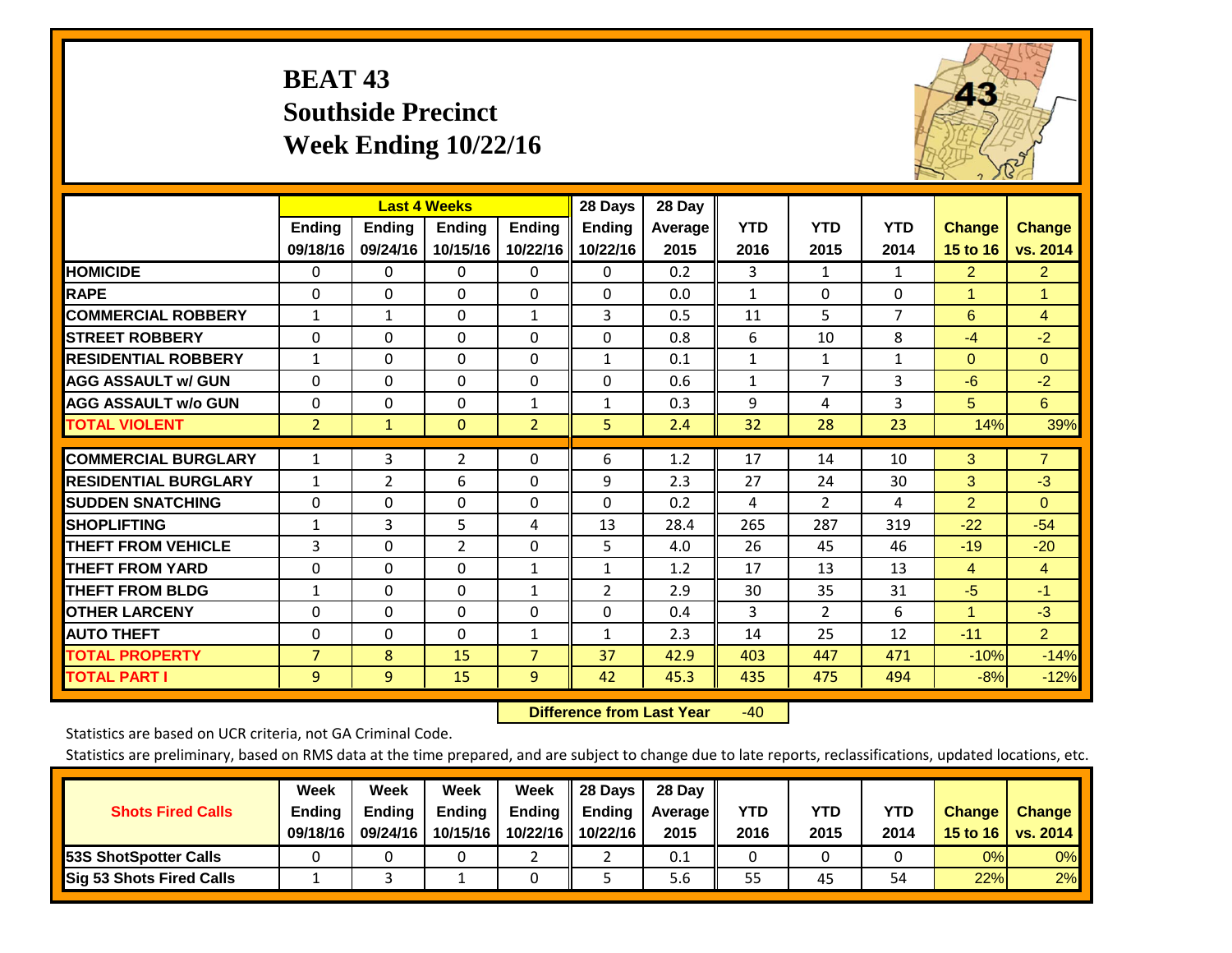# **BEAT 44 Southside Precinct Week Ending 10/22/16**



|                             |                           | <b>Last 4 Weeks</b>       |                    |                           | 28 Days                   | 28 Day          |                    |                    |                    |                           |                           |
|-----------------------------|---------------------------|---------------------------|--------------------|---------------------------|---------------------------|-----------------|--------------------|--------------------|--------------------|---------------------------|---------------------------|
|                             | <b>Ending</b><br>09/18/16 | <b>Ending</b><br>09/24/16 | Ending<br>10/15/16 | <b>Ending</b><br>10/22/16 | <b>Ending</b><br>10/22/16 | Average<br>2015 | <b>YTD</b><br>2016 | <b>YTD</b><br>2015 | <b>YTD</b><br>2014 | <b>Change</b><br>15 to 16 | <b>Change</b><br>vs. 2014 |
| <b>HOMICIDE</b>             | $\Omega$                  | 0                         | 0                  | $\Omega$                  | 0                         | 0.1             | 1                  | $\mathbf{1}$       | 0                  | $\Omega$                  | 1.                        |
| <b>RAPE</b>                 | $\Omega$                  | $\Omega$                  | $\Omega$           | $\Omega$                  | $\Omega$                  | 0.3             | 3                  | 4                  | $\overline{2}$     | $-1$                      | $\mathbf{1}$              |
| <b>COMMERCIAL ROBBERY</b>   | $\mathbf{1}$              | 0                         | $\Omega$           | 0                         | 1                         | 0.4             | 3                  | 3                  | $\overline{2}$     | $\Omega$                  | $\mathbf{1}$              |
| <b>STREET ROBBERY</b>       | $\Omega$                  | $\Omega$                  | $\Omega$           | $\Omega$                  | $\Omega$                  | 0.6             | $\mathbf{1}$       | 6                  | 8                  | $-5$                      | $-7$                      |
| <b>RESIDENTIAL ROBBERY</b>  | $\Omega$                  | $\Omega$                  | $\Omega$           | $\mathbf{0}$              | $\Omega$                  | 0.2             | $\mathbf{1}$       | 3                  | 3                  | $-2$                      | $-2$                      |
| <b>AGG ASSAULT w/ GUN</b>   | $\mathbf{1}$              | 0                         | $\Omega$           | $\Omega$                  | $\mathbf{1}$              | 0.5             | 4                  | 6                  | $\mathbf{1}$       | $-2$                      | 3                         |
| <b>AGG ASSAULT w/o GUN</b>  | $\Omega$                  | $\Omega$                  | $\mathbf{1}$       | $\Omega$                  | $\mathbf{1}$              | 0.5             | 8                  | 6                  | 6                  | $\overline{2}$            | $\overline{2}$            |
| <b>TOTAL VIOLENT</b>        | $\overline{2}$            | $\Omega$                  | $\mathbf{1}$       | $\mathbf{0}$              | 3                         | 2.7             | 21                 | 29                 | 22                 | $-28%$                    | $-5%$                     |
| <b>COMMERCIAL BURGLARY</b>  | 0                         | $\Omega$                  | 0                  | 0                         | 0                         | 0.4             | 2                  | 5.                 | $\overline{2}$     | $-3$                      | $\mathbf{0}$              |
|                             |                           |                           |                    |                           |                           |                 |                    |                    |                    |                           |                           |
| <b>RESIDENTIAL BURGLARY</b> | 2                         | 2                         | 3                  | $\overline{2}$            | 9                         | 8.1             | 37                 | 87                 | 46                 | $-50$                     | $-9$                      |
| <b>ISUDDEN SNATCHING</b>    | 0                         | 0                         | $\Omega$           | $\mathbf{0}$              | $\Omega$                  | 0.2             | 2                  | $\overline{2}$     | $\mathbf{1}$       | $\Omega$                  | 1.                        |
| <b>SHOPLIFTING</b>          | 2                         | $\Omega$                  | $\mathbf{1}$       | $\Omega$                  | 3                         | 0.7             | 13                 | 8                  | 16                 | 5                         | $-3$                      |
| <b>THEFT FROM VEHICLE</b>   | 3                         | $\mathbf{1}$              | $\overline{2}$     | $\Omega$                  | 6                         | 5.6             | 43                 | 64                 | 57                 | $-21$                     | $-14$                     |
| <b>THEFT FROM YARD</b>      | $\Omega$                  | $\Omega$                  | $\Omega$           | 1                         | 1                         | 1.4             | 19                 | 11                 | 20                 | 8                         | $-1$                      |
| <b>THEFT FROM BLDG</b>      | 0                         | 1                         | 1                  | $\Omega$                  | $\overline{2}$            | 3.0             | 26                 | 32                 | 32                 | $-6$                      | $-6$                      |
| <b>OTHER LARCENY</b>        | 0                         | 0                         | $\Omega$           | $\Omega$                  | 0                         | 0.5             | $\overline{2}$     | 6                  | 3                  | $-4$                      | $-1$                      |
| <b>AUTO THEFT</b>           | $\Omega$                  | 0                         | $\Omega$           | $\mathbf{1}$              | $\mathbf{1}$              | 3.1             | 21                 | 35                 | 21                 | $-14$                     | $\mathbf{0}$              |
| <b>TOTAL PROPERTY</b>       | $\overline{7}$            | 4                         | $\overline{7}$     | 4                         | 22                        | 22.9            | 165                | 250                | 198                | $-34%$                    | $-17%$                    |
| <b>TOTAL PART I</b>         | 9                         | 4                         | 8                  | 4                         | 25                        | 25.6            | 186                | 279                | 220                | $-33%$                    | $-15%$                    |

 **Difference from Last Year**r -93

Statistics are based on UCR criteria, not GA Criminal Code.

| <b>Shots Fired Calls</b>        | Week<br><b>Ending</b><br>09/18/16 | Week<br><b>Endina</b><br>09/24/16 | Week<br>Ending<br>10/15/16 | Week<br>Ending<br>10/22/16 | 28 Days<br><b>Ending</b><br>10/22/16 | 28 Day<br>Average II<br>2015 | YTD<br>2016 | YTD<br>2015 | <b>YTD</b><br>2014 | <b>Change</b><br>15 to 16 $\vert$ | <b>Change</b><br>vs. 2014 |
|---------------------------------|-----------------------------------|-----------------------------------|----------------------------|----------------------------|--------------------------------------|------------------------------|-------------|-------------|--------------------|-----------------------------------|---------------------------|
| <b>153S ShotSpotter Calls</b>   |                                   |                                   |                            |                            |                                      | 0.0                          |             |             |                    | 0%                                | 0%                        |
| <b>Sig 53 Shots Fired Calls</b> |                                   |                                   |                            |                            | 15                                   | 8.0                          | 83          | 67          | າາ<br>33           | 24%                               | 152%                      |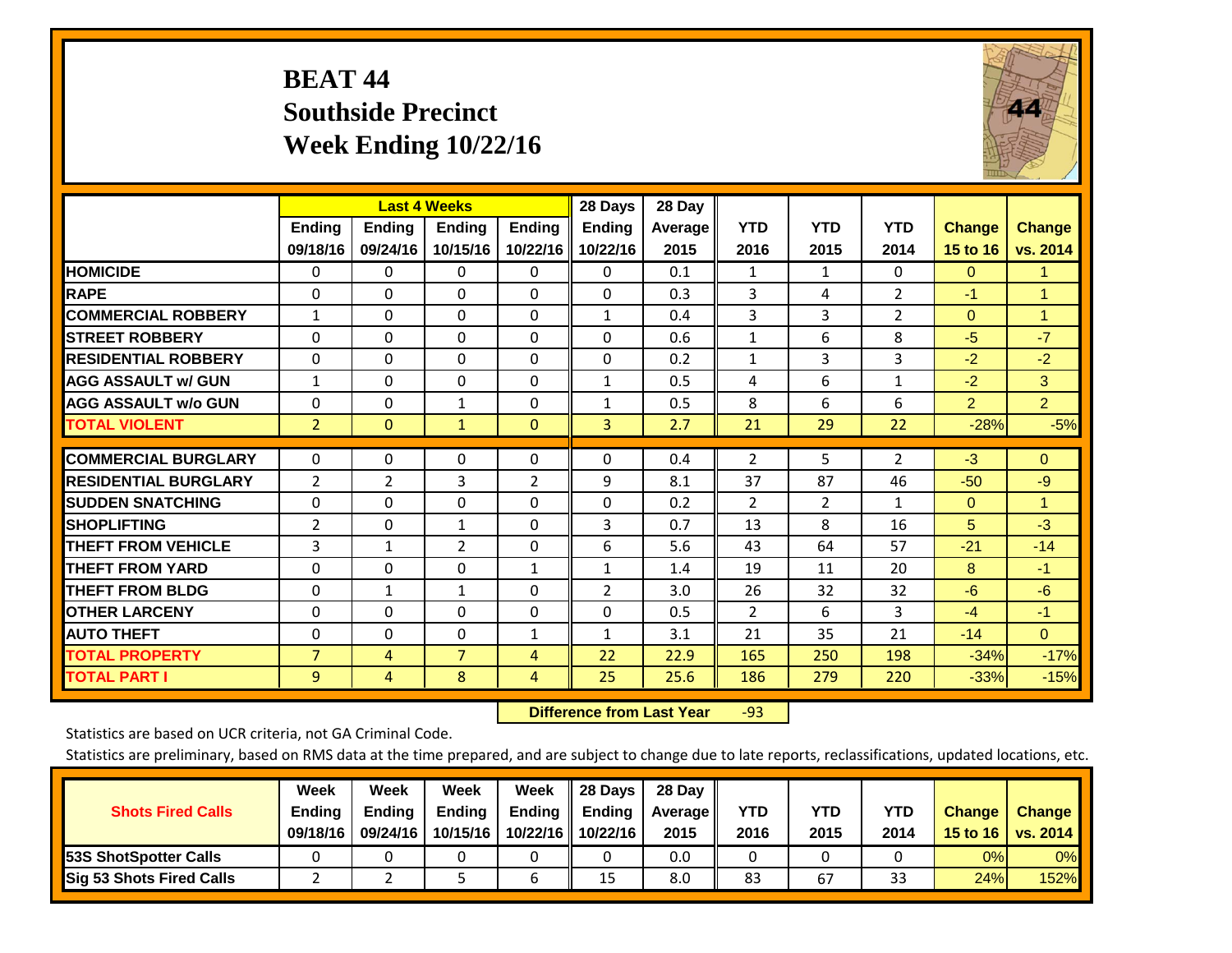# **BEAT 45 Southside Precinct Week Ending 10/22/16**



|                             |                           | <b>Last 4 Weeks</b> |                           |                           | 28 Days                   | 28 Day          |                    |                    |                    |                           |                           |
|-----------------------------|---------------------------|---------------------|---------------------------|---------------------------|---------------------------|-----------------|--------------------|--------------------|--------------------|---------------------------|---------------------------|
|                             | <b>Ending</b><br>09/18/16 | Ending<br>09/24/16  | <b>Ending</b><br>10/15/16 | <b>Ending</b><br>10/22/16 | <b>Ending</b><br>10/22/16 | Average<br>2015 | <b>YTD</b><br>2016 | <b>YTD</b><br>2015 | <b>YTD</b><br>2014 | <b>Change</b><br>15 to 16 | <b>Change</b><br>vs. 2014 |
| <b>HOMICIDE</b>             | 0                         | $\Omega$            | 0                         | $\Omega$                  | $\Omega$                  | 0.1             | 1                  | $\mathbf{1}$       | 0                  | $\Omega$                  | 1.                        |
| <b>RAPE</b>                 | 0                         | $\Omega$            | $\Omega$                  | $\Omega$                  | $\Omega$                  | 0.2             | $\Omega$           | 3                  | $\Omega$           | $-3$                      | $\Omega$                  |
| <b>COMMERCIAL ROBBERY</b>   | $\Omega$                  | $\Omega$            | $\mathbf{0}$              | $\Omega$                  | $\Omega$                  | 0.0             | $\Omega$           | $\Omega$           | 0                  | $\mathbf{0}$              | $\Omega$                  |
| <b>STREET ROBBERY</b>       | $\Omega$                  | $\Omega$            | $\Omega$                  | $\Omega$                  | $\Omega$                  | 0.2             | $\mathbf{0}$       | $\overline{2}$     | 4                  | $-2$                      | $-4$                      |
| <b>RESIDENTIAL ROBBERY</b>  | $\Omega$                  | $\Omega$            | $\mathbf{0}$              | $\Omega$                  | $\Omega$                  | 0.1             | $\mathbf{0}$       | $\mathbf{1}$       | 0                  | $-1$                      | $\Omega$                  |
| <b>AGG ASSAULT w/ GUN</b>   | $\Omega$                  | 0                   | $\Omega$                  | $\Omega$                  | 0                         | 0.2             | $\Omega$           | 1                  | $\mathbf{1}$       | -1                        | $-1$                      |
| <b>AGG ASSAULT w/o GUN</b>  | $\Omega$                  | $\Omega$            | $\Omega$                  | $\Omega$                  | 0                         | 0.2             | 4                  | $\overline{2}$     | $\overline{2}$     | $\overline{2}$            | $\overline{2}$            |
| <b>TOTAL VIOLENT</b>        | $\mathbf{0}$              | 0                   | $\mathbf{0}$              | $\Omega$                  | $\Omega$                  | 0.8             | 5                  | 10                 | $\overline{7}$     | $-50%$                    | $-29%$                    |
| <b>COMMERCIAL BURGLARY</b>  | $\Omega$                  | $\Omega$            | $\mathbf 0$               | 0                         | $\Omega$                  | 0.2             | 1                  | 3                  | 0                  | $-2$                      | $\mathbf{1}$              |
| <b>RESIDENTIAL BURGLARY</b> | $\mathbf{1}$              | 0                   | 3                         | 0                         | 4                         | 5.2             | 38                 | 57                 | 29                 | $-19$                     | 9                         |
| <b>ISUDDEN SNATCHING</b>    | $\Omega$                  | 0                   | $\Omega$                  | 0                         | 0                         | 0.1             | 2                  | 1                  | $\mathbf{1}$       | 1                         | $\mathbf{1}$              |
| <b>SHOPLIFTING</b>          | $\Omega$                  | $\Omega$            | $\Omega$                  | $\mathbf{1}$              | $\mathbf{1}$              | 0.1             | 6                  | $\Omega$           | $\Omega$           | 6                         | 6                         |
| <b>THEFT FROM VEHICLE</b>   | 5                         | $\Omega$            | $\overline{2}$            | 4                         | 11                        | 2.9             | 43                 | 26                 | 16                 | 17                        | 27                        |
| <b>THEFT FROM YARD</b>      | $\mathbf{1}$              | $\mathbf{1}$        | $\mathbf{1}$              | $\mathbf{1}$              | 4                         | 1.2             | 25                 | 14                 | 16                 | 11                        | 9                         |
| <b>THEFT FROM BLDG</b>      | $\Omega$                  | $\Omega$            | $\mathbf{0}$              | $\overline{2}$            | $\overline{2}$            | 2.7             | 19                 | 28                 | 23                 | $-9$                      | $-4$                      |
| <b>OTHER LARCENY</b>        | 0                         | $\Omega$            | $\Omega$                  | $\Omega$                  | 0                         | 0.2             | 4                  | $\overline{2}$     | 5                  | $\overline{2}$            | $-1$                      |
| <b>AUTO THEFT</b>           | $\Omega$                  | $\Omega$            | $\mathbf{0}$              | $\mathbf{1}$              | $\mathbf{1}$              | 0.6             | 9                  | 6                  | 8                  | 3                         | $\mathbf{1}$              |
| <b>TOTAL PROPERTY</b>       | $\overline{7}$            | $\mathbf{1}$        | 6                         | 9                         | 23                        | 13.1            | 147                | 137                | 98                 | 7%                        | 50%                       |
| <b>TOTAL PART I</b>         | 7                         | $\mathbf{1}$        | 6                         | 9                         | 23                        | 14.0            | 152                | 147                | 105                | 3%                        | 45%                       |

 **Difference from Last Year**r 5

Statistics are based on UCR criteria, not GA Criminal Code.

| <b>Shots Fired Calls</b>        | Week<br><b>Ending</b><br>09/18/16 | Week<br><b>Endina</b><br>09/24/16 | Week<br>Ending<br>10/15/16 | Week<br>Ending<br>10/22/16 | 28 Days<br><b>Ending</b><br>10/22/16 | 28 Day<br>Average II<br>2015 | YTD<br>2016 | YTD<br>2015 | <b>YTD</b><br>2014 | <b>Change</b><br>15 to $16$ | <b>Change</b><br>vs. 2014 |
|---------------------------------|-----------------------------------|-----------------------------------|----------------------------|----------------------------|--------------------------------------|------------------------------|-------------|-------------|--------------------|-----------------------------|---------------------------|
| <b>153S ShotSpotter Calls</b>   |                                   |                                   |                            |                            |                                      | 0.0                          |             |             |                    | 0%                          | 0%                        |
| <b>Sig 53 Shots Fired Calls</b> |                                   |                                   |                            |                            |                                      | 7.9                          | 68          | 64          | 34                 | 6%                          | 100%                      |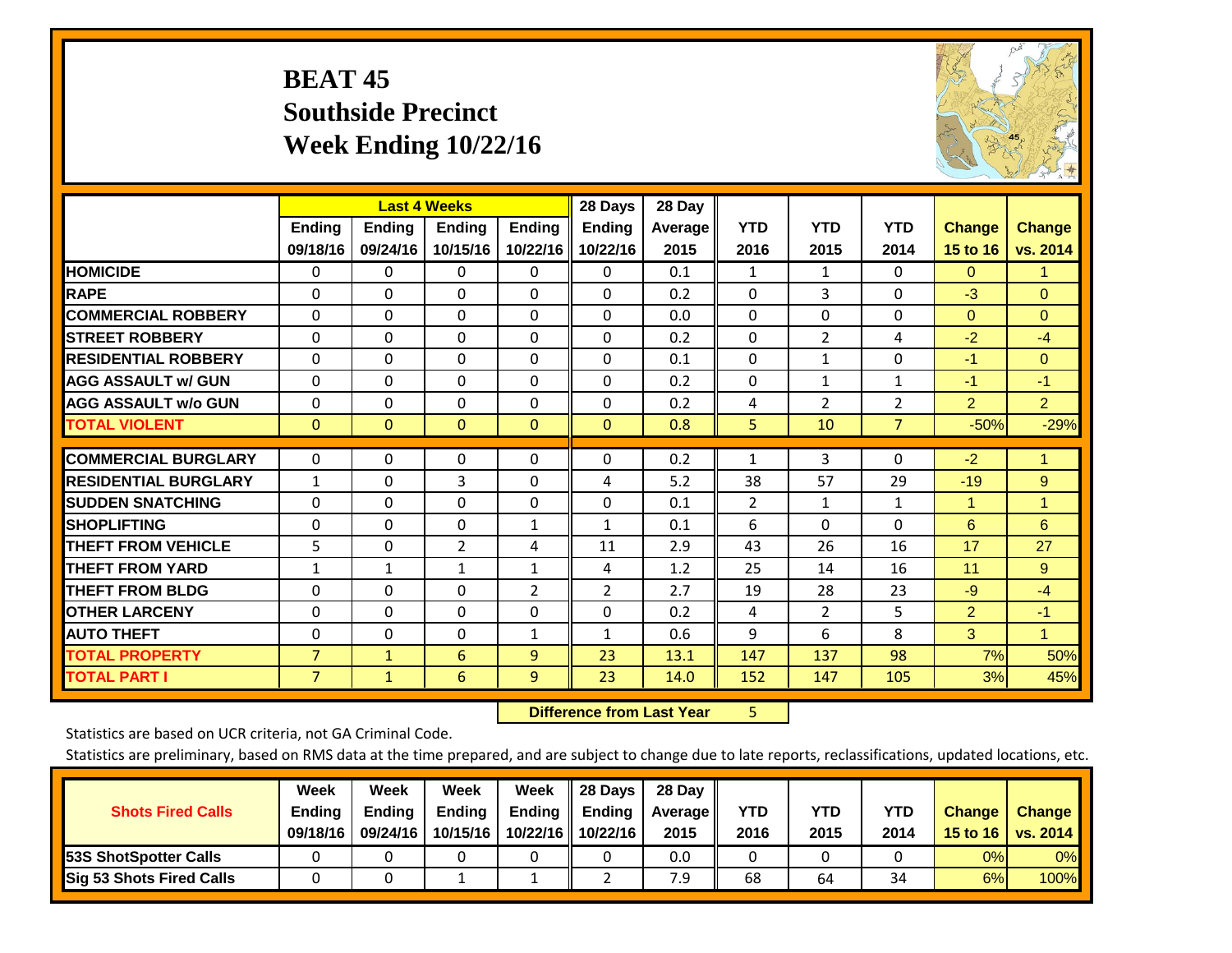# **BEAT 46 Southside Precinct Week Ending 10/22/16**



|                             |                | <b>Last 4 Weeks</b> |              |               | 28 Days        | 28 Day  |                |                |                |                      |               |
|-----------------------------|----------------|---------------------|--------------|---------------|----------------|---------|----------------|----------------|----------------|----------------------|---------------|
|                             | Ending         | <b>Ending</b>       | Ending       | <b>Endina</b> | <b>Endina</b>  | Average | <b>YTD</b>     | <b>YTD</b>     | <b>YTD</b>     | <b>Change</b>        | <b>Change</b> |
|                             | 09/18/16       | 09/24/16            | 10/15/16     | 10/22/16      | 10/22/16       | 2015    | 2016           | 2015           | 2014           | 15 to 16             | vs. 2014      |
| <b>HOMICIDE</b>             | 0              | 0                   | 0            | $\Omega$      | 0              | 0.1     | $\Omega$       | $\mathbf{1}$   | 0              | $-1$                 | $\Omega$      |
| <b>RAPE</b>                 | $\Omega$       | 0                   | $\Omega$     | $\Omega$      | $\Omega$       | 0.1     | 1              | 1              | $\Omega$       | $\mathbf{0}$         | $\mathbf{1}$  |
| <b>COMMERCIAL ROBBERY</b>   | $\Omega$       | 0                   | $\Omega$     | $\Omega$      | $\Omega$       | 0.2     | $\overline{2}$ | 1              | $\overline{2}$ | 1                    | $\Omega$      |
| <b>STREET ROBBERY</b>       | $\Omega$       | 0                   | $\Omega$     | $\mathbf{0}$  | $\Omega$       | 0.2     | 3              | 2              | 5              | $\blacktriangleleft$ | $-2$          |
| <b>RESIDENTIAL ROBBERY</b>  | $\Omega$       | 0                   | $\Omega$     | $\mathbf{0}$  | $\Omega$       | 0.0     | $\Omega$       | $\Omega$       | 0              | $\mathbf{0}$         | $\Omega$      |
| <b>AGG ASSAULT w/ GUN</b>   | $\Omega$       | $\Omega$            | $\Omega$     | $\Omega$      | $\Omega$       | 0.2     | 2              | 3              | 2              | $-1$                 | $\mathbf{0}$  |
| <b>AGG ASSAULT w/o GUN</b>  | $\mathbf 0$    | 0                   | $\Omega$     | $\Omega$      | $\Omega$       | 0.2     | $\Omega$       | 3              | $\overline{2}$ | $-3$                 | $-2$          |
| <b>TOTAL VIOLENT</b>        | $\mathbf{0}$   | $\mathbf{0}$        | $\mathbf{0}$ | $\mathbf{0}$  | $\Omega$       | 1.0     | 8              | 11             | 11             | $-27%$               | $-27%$        |
|                             |                |                     |              |               |                |         |                |                |                |                      |               |
| <b>COMMERCIAL BURGLARY</b>  | $\mathbf 0$    | $\Omega$            | 0            | 0             | $\Omega$       | 0.0     | $\mathbf 0$    | $\Omega$       | 1              | $\mathbf{0}$         | $-1$          |
| <b>RESIDENTIAL BURGLARY</b> | $\Omega$       | 0                   | $\Omega$     | $\mathbf{0}$  | $\Omega$       | 1.8     | 20             | 19             | 21             | 1                    | $-1$          |
| <b>SUDDEN SNATCHING</b>     | $\Omega$       | $\Omega$            | $\Omega$     | $\Omega$      | $\Omega$       | 0.2     | 2              | $\overline{2}$ | $\overline{2}$ | $\mathbf{0}$         | $\mathbf{0}$  |
| <b>SHOPLIFTING</b>          | $\overline{2}$ | 0                   | $\Omega$     | 4             | 6              | 14.6    | 114            | 130            | 97             | $-16$                | 17            |
| <b>THEFT FROM VEHICLE</b>   | 0              | 1                   | 0            | 1             | $\overline{2}$ | 3.6     | 17             | 41             | 27             | $-24$                | $-10$         |
| <b>THEFT FROM YARD</b>      | $\Omega$       | 1                   | 3            | $\mathbf{1}$  | 5              | 0.6     | 17             | 6              | $\overline{7}$ | 11                   | 10            |
| <b>THEFT FROM BLDG</b>      | $\mathbf{1}$   | 0                   | $\Omega$     | $\Omega$      | 1              | 1.8     | 15             | 20             | 22             | $-5$                 | $-7$          |
| <b>OTHER LARCENY</b>        | $\Omega$       | 0                   | $\Omega$     | $\Omega$      | $\Omega$       | 0.2     | 4              | $\mathbf{1}$   | 4              | 3                    | $\Omega$      |
| <b>AUTO THEFT</b>           | 0              | 1                   | $\mathbf{1}$ | $\mathbf{0}$  | 2              | 1.5     | 10             | 17             | 9              | $-7$                 | $\mathbf{1}$  |
| <b>TOTAL PROPERTY</b>       | 3              | 3                   | 4            | 6             | 16             | 24.2    | 199            | 236            | 190            | $-16%$               | 5%            |
| <b>TOTAL PART I</b>         | 3              | 3                   | 4            | 6             | 16             | 25.2    | 207            | 247            | 201            | $-16%$               | 3%            |

 **Difference from Last Year**r -40

Statistics are based on UCR criteria, not GA Criminal Code.

| <b>Shots Fired Calls</b>        | Week<br><b>Ending</b><br>09/18/16 | Week<br><b>Endina</b><br>09/24/16 | Week<br>Ending<br>10/15/16 | Week<br>Ending<br>10/22/16 | 28 Days<br><b>Ending</b><br>10/22/16 | 28 Day<br>Average II<br>2015 | YTD<br>2016 | YTD<br>2015 | YTD<br>2014 | <b>Change</b><br>15 to 16 $\vert$ | <b>Change</b><br>vs. 2014 |
|---------------------------------|-----------------------------------|-----------------------------------|----------------------------|----------------------------|--------------------------------------|------------------------------|-------------|-------------|-------------|-----------------------------------|---------------------------|
| <b>153S ShotSpotter Calls</b>   |                                   |                                   |                            |                            |                                      | 0.0                          |             |             |             | 0%                                | 0%                        |
| <b>Sig 53 Shots Fired Calls</b> |                                   |                                   |                            |                            |                                      | 7.3                          | 81          | 61          | 34          | 33%                               | 138%                      |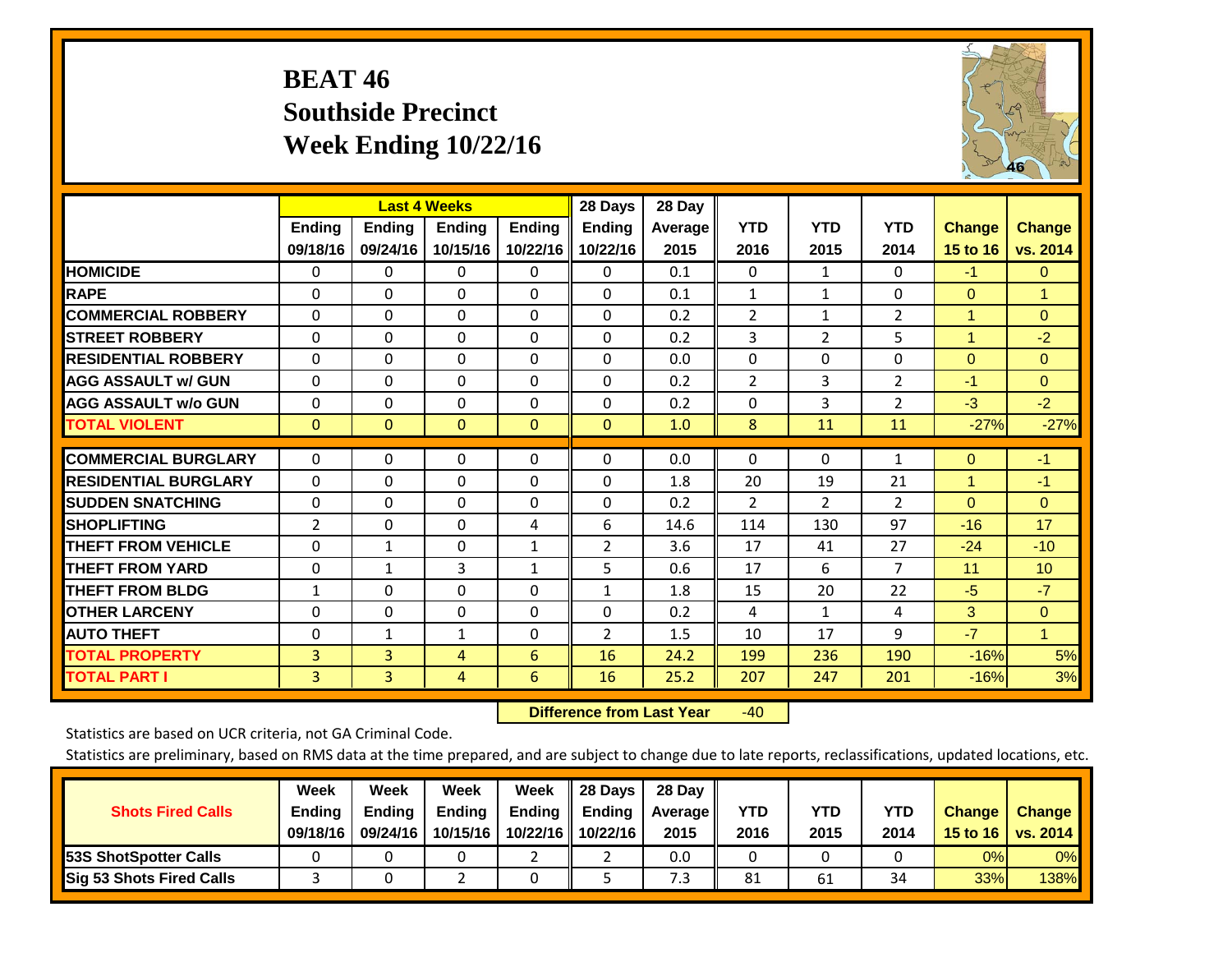

#### **COMPSTATISLANDS PRECINCT** CAPT. CARY HILL **Week Ending 10/22/16**

**PRECINCT COMMANDER:**



|                             | Week<br><b>Ending</b><br>10/22/16 | Week<br><b>Ending</b><br>10/15/16 | Weekly<br>Avq<br>2015 | 28-Day<br><b>Ending</b><br>10/22/16 | 28-Day<br><b>Ending</b><br>09/24/16 | Avg<br>28-Day<br>2015 | <b>YTD</b><br>2016 | <b>YTD</b><br>2015 | <b>YTD</b><br>2014 | <b>Change</b><br>15 to 16 | <b>Change</b><br>vs. 2014 |
|-----------------------------|-----------------------------------|-----------------------------------|-----------------------|-------------------------------------|-------------------------------------|-----------------------|--------------------|--------------------|--------------------|---------------------------|---------------------------|
| <b>HOMICIDE</b>             | 0                                 | $\Omega$                          | $\Omega$              | 0                                   | 0                                   |                       | 8                  | 10                 | 5                  | $-2$                      | 3                         |
| <b>RAPE</b>                 | $\bf{0}$                          | $\Omega$                          | $\Omega$              | 0                                   | $\Omega$                            |                       | 5                  | 9                  | 14                 | $-4$                      | $-9$                      |
| <b>COMMERCIAL ROBBERY</b>   | $\bf{0}$                          | $\Omega$                          |                       |                                     | 3                                   | 3                     | 11                 | 26                 | 11                 | $-15$                     | $\Omega$                  |
| <b>STREET ROBBERY</b>       | 1                                 | 0                                 |                       |                                     | 5                                   | 5                     | 41                 | 50                 | 33                 | $-9$                      | 8                         |
| <b>RESIDENTIAL ROBBERY</b>  |                                   |                                   | $\Omega$              | $\overline{2}$                      | $\Omega$                            |                       | 7                  | 7                  | 6                  | $\Omega$                  | 4                         |
| <b>AGG ASSAULT w/ GUN</b>   | $\overline{2}$                    | 0                                 |                       | 4                                   | $\overline{2}$                      | 6                     | 55                 | 61                 | 36                 | $-6$                      | 19                        |
| <b>AGG ASSAULT w/o GUN</b>  | $\bf{0}$                          | $\Omega$                          |                       | $\overline{2}$                      | 3                                   | 4                     | 37                 | 40                 | 34                 | $-3$                      | 3                         |
| <b>TOTAL VIOLENT</b>        | 4                                 |                                   | 5                     | 10 <sup>°</sup>                     | 13                                  | 20                    | 164                | 203                | 139                | $-19%$                    | 18%                       |
| <b>COMMERCIAL BURGLARY</b>  | $\bf{0}$                          |                                   |                       | 4                                   | 4                                   | $\overline{2}$        | 38                 | 25                 | 34                 | 13                        | 4                         |
| <b>RESIDENTIAL BURGLARY</b> | 5                                 | 33                                | 7                     | 60                                  | 27                                  | 30                    | 384                | 322                | 295                | 62                        | 89                        |
| <b>SUDDEN SNATCHING</b>     | $\bf{0}$                          | 3                                 | $\Omega$              | 3                                   |                                     |                       | 13                 | 10                 | 10                 | 3                         | 3                         |
| <b>SHOPLIFTING</b>          | 8                                 | 5                                 | 9                     | 26                                  | 41                                  | 36                    | 334                | 400                | 392                | $-66$                     | $-58$                     |
| <b>THEFT FROM VEHICLE</b>   | 6                                 | 5                                 | 7                     | 26                                  | 28                                  | 29                    | 279                | 315                | 260                | $-36$                     | 19                        |
| <b>THEFT FROM YARD</b>      | $\mathbf{2}$                      | 4                                 | 3                     | 11                                  | 23                                  | 13                    | 121                | 140                | 146                | $-19$                     | $-25$                     |
| <b>THEFT FROM BLDG</b>      | 9                                 | 3                                 | 5                     | 20                                  | 30                                  | 19                    | 218                | 207                | 186                | 11                        | 32                        |
| <b>OTHER LARCENY</b>        | 1                                 | $\Omega$                          | $\Omega$              | $\mathbf{2}$                        | 4                                   | 2                     | 29                 | 18                 | 26                 | 11                        | 3                         |
| <b>AUTO THEFT</b>           | 6                                 |                                   | 4                     | 12                                  | 15                                  | 14                    | 149                | 150                | 99                 | $-1$                      | 50                        |
| <b>TOTAL PROPERTY</b>       | 37                                | 55                                | 37                    | 164                                 | 173                                 | 146                   | 1565               | 1587               | 1448               | $-1%$                     | 8%                        |
| <b>TOTAL PART I</b>         | 41                                | 56                                | 42                    | 174                                 | 186                                 | 167                   | 1729               | 1790               | 1587               | $-3%$                     | 9%                        |

Statistics are based on UCR criteria, not GA Criminal Code. **Difference from Last Year** -61 Statistics are preliminary, based on RMS data at the time prepared, and are subject to change due to late reports, reclassifications, updated locations, etc. Cell Shading: white is within 0.6 standard deviation of the mean; red is above; green is below.

| <b>Citizen Initiated Calls</b>  | Week<br><b>Ending</b><br>10/22/16 | Week<br><b>Ending</b><br>10/15/16 | Weekly<br>Avg<br>2015 | 28-Dav<br><b>Ending</b><br>10/22/16 | 28-Day<br>Ending<br>09/24/16 | Avg<br>$28-Dav$<br>2015 | YTD<br>2016 | <b>YTD</b><br>2015 | YTD<br>2014 | <b>Change</b><br><b>15 to 16</b> | <b>Change</b><br>vs. 2014 |
|---------------------------------|-----------------------------------|-----------------------------------|-----------------------|-------------------------------------|------------------------------|-------------------------|-------------|--------------------|-------------|----------------------------------|---------------------------|
| <b>Midnight Shift</b>           | 107                               | 97                                | 108                   | 477                                 | 437                          | 432                     | 4461        | 4536               | 4420        | $-75$                            | 41                        |
| Day Shift                       | 278                               | 388                               | 265                   | 1189                                | 1148                         | 1060                    | 11473       | 11203              | 11281       | 270                              | 192                       |
| <b>Afternoon Shift</b>          | 339                               | 527                               | 297                   | 1449                                | 1317                         | 1188                    | 12918       | 12541              | 12570       | 377                              | 348                       |
| <b>TOTAL CITIZEN CFS</b>        | 724                               | 1.012                             | 670                   | 3115                                | 2902                         | 2680                    | 28852       | 28280              | 28271       | 2.0%                             | 2.1%                      |
| <b>53S ShotSpotter Calls</b>    |                                   |                                   |                       | 13                                  |                              |                         | 135         | 75                 |             | 60                               | 135                       |
| <b>Sig 53 Shots Fired Calls</b> | 25                                | 41                                | 20                    | 106                                 | 106                          | 81                      | 811         | 679                | 472         | 132                              | 339                       |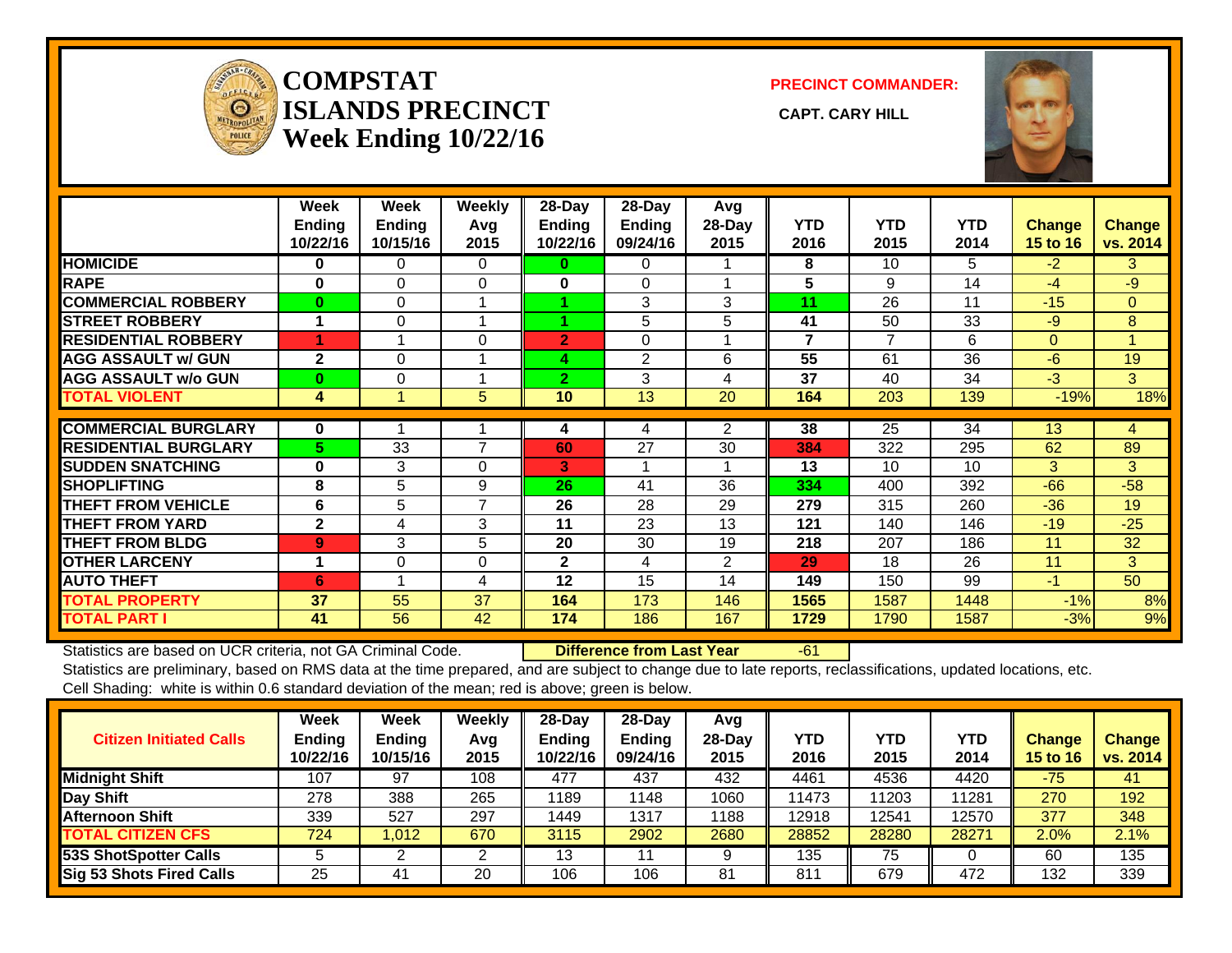# **BEAT 51 Islands Precinct Week Ending 10/22/16**



|                             |                | <b>Last 4 Weeks</b> |              |                | 28 Days        | 28 Day  |                |                |                |                |                |
|-----------------------------|----------------|---------------------|--------------|----------------|----------------|---------|----------------|----------------|----------------|----------------|----------------|
|                             | <b>Ending</b>  | <b>Ending</b>       | Ending       | <b>Ending</b>  | <b>Ending</b>  | Average | <b>YTD</b>     | <b>YTD</b>     | <b>YTD</b>     | <b>Change</b>  | <b>Change</b>  |
|                             | 09/18/16       | 09/24/16            | 10/15/16     | 10/22/16       | 10/22/16       | 2015    | 2016           | 2015           | 2014           | 15 to 16       | vs. 2014       |
| <b>HOMICIDE</b>             | $\mathbf{0}$   | $\mathbf{0}$        | $\mathbf{0}$ | $\Omega$       | 0              | 0.2     | $\overline{2}$ | $\mathbf{1}$   | 1              | 1              | 1.             |
| <b>RAPE</b>                 | 0              | $\Omega$            | $\Omega$     | $\Omega$       | $\Omega$       | 0.1     | 1              | 1              | 1              | $\Omega$       | $\Omega$       |
| <b>COMMERCIAL ROBBERY</b>   | $\Omega$       | 0                   | $\Omega$     | $\Omega$       | $\Omega$       | 0.7     | 2              | 8              | 3              | $-6$           | $-1$           |
| <b>STREET ROBBERY</b>       | $\Omega$       | $\Omega$            | $\Omega$     | $\Omega$       | $\Omega$       | 2.2     | 18             | 20             | 12             | $-2$           | 6              |
| <b>RESIDENTIAL ROBBERY</b>  | $\Omega$       | $\Omega$            | $\Omega$     | $\mathbf{0}$   | $\Omega$       | 0.2     | 3              | $\overline{2}$ | $\overline{2}$ | $\overline{1}$ | $\mathbf{1}$   |
| <b>AGG ASSAULT w/ GUN</b>   | $\mathbf{1}$   | 0                   | $\Omega$     | $\mathbf{0}$   | $\mathbf{1}$   | 1.5     | 19             | 16             | 8              | 3              | 11             |
| <b>AGG ASSAULT w/o GUN</b>  | $\mathbf{1}$   | 0                   | $\mathbf{0}$ | $\Omega$       | $\mathbf{1}$   | 0.8     | 7              | 9              | $\overline{7}$ | $-2$           | $\Omega$       |
| <b>TOTAL VIOLENT</b>        | $\overline{2}$ | $\mathbf{0}$        | $\mathbf{0}$ | $\mathbf{0}$   | $\overline{2}$ | 5.6     | 52             | 57             | 34             | $-9%$          | 53%            |
|                             |                |                     |              |                |                |         |                |                |                |                |                |
| <b>COMMERCIAL BURGLARY</b>  | $\Omega$       | 0                   | 0            | 0              | $\Omega$       | 0.9     | 13             | 8              | 9              | 5              | $\overline{4}$ |
| <b>RESIDENTIAL BURGLARY</b> | $\Omega$       | 2                   | 8            | $\overline{2}$ | 12             | 6.1     | 78             | 58             | 57             | 20             | 21             |
| <b>ISUDDEN SNATCHING</b>    | $\Omega$       | 0                   | $\mathbf{1}$ | $\Omega$       | $\mathbf{1}$   | 0.4     | $\mathbf{1}$   | 4              | 1              | $-3$           | $\Omega$       |
| <b>SHOPLIFTING</b>          | 2              | $\overline{2}$      | 4            | 6              | 14             | 17.9    | 145            | 196            | 131            | $-51$          | 14             |
| <b>THEFT FROM VEHICLE</b>   | 3              | $\Omega$            | $\Omega$     | $\mathbf{1}$   | 4              | 6.9     | 61             | 69             | 61             | $-8$           | $\Omega$       |
| <b>THEFT FROM YARD</b>      | $\Omega$       | $\Omega$            | $\Omega$     | $\mathbf{0}$   | $\Omega$       | 2.9     | 19             | 32             | 37             | $-13$          | $-18$          |
| <b>THEFT FROM BLDG</b>      | 1              | 1                   | $\Omega$     | 4              | 6              | 5.2     | 48             | 57             | 43             | $-9$           | 5              |
| <b>OTHER LARCENY</b>        | 0              | 0                   | $\mathbf{0}$ | $\Omega$       | $\Omega$       | 0.3     | 5              | 3              | 7              | 2              | $-2$           |
| <b>AUTO THEFT</b>           | $\overline{2}$ | $\mathbf{1}$        | $\Omega$     | $\overline{2}$ | 5              | 3.8     | 32             | 41             | 18             | $-9$           | 14             |
| <b>TOTAL PROPERTY</b>       | 8              | 6                   | 13           | 15             | 42             | 44.4    | 402            | 468            | 364            | $-14%$         | 10%            |
| <b>TOTAL PART I</b>         | 10             | 6                   | 13           | 15             | 44             | 50.0    | 454            | 525            | 398            | $-14%$         | 14%            |

 **Difference from Last Year**‐71

Statistics are based on UCR criteria, not GA Criminal Code.

|                                 | Week          | Week          | Week     | Week     | 28 Days       | 28 Day            |      |      |            |               |                 |
|---------------------------------|---------------|---------------|----------|----------|---------------|-------------------|------|------|------------|---------------|-----------------|
| <b>Shots Fired Calls</b>        | <b>Ending</b> | <b>Endina</b> | Ending   | Ending   | <b>Ending</b> | <b>Average</b> II | YTD  | YTD  | <b>YTD</b> | <b>Change</b> | <b>Change</b>   |
|                                 | 09/18/16      | 09/24/16      | 10/15/16 | 10/22/16 | 10/22/16      | 2015              | 2016 | 2015 | 2014       | 15 to 16      | <b>VS. 2014</b> |
| <b>153S ShotSpotter Calls</b>   |               |               |          |          | 13            | 7.8               | 128  | 66   |            | 0%            | 0%              |
| <b>Sig 53 Shots Fired Calls</b> |               |               | 16       |          | 25            | 19.9              | 231  | 154  | 128        | 50%           | 80%             |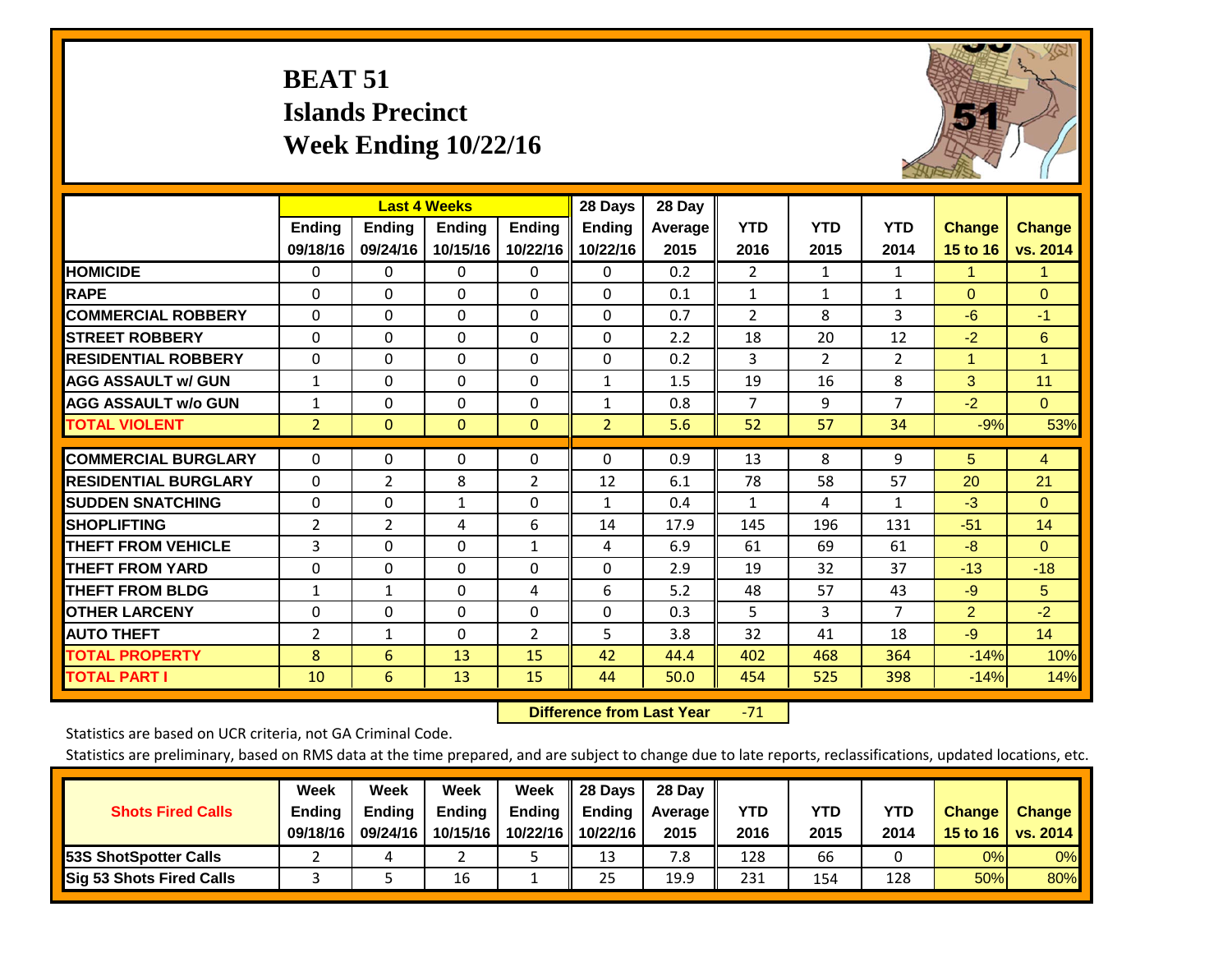# **BEAT 52 Islands Precinct Week Ending 10/22/16**



|                             |                    | <b>Last 4 Weeks</b>       |                    |                           | 28 Days                   | 28 Day          |                    |                    |                    |                                  |                    |
|-----------------------------|--------------------|---------------------------|--------------------|---------------------------|---------------------------|-----------------|--------------------|--------------------|--------------------|----------------------------------|--------------------|
|                             | Ending<br>09/18/16 | <b>Ending</b><br>09/24/16 | Ending<br>10/15/16 | <b>Ending</b><br>10/22/16 | <b>Endina</b><br>10/22/16 | Average<br>2015 | <b>YTD</b><br>2016 | <b>YTD</b><br>2015 | <b>YTD</b><br>2014 | <b>Change</b><br><b>15 to 16</b> | Change<br>vs. 2014 |
| <b>HOMICIDE</b>             | $\Omega$           | 0                         | 0                  | $\Omega$                  | 0                         | 0.0             | 4                  | $\Omega$           | 0                  | 4                                | $\overline{4}$     |
| <b>RAPE</b>                 | $\Omega$           | 0                         | $\Omega$           | $\Omega$                  | $\Omega$                  | 0.2             | 1                  | $\overline{2}$     | 5                  | $-1$                             | $-4$               |
| <b>COMMERCIAL ROBBERY</b>   | $\Omega$           | 0                         | 0                  | $\Omega$                  | $\Omega$                  | 0.2             | $\overline{2}$     | 3                  | 2                  | $-1$                             | $\Omega$           |
| <b>STREET ROBBERY</b>       | $\Omega$           | $\Omega$                  | $\Omega$           | $\Omega$                  | $\Omega$                  | 0.3             | 8                  | $\overline{2}$     | 5                  | 6                                | 3                  |
| <b>RESIDENTIAL ROBBERY</b>  | $\Omega$           | 0                         | $\mathbf{1}$       | $\Omega$                  | 1                         | 0.1             | $\overline{2}$     | $\mathbf{1}$       | 1                  | 4                                | 1                  |
| <b>AGG ASSAULT w/ GUN</b>   | $\Omega$           | 0                         | $\Omega$           | $\Omega$                  | $\Omega$                  | 1.7             | 4                  | 18                 | 10                 | $-14$                            | $-6$               |
| <b>AGG ASSAULT w/o GUN</b>  | $\Omega$           | 0                         | $\Omega$           | $\Omega$                  | $\Omega$                  | 1.2             | $\overline{7}$     | 9                  | 11                 | $-2$                             | $-4$               |
| <b>TOTAL VIOLENT</b>        | $\mathbf{0}$       | $\Omega$                  | $\mathbf{1}$       | $\mathbf{0}$              | $\mathbf{1}$              | 3.6             | 28                 | 35                 | 34                 | $-20%$                           | $-18%$             |
| <b>COMMERCIAL BURGLARY</b>  | 0                  | $\Omega$                  | 0                  | 0                         | 0                         | 0.3             | 6                  | 3                  | 6                  | 3                                | $\mathbf{0}$       |
| <b>RESIDENTIAL BURGLARY</b> | $\mathbf{1}$       | 1                         | 7                  | $\mathbf{1}$              | 10                        | 5.3             | 81                 | 63                 | 59                 | 18                               | 22                 |
| <b>ISUDDEN SNATCHING</b>    | 0                  | 0                         | $\mathbf{1}$       | $\Omega$                  | $\mathbf{1}$              | 0.2             | 3                  | 2                  | 3                  | 1                                | $\Omega$           |
| <b>SHOPLIFTING</b>          | $\mathbf{1}$       | $\Omega$                  | $\Omega$           | $\Omega$                  | $\mathbf{1}$              | 0.4             | 8                  | 4                  | 9                  | $\overline{4}$                   | $-1$               |
| <b>THEFT FROM VEHICLE</b>   | 3                  | $\Omega$                  | $\overline{2}$     | $\Omega$                  | 5                         | 6.0             | 42                 | 60                 | 64                 | $-18$                            | $-22$              |
| <b>THEFT FROM YARD</b>      | $\Omega$           | $\Omega$                  | 1                  | $\mathbf{0}$              | $\mathbf{1}$              | 2.4             | 19                 | 28                 | 33                 | $-9$                             | $-14$              |
| <b>THEFT FROM BLDG</b>      | 1                  | 0                         | $\Omega$           | 1                         | 2                         | 4.1             | 53                 | 42                 | 55                 | 11                               | $-2$               |
| <b>OTHER LARCENY</b>        | 0                  | 0                         | $\Omega$           | $\mathbf{0}$              | 0                         | 0.1             | 2                  | 1                  | 6                  | 1                                | $-4$               |
| <b>AUTO THEFT</b>           | $\mathbf{1}$       | 0                         | $\Omega$           | 3                         | 4                         | 2.6             | 30                 | 26                 | 21                 | $\overline{4}$                   | $\overline{9}$     |
| <b>TOTAL PROPERTY</b>       | $\overline{7}$     | $\mathbf{1}$              | 11                 | 5 <sup>5</sup>            | 24                        | 21.2            | 244                | 229                | 256                | 7%                               | $-5%$              |
| <b>TOTAL PART I</b>         | $\overline{7}$     | $\mathbf{1}$              | 12                 | 5.                        | 25                        | 24.9            | 272                | 264                | 290                | 3%                               | $-6%$              |

 **Difference from Last Year**r 8

Statistics are based on UCR criteria, not GA Criminal Code.

| <b>Shots Fired Calls</b>        | Week<br><b>Ending</b><br>09/18/16 | Week<br><b>Endina</b><br>09/24/16 | Week<br>Ending<br>10/15/16 | Week<br>Ending<br>10/22/16 | 28 Days<br><b>Ending</b><br>10/22/16 | 28 Day<br>Average II<br>2015 | YTD<br>2016 | YTD<br>2015 | YTD<br>2014 | <b>Change</b><br>15 to $16$ | <b>Change</b><br>vs. 2014 |
|---------------------------------|-----------------------------------|-----------------------------------|----------------------------|----------------------------|--------------------------------------|------------------------------|-------------|-------------|-------------|-----------------------------|---------------------------|
| <b>153S ShotSpotter Calls</b>   |                                   |                                   |                            |                            |                                      | 0.0                          |             |             |             | 0%                          | 0%                        |
| <b>Sig 53 Shots Fired Calls</b> |                                   |                                   | n                          |                            | 18                                   | 15.4                         | 131         | 120         | 97          | 9%                          | 35%                       |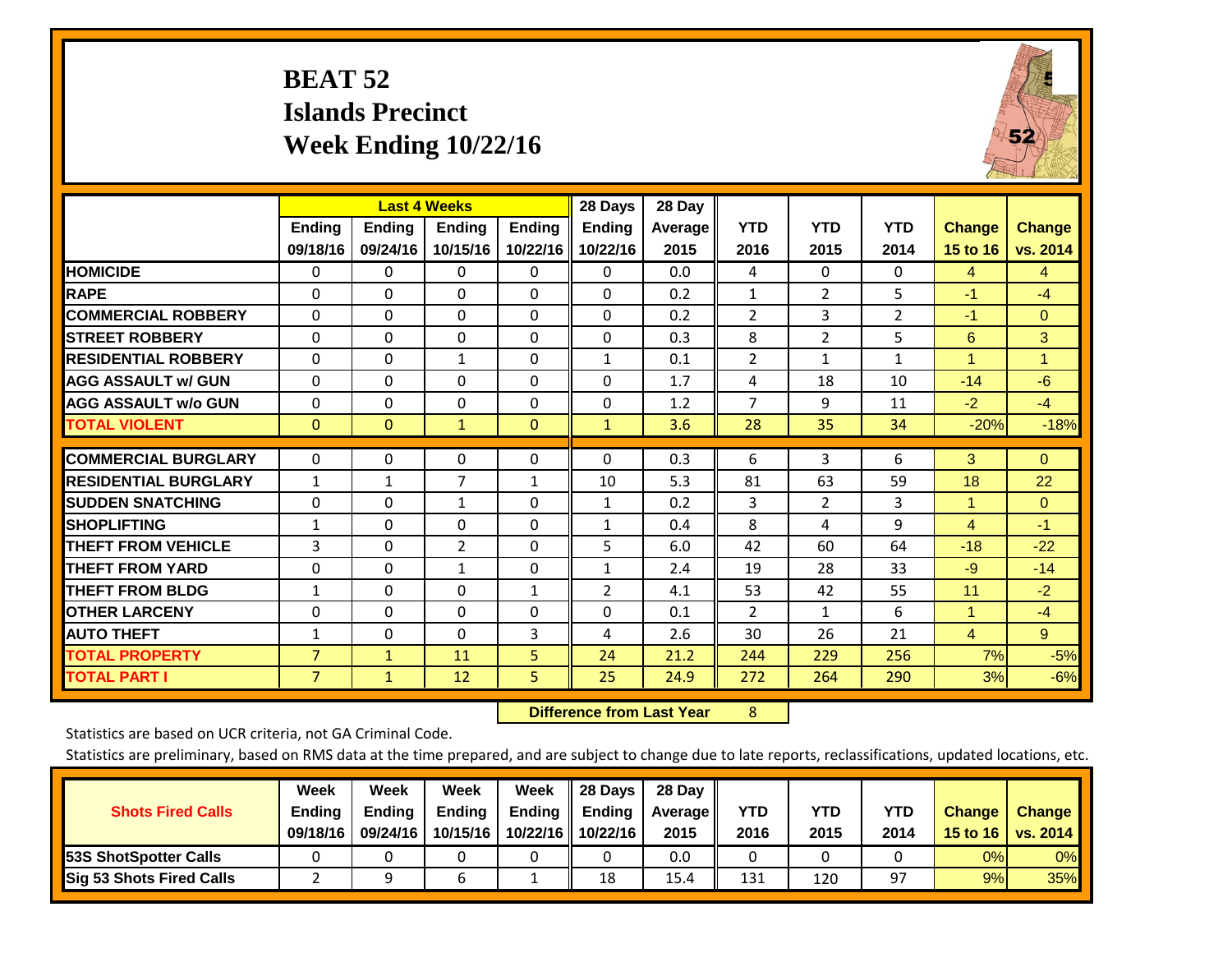# **BEAT 53 Islands Precinct Week Ending 10/22/16**



|                             |                |                | <b>Last 4 Weeks</b> |               | 28 Days       | 28 Day         |                |                |                |                |                |
|-----------------------------|----------------|----------------|---------------------|---------------|---------------|----------------|----------------|----------------|----------------|----------------|----------------|
|                             | Ending         | <b>Ending</b>  | <b>Endina</b>       | <b>Ending</b> | <b>Ending</b> | <b>Average</b> | <b>YTD</b>     | <b>YTD</b>     | <b>YTD</b>     | <b>Change</b>  | <b>Change</b>  |
|                             | 09/18/16       | 09/24/16       | 10/15/16            | 10/22/16      | 10/22/16      | 2015           | 2016           | 2015           | 2014           | 15 to 16       | vs. 2014       |
| <b>HOMICIDE</b>             | 0              | 0              | 0                   | 0             | 0             | 0.2            | $\mathbf{1}$   | $\overline{2}$ | $\overline{2}$ | $-1$           | $-1$           |
| <b>RAPE</b>                 | $\Omega$       | 0              | $\mathbf{0}$        | $\Omega$      | $\Omega$      | 0.2            | 0              | $\overline{2}$ | 3              | $-2$           | $-3$           |
| <b>COMMERCIAL ROBBERY</b>   | $\Omega$       | 0              | $\mathbf 0$         | $\Omega$      | $\Omega$      | 0.2            | 1              | 3              | 1              | $-2$           | $\Omega$       |
| <b>STREET ROBBERY</b>       | 0              | $\Omega$       | 0                   | 0             | $\Omega$      | 0.4            | 4              | 5              | 5              | $-1$           | $-1$           |
| <b>RESIDENTIAL ROBBERY</b>  | $\Omega$       | $\Omega$       | $\mathbf 0$         | 1             | 1             | 0.1            | 1              | $\Omega$       | $\overline{2}$ | $\mathbf{1}$   | $-1$           |
| <b>AGG ASSAULT w/ GUN</b>   | $\Omega$       | 0              | 0                   | $\Omega$      | $\Omega$      | 0.9            | 10             | 9              | 8              | $\overline{1}$ | $\overline{2}$ |
| <b>AGG ASSAULT w/o GUN</b>  | $\Omega$       | 0              | $\Omega$            | $\Omega$      | $\Omega$      | 1.2            | 7              | 11             | 3              | $-4$           | $\overline{4}$ |
| <b>TOTAL VIOLENT</b>        | $\mathbf{0}$   | $\overline{0}$ | $\mathbf{0}$        | $\mathbf{1}$  | $\mathbf{1}$  | 3.1            | 24             | 32             | 24             | $-25%$         | 0%             |
| <b>COMMERCIAL BURGLARY</b>  | 0              | 0              | 1                   | 0             | 1             | 0.2            | 3              | 2              | $\overline{7}$ | 1              | $-4$           |
|                             |                |                |                     |               |               |                |                |                |                |                |                |
| <b>RESIDENTIAL BURGLARY</b> | $\overline{2}$ | 4              | $\overline{2}$      | $\mathbf{1}$  | 9             | 2.9            | 36             | 32             | 32             | $\overline{4}$ | $\overline{4}$ |
| <b>SUDDEN SNATCHING</b>     | $\Omega$       | $\Omega$       | $\mathbf{1}$        | $\Omega$      | $\mathbf{1}$  | 0.2            | $\overline{2}$ | $\overline{2}$ | $\mathbf{1}$   | $\Omega$       | $\mathbf{1}$   |
| <b>SHOPLIFTING</b>          | $\Omega$       | 0              | $\mathbf{0}$        | $\mathbf{1}$  | $\mathbf{1}$  | 0.5            | 9              | 6              | 5              | 3              | $\overline{4}$ |
| <b>THEFT FROM VEHICLE</b>   | $\Omega$       | $\Omega$       | 0                   | $\Omega$      | $\Omega$      | 1.9            | 25             | 21             | 16             | 4              | 9              |
| <b>THEFT FROM YARD</b>      | 0              | $\Omega$       | 0                   | $\Omega$      | $\Omega$      | 1.8            | 18             | 18             | 21             | $\mathbf{0}$   | $-3$           |
| <b>THEFT FROM BLDG</b>      | $\mathbf{1}$   | 1              | $\mathbf{1}$        | $\Omega$      | 3             | 1.6            | 27             | 18             | 21             | 9              | 6              |
| <b>OTHER LARCENY</b>        | $\Omega$       | 0              | $\mathbf{0}$        | $\Omega$      | $\Omega$      | 0.1            | $\overline{2}$ | $\mathbf{1}$   | 3              | 1              | $-1$           |
| <b>AUTO THEFT</b>           | 0              | $\Omega$       | 0                   | $\mathbf{1}$  | $\mathbf{1}$  | 1.7            | 18             | 17             | 19             | $\overline{1}$ | $-1$           |
| <b>TOTAL PROPERTY</b>       | 3              | 5              | 5                   | 3             | 16            | 10.8           | 140            | 117            | 125            | 20%            | 12%            |
| <b>TOTAL PART I</b>         | $\overline{3}$ | 5              | 5                   | 4             | 17            | 14.0           | 164            | 149            | 149            | 10%            | 10%            |

 **Difference from Last Year**r 15

Statistics are based on UCR criteria, not GA Criminal Code.

| <b>Shots Fired Calls</b>        | Week<br><b>Ending</b><br>09/18/16 | Week<br><b>Endina</b><br>09/24/16 | Week<br>Ending<br>10/15/16 | Week<br>Ending<br>10/22/16 | 28 Days<br><b>Ending</b><br>10/22/16 | 28 Day<br>Average II<br>2015 | YTD<br>2016 | YTD<br>2015 | YTD<br>2014 | <b>Change</b><br>15 to $16$ | <b>Change</b><br>vs. 2014 |
|---------------------------------|-----------------------------------|-----------------------------------|----------------------------|----------------------------|--------------------------------------|------------------------------|-------------|-------------|-------------|-----------------------------|---------------------------|
| <b>153S ShotSpotter Calls</b>   |                                   |                                   |                            |                            |                                      | 1.0                          |             |             |             | 0%                          | 0%                        |
| <b>Sig 53 Shots Fired Calls</b> |                                   |                                   |                            |                            | 18                                   | 15.0                         | 157         | 139         | 90          | 13%                         | 74%                       |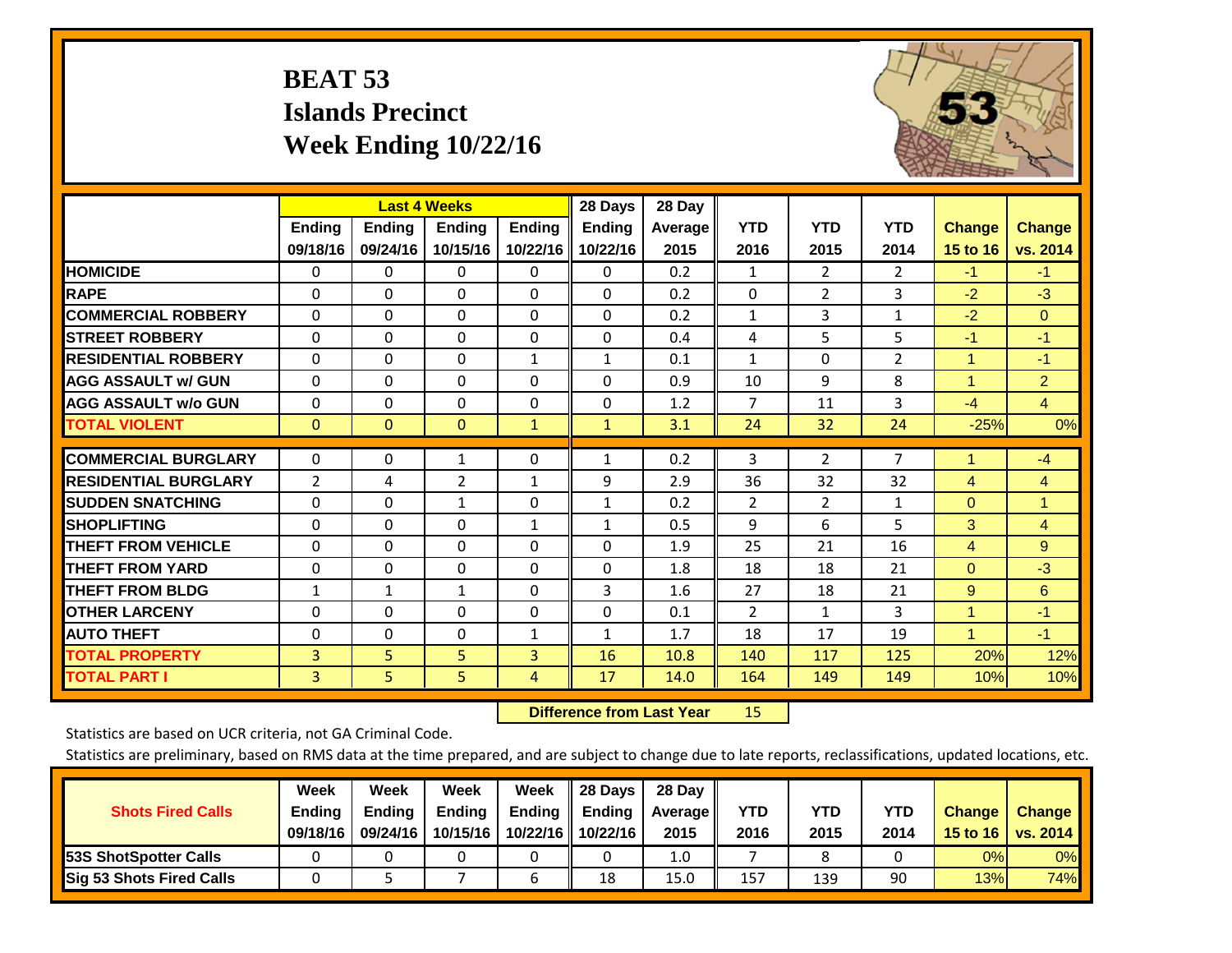# **BEAT 54 Islands Precinct Week Ending 10/22/16**



|                             | <b>Last 4 Weeks</b> |               |                |                | 28 Days        | 28 Day         |                |                |              |                |                 |
|-----------------------------|---------------------|---------------|----------------|----------------|----------------|----------------|----------------|----------------|--------------|----------------|-----------------|
|                             | Ending              | <b>Ending</b> | <b>Endina</b>  | <b>Ending</b>  | <b>Ending</b>  | <b>Average</b> | <b>YTD</b>     | <b>YTD</b>     | <b>YTD</b>   | <b>Change</b>  | <b>Change</b>   |
|                             | 09/18/16            | 09/24/16      | 10/15/16       | 10/22/16       | 10/22/16       | 2015           | 2016           | 2015           | 2014         | 15 to 16       | vs. 2014        |
| <b>HOMICIDE</b>             | 0                   | 0             | 0              | $\Omega$       | 0              | 0.3            | $\mathbf{1}$   | 4              | 1            | $-3$           | $\mathbf{0}$    |
| <b>RAPE</b>                 | $\Omega$            | 0             | $\Omega$       | $\Omega$       | $\Omega$       | 0.1            | 1              | 1              | 3            | $\Omega$       | $-2$            |
| <b>COMMERCIAL ROBBERY</b>   | $\Omega$            | 1             | $\mathbf 0$    | $\Omega$       | 1              | 0.7            | 4              | $\overline{7}$ | 4            | $-3$           | $\Omega$        |
| <b>STREET ROBBERY</b>       | 0                   | $\Omega$      | 0              | $\mathbf{1}$   | $\mathbf{1}$   | 0.8            | 8              | 10             | 5            | $-2$           | 3               |
| <b>RESIDENTIAL ROBBERY</b>  | $\Omega$            | 0             | $\mathbf 0$    | $\Omega$       | $\Omega$       | 0.0            | $\mathbf{0}$   | $\Omega$       | $\mathbf{1}$ | $\Omega$       | $-1$            |
| <b>AGG ASSAULT w/ GUN</b>   | $\Omega$            | 0             | 0              | 1              | $\mathbf{1}$   | 1.0            | 8              | 9              | 6            | $-1$           | $\overline{2}$  |
| <b>AGG ASSAULT w/o GUN</b>  | $\Omega$            | 0             | $\Omega$       | $\Omega$       | $\Omega$       | 0.4            | 6              | 4              | 5            | $\overline{2}$ | 1               |
| <b>TOTAL VIOLENT</b>        | $\mathbf{0}$        | $\mathbf{1}$  | $\mathbf{0}$   | $\overline{2}$ | 3              | 3.3            | 28             | 35             | 25           | $-20%$         | 12%             |
| <b>COMMERCIAL BURGLARY</b>  | 0                   | 0             | $\mathbf 0$    | 0              | $\Omega$       | 0.4            | $\overline{2}$ | 5              | 1            | $-3$           | 1               |
|                             |                     |               |                |                |                |                |                |                |              |                |                 |
| <b>RESIDENTIAL BURGLARY</b> | 3                   | 3             | 5              | $\Omega$       | 11             | 3.1            | 60             | 31             | 48           | 29             | 12              |
| <b>SUDDEN SNATCHING</b>     | $\Omega$            | 0             | $\Omega$       | $\Omega$       | $\Omega$       | 0.1            | $\Omega$       | $\mathbf{1}$   | 3            | $-1$           | $-3$            |
| <b>SHOPLIFTING</b>          | 1                   | 0             | $\mathbf{0}$   | 0              | $\mathbf{1}$   | 1.2            | 18             | 9              | 14           | 9              | $\overline{4}$  |
| <b>THEFT FROM VEHICLE</b>   | $\Omega$            | $\mathbf{1}$  | $\overline{2}$ | $\mathbf{1}$   | 4              | 5.0            | 55             | 55             | 35           | $\Omega$       | 20              |
| <b>THEFT FROM YARD</b>      | $\overline{2}$      | $\Omega$      | $\Omega$       | $\Omega$       | $\overline{2}$ | 1.5            | 9              | 17             | 16           | $-8$           | $-7$            |
| <b>THEFT FROM BLDG</b>      | 0                   | 0             | $\Omega$       | $\Omega$       | $\Omega$       | 1.9            | 22             | 20             | 16           | $\overline{2}$ | 6               |
| <b>OTHER LARCENY</b>        | $\Omega$            | 0             | $\mathbf{0}$   | $\Omega$       | $\Omega$       | 0.4            | $\overline{2}$ | 4              | 3            | $-2$           | $-1$            |
| <b>AUTO THEFT</b>           | 0                   | $\mathbf{1}$  | $\mathbf{1}$   | 0              | $\overline{2}$ | 2.5            | 32             | 23             | 22           | 9              | 10 <sup>°</sup> |
| <b>TOTAL PROPERTY</b>       | 6                   | 5             | 8              | $\mathbf{1}$   | 20             | 16.0           | 200            | 165            | 158          | 21%            | 27%             |
| <b>TOTAL PART I</b>         | 6                   | 6             | 8              | $\overline{3}$ | 23             | 19.3           | 228            | 200            | 183          | 14%            | 25%             |

 **Difference from Last Year**r 28

Statistics are based on UCR criteria, not GA Criminal Code.

| <b>Shots Fired Calls</b>        | Week<br><b>Ending</b><br>09/18/16 | Week<br><b>Endina</b><br>09/24/16 | Week<br>Ending<br>10/15/16 | Week<br>Ending<br>10/22/16 | 28 Days<br><b>Ending</b><br>10/22/16 | 28 Day<br>Average II<br>2015 | YTD<br>2016 | YTD<br>2015 | <b>YTD</b><br>2014 | <b>Change</b><br>15 to 16 | <b>Change</b><br>vs. 2014 |
|---------------------------------|-----------------------------------|-----------------------------------|----------------------------|----------------------------|--------------------------------------|------------------------------|-------------|-------------|--------------------|---------------------------|---------------------------|
| <b>153S ShotSpotter Calls</b>   |                                   |                                   |                            |                            |                                      | 0.1                          |             |             |                    | 0%                        | 0%                        |
| <b>Sig 53 Shots Fired Calls</b> |                                   |                                   |                            | 12                         | 14                                   | 14.7                         | 108         | 121         | 65                 | $-11%$                    | 66%                       |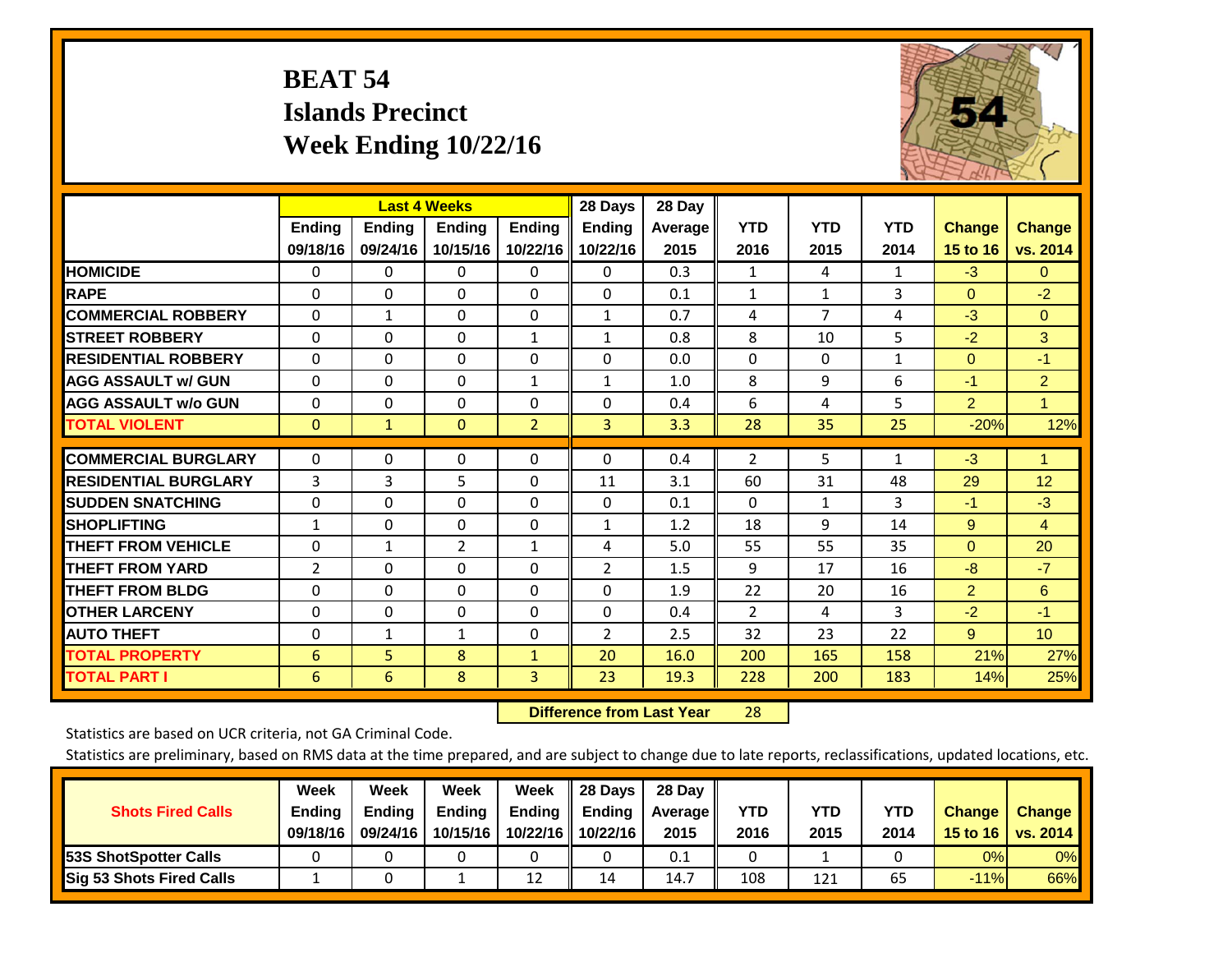# **BEAT 55 Islands Precinct Week Ending 10/22/16**



|                             | <b>Last 4 Weeks</b> |               |              |                | 28 Days        | 28 Day     |              |                |                |                |                      |
|-----------------------------|---------------------|---------------|--------------|----------------|----------------|------------|--------------|----------------|----------------|----------------|----------------------|
|                             | <b>Ending</b>       | <b>Ending</b> | Ending       | <b>Ending</b>  | <b>Ending</b>  | Average II | <b>YTD</b>   | <b>YTD</b>     | <b>YTD</b>     | <b>Change</b>  | <b>Change</b>        |
|                             | 09/18/16            | 09/24/16      | 10/15/16     | 10/22/16       | 10/22/16       | 2015       | 2016         | 2015           | 2014           | 15 to 16       | vs. 2014             |
| <b>HOMICIDE</b>             | 0                   | 0             | $\Omega$     | $\Omega$       | $\mathbf{0}$   | 0.1        | $\mathbf{0}$ | 1              | 1              | $-1$           | $-1$                 |
| <b>RAPE</b>                 | 0                   | $\Omega$      | $\Omega$     | $\Omega$       | $\Omega$       | 0.2        | 1            | 2              | 1              | $-1$           | $\mathbf{0}$         |
| <b>COMMERCIAL ROBBERY</b>   | $\Omega$            | 0             | $\Omega$     | 0              | $\Omega$       | 0.2        | 1            | $\overline{2}$ | 0              | $-1$           | $\blacktriangleleft$ |
| <b>ISTREET ROBBERY</b>      | $\Omega$            | $\Omega$      | $\Omega$     | $\Omega$       | $\Omega$       | 0.4        | $\mathbf{1}$ | 4              | $\mathbf{1}$   | $-3$           | $\Omega$             |
| <b>RESIDENTIAL ROBBERY</b>  | $\Omega$            | 0             | $\Omega$     | $\Omega$       | $\Omega$       | 0.2        | $\Omega$     | 1              | 0              | $-1$           | $\Omega$             |
| <b>AGG ASSAULT w/ GUN</b>   | $\Omega$            | 0             | $\mathbf{0}$ | $\mathbf{0}$   | $\Omega$       | 0.1        | 1            | $\mathbf{1}$   | 1              | $\Omega$       | $\mathbf{0}$         |
| <b>AGG ASSAULT w/o GUN</b>  | $\mathbf{1}$        | 0             | $\Omega$     | $\Omega$       | $\mathbf{1}$   | 0.2        | 4            | 1              | $\overline{2}$ | 3              | $\overline{2}$       |
| <b>TOTAL VIOLENT</b>        | 1                   | $\mathbf{0}$  | $\mathbf{0}$ | $\mathbf{0}$   | $\mathbf{1}$   | 1.2        | 8            | 12             | 6              | $-33%$         | 33%                  |
| <b>COMMERCIAL BURGLARY</b>  | $\Omega$            |               |              |                |                |            |              | 4              |                | $-1$           | $-3$                 |
|                             |                     | $\mathbf{1}$  | 0            | 0              | $\mathbf{1}$   | 0.4        | 3            |                | 6              |                |                      |
| <b>RESIDENTIAL BURGLARY</b> | $\Omega$            | 1             | 1            | 1              | 3              | 4.9        | 48           | 53             | 36             | -5             | 12                   |
| <b>ISUDDEN SNATCHING</b>    | 0                   | 0             | $\Omega$     | $\mathbf{0}$   | $\Omega$       | 0.0        | 4            | 0              | $\Omega$       | 4              | 4                    |
| <b>SHOPLIFTING</b>          | 2                   | 1             | $\Omega$     | 0              | 3              | 3.4        | 69           | 40             | 55             | 29             | 14                   |
| <b>THEFT FROM VEHICLE</b>   | $\mathbf{1}$        | 6             | $\Omega$     | $\overline{2}$ | 9              | 5.1        | 47           | 56             | 54             | $-9$           | $-7$                 |
| <b>THEFT FROM YARD</b>      | 2                   | $\Omega$      | 1            | 1              | 4              | 2.8        | 26           | 29             | 28             | $-3$           | $-2$                 |
| <b>THEFT FROM BLDG</b>      | 1                   | 1             | 2            | 4              | 8              | 3.3        | 41           | 40             | 33             | 1              | 8                    |
| <b>OTHER LARCENY</b>        | 1                   | 0             | $\mathbf{0}$ | 1              | $\overline{2}$ | 0.5        | 14           | 5.             | 4              | 9              | 10 <sup>1</sup>      |
| <b>AUTO THEFT</b>           | 0                   | $\Omega$      | $\Omega$     | 0              | $\Omega$       | 1.3        | 17           | 13             | $\overline{2}$ | $\overline{4}$ | 15                   |
| <b>TOTAL PROPERTY</b>       | $\overline{7}$      | 10            | 4            | 9              | 30             | 21.6       | 269          | 240            | 218            | 12%            | 23%                  |
| <b>TOTAL PART I</b>         | 8                   | 10            | 4            | 9              | 31             | 22.8       | 277          | 252            | 224            | 10%            | 24%                  |

 **Difference from Last Year**25

Statistics are based on UCR criteria, not GA Criminal Code.

| <b>Shots Fired Calls</b>        | Week<br><b>Ending</b><br>09/18/16 | Week<br><b>Endina</b><br>09/24/16 | Week<br>Ending<br>10/15/16 | Week<br>Ending<br>10/22/16 | 28 Days<br><b>Ending</b><br>10/22/16 | 28 Day<br>Average II<br>2015 | YTD<br>2016 | YTD<br>2015 | YTD<br>2014              | <b>Change</b><br>15 to 16 $\vert$ | <b>Change</b><br>vs. 2014 |
|---------------------------------|-----------------------------------|-----------------------------------|----------------------------|----------------------------|--------------------------------------|------------------------------|-------------|-------------|--------------------------|-----------------------------------|---------------------------|
| <b>153S ShotSpotter Calls</b>   |                                   |                                   |                            |                            |                                      | 0.0                          |             |             |                          | 0%                                | 0%                        |
| <b>Sig 53 Shots Fired Calls</b> |                                   |                                   | n                          |                            | 12                                   | 4.8                          | 54          | 45          | $\mathbin{\lnot}$<br>ر ک | 20%                               | 46%                       |